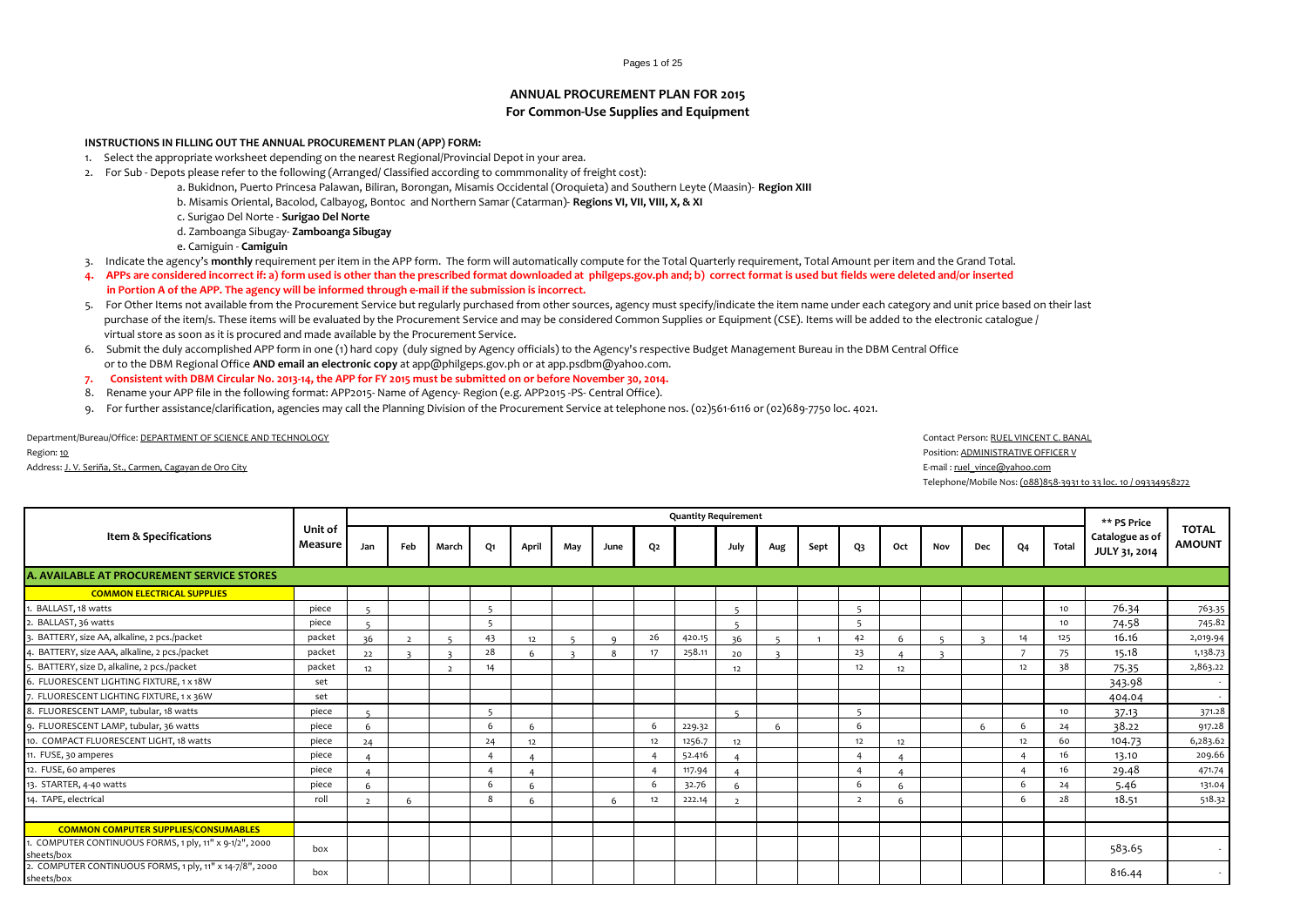# Pages 2 of 25

|                                                                                                                                                                                                                                                                                                                                                                                                         |                    |                |              |                |                |                |                |                |                         | <b>Quantity Requirement</b> |      |     |                |     |     |     |     |                |       | ** PS Price                      |                               |
|---------------------------------------------------------------------------------------------------------------------------------------------------------------------------------------------------------------------------------------------------------------------------------------------------------------------------------------------------------------------------------------------------------|--------------------|----------------|--------------|----------------|----------------|----------------|----------------|----------------|-------------------------|-----------------------------|------|-----|----------------|-----|-----|-----|-----|----------------|-------|----------------------------------|-------------------------------|
| Item & Specifications                                                                                                                                                                                                                                                                                                                                                                                   | Unit of<br>Measure | Jan            | Feb          | March          | Q1             | April          | May            | June           | Q <sub>2</sub>          |                             | July | Aug | Sept           | Q3  | Oct | Nov | Dec | Q <sub>4</sub> | Total | Catalogue as of<br>JULY 31, 2014 | <b>TOTAL</b><br><b>AMOUNT</b> |
| 3. COMPUTER CONTINUOUS FORMS, 2 ply, 11" x 9-1/2", 1000<br>sets/box                                                                                                                                                                                                                                                                                                                                     | box                |                |              |                |                |                |                |                |                         |                             |      |     |                |     |     |     |     |                |       | 653.24                           |                               |
| 4. COMPUTER CONTINUOUS FORMS, 2 ply, 11" x 14-7/8", 1000<br>sets/box                                                                                                                                                                                                                                                                                                                                    | box                |                |              |                |                |                |                |                |                         |                             |      |     |                |     |     |     |     |                |       | 948.78                           |                               |
| 6. COMPUTER CONTINUOUS FORMS, 3 ply, 11 x 9-1/2", 500<br>:ets/box                                                                                                                                                                                                                                                                                                                                       | box                |                |              |                |                |                |                |                |                         |                             |      |     |                |     |     |     |     |                |       | 544.74                           |                               |
| 6. COMPUTER CONTINUOUS FORMS, 3 ply, 11" x 14-7/8", 500<br>sets/box                                                                                                                                                                                                                                                                                                                                     | box                |                |              |                |                |                |                |                |                         |                             |      |     |                |     |     |     |     |                |       | 817.74                           |                               |
| 7. COMPACT DISK RECORDABLE, min. of 700MB, 1x - 52x<br>minimum speed, 80 min recording time                                                                                                                                                                                                                                                                                                             | piece              | 50             | 50           | 50             | 150            | 50             | 50             | 50             | 150                     | 1490                        | 50   | 50  | 50             | 150 | 50  | 50  | 50  | 150            | 600   | 9.93                             | 5,959.80                      |
| 8. COMPACT DISK REWRITABLE, 700MB min. capacity, 80<br>minutes recording time, 4x - 10x min speed                                                                                                                                                                                                                                                                                                       | piece              | 12             |              | $\overline{2}$ | 14             | 12             |                |                | 12                      | 219.49                      | 12   |     | $\overline{2}$ | 14  | 12  |     |     | 12             | 52    | 18.29                            | 951.13                        |
| 9. COMPACT DISK STORAGE CASE, 50 CDs capacity, min, made of<br>durable plastic or nylon fabric, double sided sleeves, with closure                                                                                                                                                                                                                                                                      | piece              | $\overline{5}$ | $\mathbf{1}$ | $\overline{1}$ | $\overline{7}$ | $\mathbf{1}$   | $\overline{1}$ | $\overline{1}$ | $\overline{\mathbf{3}}$ | 172.59                      |      |     |                |     |     |     |     |                | 10    | 57.53                            | 575.30                        |
| 10. DRUM UNIT, Brother DR3000                                                                                                                                                                                                                                                                                                                                                                           | cart               |                |              |                |                |                |                |                |                         |                             |      |     |                |     |     |     |     |                |       | 8,954.40                         |                               |
| 11. DRUM UNIT, Brother DR7000                                                                                                                                                                                                                                                                                                                                                                           | cart               |                |              |                |                |                |                |                |                         |                             |      |     |                |     |     |     |     |                |       | 8,299.20                         |                               |
| 12. DRUM UNIT, Brother DR3115                                                                                                                                                                                                                                                                                                                                                                           | cart               |                |              |                |                |                |                |                |                         |                             |      |     |                |     |     |     |     |                |       | 7,136.22                         |                               |
| 13. DRUM UNIT, Brother DR4000                                                                                                                                                                                                                                                                                                                                                                           | cart               |                |              |                |                |                |                |                |                         |                             |      |     |                |     |     |     |     |                |       | 6,901.44                         |                               |
| 14. EXTERNAL HARD DRIVE, 1TB, 2.5" HDD, USB 3.0(backward<br>compatible with USB 2.0), 5400 RPM, with dual-color LED light to<br>indicate USB 3.0/USB 2.0 transmission, USB powered, Systems<br>Requirements: USB 3.0: Windows XP/Vista/7; MacOSx 10.4 or<br>above, with USB 3.0 cable and product guide                                                                                                 | piece              |                |              |                |                |                |                |                |                         |                             |      |     |                |     |     |     |     |                |       | 3,482.39                         |                               |
| 15. EXTERNAL HARD DRIVE, 500GB, 2.5"HDD, USB 3.0 (backward<br>compatible with USB 2.0), 5400 RPM, with dual-color LED light to<br>indicate USB 3.0/ USB 2.0 transmission, USB powered, System<br>Requirements: USB 3.0: Windows XP/Vista/7; MacOSx 10.4 or<br>above, with USB 3.0 cable and product guide                                                                                               | piece              |                |              |                |                |                |                |                |                         |                             |      |     |                |     |     |     |     |                |       | 2,473.38                         |                               |
| 16. DVD RECORDABLE, 16x speed, 4.7GB capacity                                                                                                                                                                                                                                                                                                                                                           | piece              | 100            | 50           |                | 150            | 50             | 50             |                | 100                     | 1175                        | 100  | 50  |                | 150 | 50  | 50  |     | 100            | 500   | 11.75                            | 5,874.75                      |
| 17. DVD REWRITABLE, 4x speed, 4.7GB capacity                                                                                                                                                                                                                                                                                                                                                            | piece              | 6              |              |                | 6              | 6              |                |                | 6                       | 132.99                      | 6    |     |                | 6   | 6   |     |     | 6              | 24    | 22.17                            | 531.97                        |
| 18. FLASH DRIVE, 16GB, USB 2.0, plug and play                                                                                                                                                                                                                                                                                                                                                           | piece              | $\overline{a}$ |              |                | $\overline{4}$ | $\overline{4}$ |                |                | $\overline{4}$          | 1607.4                      | 6    |     |                | 6   |     |     |     |                | 14    | 401.86                           | 5,625.98                      |
| 19. FLASH DRIVE, 8GB, USB 2.0, plug and play                                                                                                                                                                                                                                                                                                                                                            | piece              | $\Delta$       |              |                | $\overline{4}$ | $\overline{4}$ |                |                | $\overline{4}$          | 1205.6                      | 6    |     |                | 6   |     |     |     |                | 14    | 301.39                           | 4,219.49                      |
| 20. DISKETTE, floppy disk, 3.5", double sided, high density,<br>formatted 10s/pack                                                                                                                                                                                                                                                                                                                      | pack               |                |              |                |                |                |                |                |                         |                             |      |     |                |     |     |     |     |                |       | 56.56                            |                               |
| 21. IMAGING UNIT, Samsung Part No.SCXR6555A                                                                                                                                                                                                                                                                                                                                                             | cart               |                |              |                |                |                |                |                |                         |                             |      |     |                |     |     |     |     |                |       | 10920                            | $\overline{\phantom{a}}$      |
| 22. IMAGING UNIT, Hewlett Packard Part No. CE314A, color<br>imaging unit                                                                                                                                                                                                                                                                                                                                | cart               |                |              |                |                |                |                |                |                         |                             |      |     |                |     |     |     |     |                |       | 3974.88                          |                               |
| 23. INK CARTRIDGE, Canon Part No. CL-811, colored                                                                                                                                                                                                                                                                                                                                                       | cart               |                |              |                |                |                |                |                |                         |                             |      |     |                |     |     |     |     |                |       | 938.03                           |                               |
| 24. INK CARTRIDGE, Canon Part No. CL-741, colored                                                                                                                                                                                                                                                                                                                                                       | cart               |                |              |                |                |                |                |                |                         |                             |      |     |                |     |     |     |     |                |       | 991.54                           | $\sim$                        |
| 25. INK CARTRIDGE, Canon Part No. CL-98, colored                                                                                                                                                                                                                                                                                                                                                        | cart               |                |              |                |                |                |                |                |                         |                             |      |     |                |     |     |     |     |                |       | 726.18                           |                               |
| 26. INK CARTRIDGE, Canon Part No. PG-810, black                                                                                                                                                                                                                                                                                                                                                         | cart               |                |              |                |                |                |                |                |                         |                             |      |     |                |     |     |     |     |                |       | 756.21                           | $\sim$                        |
| 27. INK CARTRIDGE, Canon Part No. PG-830, black                                                                                                                                                                                                                                                                                                                                                         | cart               |                |              |                |                |                |                |                |                         |                             |      |     |                |     |     |     |     |                |       | 816.82                           |                               |
| 28. INK CARTRIDGE, Canon Part No. CL-831, color                                                                                                                                                                                                                                                                                                                                                         | cart               |                |              |                |                |                |                |                |                         |                             |      |     |                |     |     |     |     |                |       | 1067.98                          | $\sim$                        |
| 29. INK CARTRIDGE, Canon Part No. PG-740, black                                                                                                                                                                                                                                                                                                                                                         | cart               |                |              |                |                |                |                |                |                         |                             |      |     |                |     |     |     |     |                |       | 756.21                           | $\sim$                        |
| 30. INK CARTRIDGE, Canon Part No. PGI-725, black                                                                                                                                                                                                                                                                                                                                                        | cart               |                |              |                |                |                |                |                |                         |                             |      |     |                |     |     |     |     |                |       | 595.14                           |                               |
| 31. INK CARTRIDGE, Canon Part No. CLI-726, black                                                                                                                                                                                                                                                                                                                                                        | cart               |                |              |                |                |                |                |                |                         |                             |      |     |                |     |     |     |     |                |       | 562.38                           | $\sim$                        |
| 32. INK CARTRIDGE, Canon Part No. CLI-726, Yellow                                                                                                                                                                                                                                                                                                                                                       | cart               |                |              |                |                |                |                |                |                         |                             |      |     |                |     |     |     |     |                |       | 563.43                           | $\sim$                        |
| 33. INK CARTRIDGE, Canon Part No. CLI-726, cyan                                                                                                                                                                                                                                                                                                                                                         | cart               |                |              |                |                |                |                |                |                         |                             |      |     |                |     |     |     |     |                |       | 563.43                           |                               |
| 34. INK CARTRIDGE, Canon Part No. CLI-726, magenta                                                                                                                                                                                                                                                                                                                                                      |                    |                |              |                |                |                |                |                |                         |                             |      |     |                |     |     |     |     |                |       |                                  |                               |
| 35. INK CARTRIDGE, HP 51645A (HP 45), black, for HP Deskjet<br>710с, 720с, 820схі, 830с, 850с, 870схі, 880с, 890с, 895схі, 930с,<br>950с, 960с, 970схі, 990схі, 1000схі, 1120с, 1125с, 1180с, 1220с,<br>1600c, 1600cm, 6122, 9300, HP Officejet G55, G85, G95, K60, K80,<br>r45, r65, t45, t65 All-in-One HP Officejet Pro 1150c, 1170c, 1175c All-<br>in-One, HP Photosmart P1000, P1100, P1215, P1218 | cart<br>cart       |                |              |                |                |                |                |                |                         |                             |      |     |                |     |     |     |     |                |       | 563.43<br>1375.92                |                               |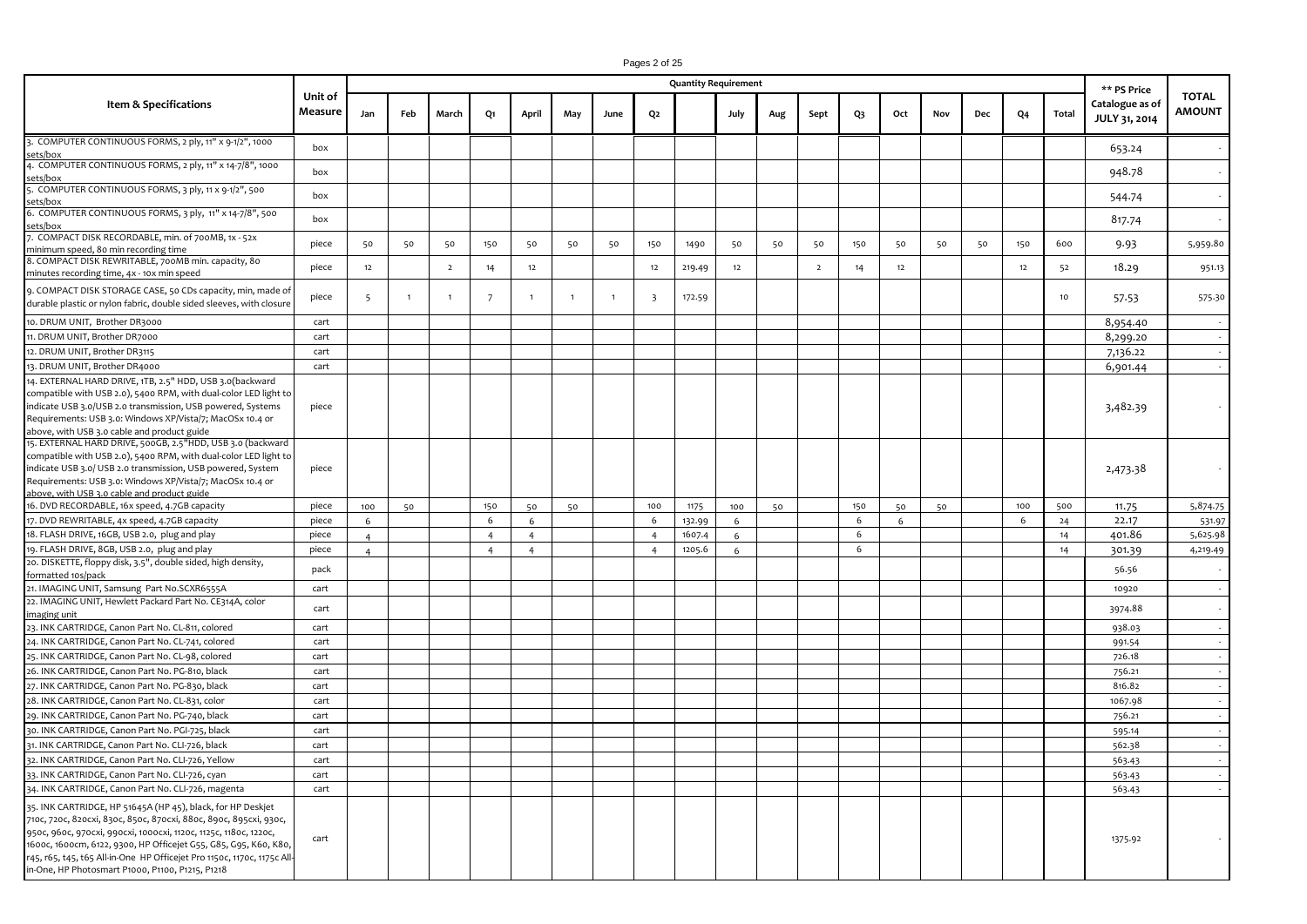|                                                                                                                                                                                                                                                                                                                                                           |                    |                |     |       |                |                |     |      |                | <b>Quantity Requirement</b> |                |     |      |                |     |     |                |                |       | ** PS Price                      |                               |
|-----------------------------------------------------------------------------------------------------------------------------------------------------------------------------------------------------------------------------------------------------------------------------------------------------------------------------------------------------------|--------------------|----------------|-----|-------|----------------|----------------|-----|------|----------------|-----------------------------|----------------|-----|------|----------------|-----|-----|----------------|----------------|-------|----------------------------------|-------------------------------|
| <b>Item &amp; Specifications</b>                                                                                                                                                                                                                                                                                                                          | Unit of<br>Measure | Jan            | Feb | March | Q1             | April          | May | June | Q2             |                             | July           | Aug | Sept | Q3             | Oct | Nov | Dec            | Q4             | Total | Catalogue as of<br>JULY 31, 2014 | <b>TOTAL</b><br><b>AMOUNT</b> |
| 36. INK CARTRIDGE, HP C6615DA (HP 15), black, for HP Deskjet<br>810c, 840c, 845c, 920c, 948c, 3820, HP Officejet 5110, v40 All-in-<br>One, HP PSC 500, 750, 950 All-in-One                                                                                                                                                                                | cart               |                |     |       |                |                |     |      |                |                             |                |     |      |                |     |     |                |                |       | 1299.48                          |                               |
| 37. INK CARTRIDGE, HP C1823DA (HP 23), tricolor, for HP Deskjet<br>710с, 720с, 810с, 830с, 880с, 890с, 895схі, 1120с, 1125с<br>HP Officejet Pro 1170c, 1175c, r45, r65, t45, t65 All-in-One<br>HP PSC 500 All-in-One                                                                                                                                      | cart               |                |     |       |                |                |     |      |                |                             |                |     |      |                |     |     |                |                |       | 1681.68                          |                               |
| 38. INK CARTRIDGE, HP C6625A (HP 17), tricolor, for HP Deskjet<br>84ос, 845с                                                                                                                                                                                                                                                                              | cart               | $\overline{2}$ |     |       | $\overline{2}$ | $\overline{4}$ |     |      | $\overline{4}$ | 5656.6                      | $\overline{4}$ |     |      | $\overline{4}$ |     |     | $\overline{2}$ | $\overline{2}$ | 12    | 1414.14                          | 16,969.68                     |
| 39. INK CARTRIDGE, HP C6578A/D (HP 78), tricolor, for HP<br>Deskjet 920c, 930c, 948c, 950c, 960c, 970cxi, 990cxi, 1180c,<br>1220c, 3820, 6122, 9300 HP Officejet 5110, G55, G85, G95, K60,<br>K8o, v4o All-in-One, HP PSC 75o, 95o All-in-One, HP Photosmart<br>P1000, P1100, P1215, P1218                                                                | cart               |                |     |       |                |                |     |      |                |                             |                |     |      |                |     |     |                |                |       | 1528.8                           |                               |
| 40. INK CARTRIDGE, HP C6614D (HP 20), black, 28mL, for HP<br><u>Deskjet 610c, 630c, 640c, 656c</u>                                                                                                                                                                                                                                                        | cart               |                |     |       |                |                |     |      |                |                             |                |     |      |                |     |     |                |                |       | 1441.44                          |                               |
| 41. INK CARTRIDGE, HP C4844A (HP 10), black, 69mL, for HP<br>Officejet 9110, 9120, 9130 All-in-One, HP Business Inkjet 1100+<br>printer series, 1200+ printer series, 2000 printer series, 2230+,<br>2280+ printer series, 2300+ printer series, 2500 printer series,                                                                                     | cart               |                |     |       |                |                |     |      |                |                             |                |     |      |                |     |     |                |                |       | 1501.5                           |                               |
| 2600+ printer series. HP Colour Printer cp1700 series<br>42. INK CARTRIDGE, HP C8727AA (HP 27), black, 10mL, for HP<br>Deskjet 3320, 3325, 3420, 3535, 3550, 3650, 3744, 3745, 3845<br>HP PSC 1110, 1210, 1315 All-in-One                                                                                                                                 | cart               |                |     |       |                |                |     |      |                |                             |                |     |      |                |     |     |                |                |       | 840.84                           |                               |
| 43. INK CARTRIDGE, HP Q8893AA (C8728AA) (HP 28), tri-color,<br>for HP Deskjet 3320, 3325, 3420, 3535, 3550, 3650, 3744, 3745,<br>3845, HP Officejet 4110, 4255 All-in-One, HP PSC 1110, 1210, 1315 All-<br>in-One                                                                                                                                         | cart               |                |     |       |                |                |     |      |                |                             |                |     |      |                |     |     |                |                |       | 960.96                           |                               |
| 44. INK CARTRIDGE, HP C6656AA (HP 56), black, for HP Deskjet<br>84ос, 845с                                                                                                                                                                                                                                                                                | cart               |                |     |       |                |                |     |      |                |                             |                |     |      |                |     |     |                |                |       | 917.28                           |                               |
| 45. INK CARTRIDGE, HP C6657AA (HP 57), tri-color, for HP<br>Deskjet 450 printer series, 5160, 5550, 5650, 5652, 9650, 9680<br>HP Officejet 4110, 4255, 5510, 6110 All-in-One, HP PSC 1110, 1210,<br>1315, 1350, 2110, 2210, 2310 All-in-One, HP PSC 2410, 2510,<br>Photosmart All-in-One, HP Photosmart 7150, 7260, 7268, 7450,<br>7550, 7660, 7760, 7960 | cart               |                |     |       |                |                |     |      |                |                             |                |     |      |                |     |     |                |                |       | 1,528.80                         |                               |
| 46. INK CARTRIDGE, HP C9351AA (HP 21), black, for HP Deskjet<br>3920, 3940, HP PSC 1410, 1402                                                                                                                                                                                                                                                             | cart               |                |     |       |                |                |     |      |                |                             |                |     |      |                |     |     |                |                |       | 658.48                           |                               |
| 47. INK CARTRIDGE, HP C9352AA (HP 22), tri-color, for HP Deskjet<br>3920, 3940, HP Officejet 5610, HP PSC 1410, 1402                                                                                                                                                                                                                                      | cart               |                |     |       |                |                |     |      |                |                             |                |     |      |                |     |     |                |                |       | 758.94                           |                               |
| 48. INK CARTRIDGE, HP C8765WA (HP 94), black, 11 mL, for HP<br>Deskjet 3320, 3325, 3420, 3535, 3550, 3650, 3744, 3745, 3845, HP<br>Officejet 4110, 4255 All-in-One, HP PSC 1110, 1210, 1315 All-in-One                                                                                                                                                    | cart               |                |     |       |                |                |     |      |                |                             |                |     |      |                |     |     |                |                |       | 928.20                           |                               |
| 49. INK CARTRIDGE, HP C8766WA (HP 95), tri-color, for HP<br>Deskjet 460, 5740, 6540, 6840, HP Officejet 7410 All-in-One<br>HP PSC 2355 All-in-One, HP Photosmart 325, 375, 2610, 2710, 8150,                                                                                                                                                              | cart               |                |     |       |                |                |     |      |                |                             |                |     |      |                |     |     |                |                |       | 1,113.84                         |                               |
| 50. INK CARTRIDGE, HP C9361WA (HP 93), tri-color, for HP<br>Deskjet D4160, 5440, HP Officejet 6310 All-in-One, HP PSC 1510 All-<br>in-One, HP Photosmart 7830, C3180, C4180 All-in-One                                                                                                                                                                    | cart               |                |     |       |                |                |     |      |                |                             |                |     |      |                |     |     |                |                |       | 889.98                           |                               |
| 51. INK CARTRIDGE, HP C9362WA (HP 92), black, for HP Deskjet<br>5440, HP Officejet 6310 All-in-One, HP PSC 1510 All-in-One<br>HP Photosmart 7830, C3180 All-in-One                                                                                                                                                                                        | cart               |                |     |       |                |                |     |      |                |                             |                |     |      |                |     |     |                |                |       | 630.08                           |                               |
| 52. INK CARTRIDGE, HP CB314A (HP 900), black, for HP Deskjet<br>900, 910, 915                                                                                                                                                                                                                                                                             | cart               |                |     |       |                |                |     |      |                |                             |                |     |      |                |     |     |                |                |       | 274.09                           |                               |
| 53. INK CARTRIDGE, HP CB315A (HP 900), tri-color, for HP Deskjet<br>900, 910, 915                                                                                                                                                                                                                                                                         | cart               |                |     |       |                |                |     |      |                |                             |                |     |      |                |     |     |                |                |       | 371.28                           |                               |
| 54. INK CARTRIDGE, HP C4814AA (HP13), black, 28 ml, for HP<br>Officejet Pro K850, HP Business Inkjet CP1700, 1000, 1100, 1200,<br>2000, 2200, 2230, 2250, 2280, 2300, 2500, 2600, 2800, 3000                                                                                                                                                              | cart               |                |     |       |                |                |     |      |                |                             |                |     |      |                |     |     |                |                |       | 1,050.50                         |                               |

printer series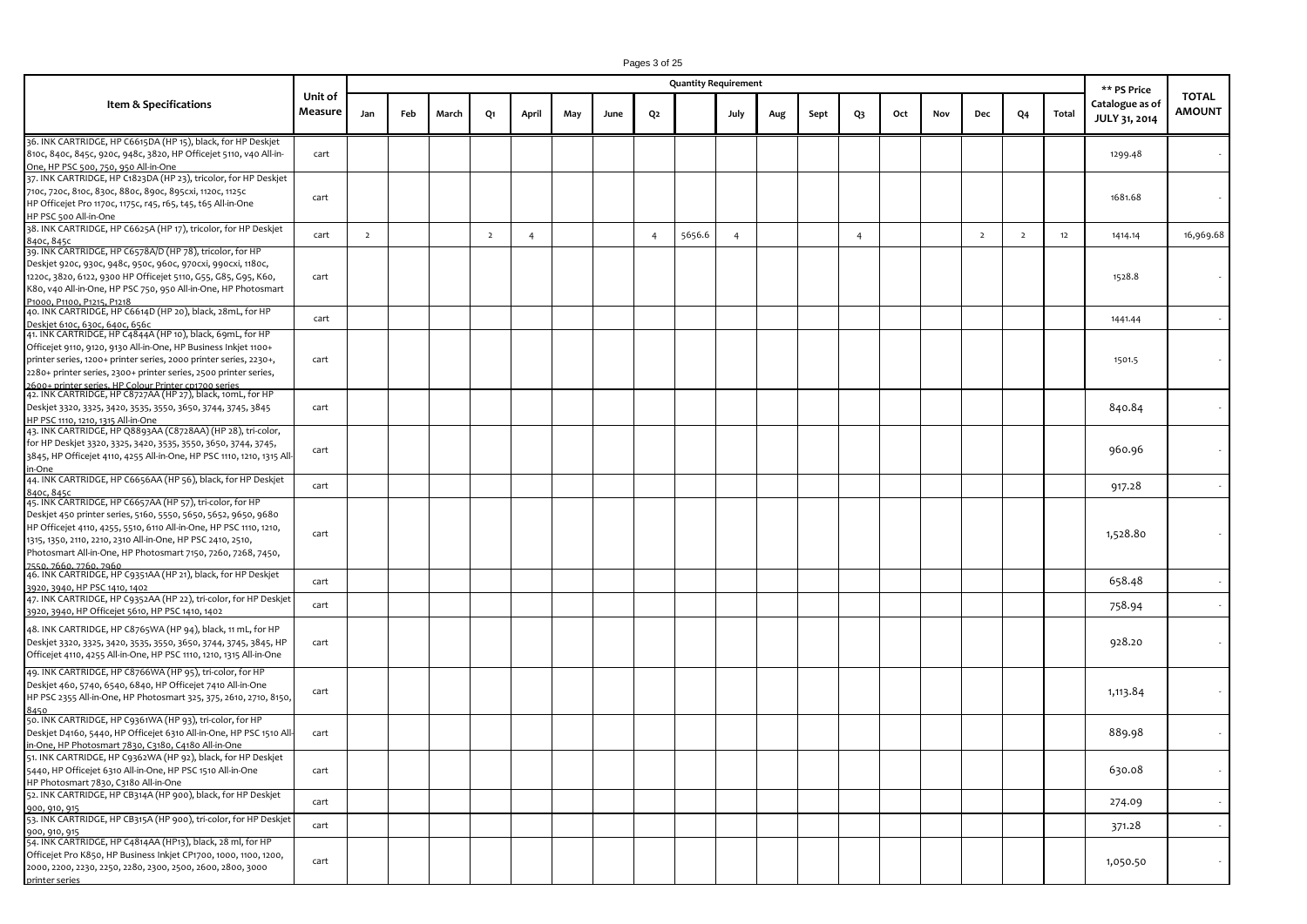|                                                                                                                                                                                                                                                                                                                                                                                                                                                                                                                                                                                            |                    |     |     |       |    |       |     |      |    | <b>Quantity Requirement</b> |      |     |      |    |     |     |     |                |       | ** PS Price                      |                               |
|--------------------------------------------------------------------------------------------------------------------------------------------------------------------------------------------------------------------------------------------------------------------------------------------------------------------------------------------------------------------------------------------------------------------------------------------------------------------------------------------------------------------------------------------------------------------------------------------|--------------------|-----|-----|-------|----|-------|-----|------|----|-----------------------------|------|-----|------|----|-----|-----|-----|----------------|-------|----------------------------------|-------------------------------|
| Item & Specifications                                                                                                                                                                                                                                                                                                                                                                                                                                                                                                                                                                      | Unit of<br>Measure | Jan | Feb | March | Q1 | April | May | June | Q2 |                             | July | Aug | Sept | Q3 | Oct | Nov | Dec | Q <sub>4</sub> | Total | Catalogue as of<br>JULY 31, 2014 | <b>TOTAL</b><br><b>AMOUNT</b> |
| 55. INK CARTRIDGE, HP C4815A (HP 13), cyan, for HP Officejet Pro<br>K850, HP Business Inkjet CP1700, 1000, 1100, 1200, 2000, 2200,<br>2230, 2250, 2280, 2300, 2500, 2600, 2800, 3000 printer series                                                                                                                                                                                                                                                                                                                                                                                        | cart               |     |     |       |    |       |     |      |    |                             |      |     |      |    |     |     |     |                |       | 1,050.50                         |                               |
| 56. INK CARTRIDGE, HP C4816A (HP 13), magenta, 14 ml, for HP<br>Officejet Pro K850<br>HP Business Inkjet CP1700, 1000, 1100, 1200, 2000, 2200, 2230,<br>2250, 2280, 2300, 2500, 2600, 2800, 3000 printer series                                                                                                                                                                                                                                                                                                                                                                            | cart               |     |     |       |    |       |     |      |    |                             |      |     |      |    |     |     |     |                |       | 1,050.50                         |                               |
| 57. INK CARTRIDGE, HP C4817A (HP 13), yellow, 14 ml, HP<br>Officejet Pro K850, HP Business Inkjet CP1700, 1000, 1100, 1200,<br>2000, 2200, 2230, 2250, 2280, 2300, 2500, 2600, 2800, 3000<br>printer series                                                                                                                                                                                                                                                                                                                                                                                | cart               |     |     |       |    |       |     |      |    |                             |      |     |      |    |     |     |     |                |       | 1,050.50                         |                               |
| 58. INK CARTRIDGE, HP C4836A (HP 11), cyan 28 ml, HP Officejet<br>9110, 9120, 9130 All-in-One, HP Business Inkjet 1100 printer series,<br>1200 printer series, 2230, 2280 printer series, 2300 printer series,<br>2600 printer series<br>HP Colour Printer cp1700 series                                                                                                                                                                                                                                                                                                                   | cart               |     |     |       |    |       |     |      |    |                             |      |     |      |    |     |     |     |                |       | 1,501.50                         |                               |
| 59. INK CARTRIDGE, HP C4837A (HP 11), magenta, 28 ml, for HP<br>Officejet 9110, 9120, 9130 All-in-One<br>HP Business Inkjet 1100 printer series, 1200 printer series, 2230,<br>2280 printer series, 2300 printer series, 2600 printer series<br>HP Colour Printer cp1700 series                                                                                                                                                                                                                                                                                                            | cart               |     |     |       |    |       |     |      |    |                             |      |     |      |    |     |     |     |                |       | 1,501.50                         |                               |
| 60. INK CARTRIDGE, HP C483A (HP 11), yellow 28 ml, for HP<br>Officejet 9110, 9120, 9130 All-in-One<br>HP Business Inkjet 1100 printer series, 1200 printer series, 2230,<br>2280 printer series, 2300 printer series, 2600 printer series<br>HP Colour Printer cp1700 series                                                                                                                                                                                                                                                                                                               | cart               |     |     |       |    |       |     |      |    |                             |      |     |      |    |     |     |     |                |       | 1,501.50                         |                               |
| 61. INK CARTRIDGE, HP C4902AA (HP940), black, for HP Officejet<br>Pro 8000, 8500                                                                                                                                                                                                                                                                                                                                                                                                                                                                                                           | cart               |     |     |       |    |       |     |      |    |                             |      |     |      |    |     |     |     |                |       | 1,501.50                         |                               |
| 62. INK CARTRIDGE, HP C4906AA (HP 940XL), black, HP Officejet<br>Pro 8000, 8500                                                                                                                                                                                                                                                                                                                                                                                                                                                                                                            | cart               |     |     |       |    |       |     |      |    |                             |      |     |      |    |     |     |     |                |       | 1,441.44                         |                               |
| 63. INK CARTRIDGE, HPC4907AA (HP 940XL), cyan, for HP<br>Officejet Pro 8000, 8500                                                                                                                                                                                                                                                                                                                                                                                                                                                                                                          | cart               |     |     |       |    |       |     |      |    |                             |      |     |      |    |     |     |     |                |       | 1,041.77                         |                               |
| 64. INK CARTRIDGE, HP C4908AA (HP 940XL), magenta, for HP<br>Officejet Pro 8000, 8500                                                                                                                                                                                                                                                                                                                                                                                                                                                                                                      | cart               |     |     |       |    |       |     |      |    |                             |      |     |      |    |     |     |     |                |       | 1,041.77                         |                               |
| 65. INK CARTRIDGE, HP C4909AA (HP 940XL), yellow, for HP<br>Officejet Pro 8000, 8500                                                                                                                                                                                                                                                                                                                                                                                                                                                                                                       | cart               |     |     |       |    |       |     |      |    |                             |      |     |      |    |     |     |     |                |       | 1,041.77                         |                               |
| 66. INK CARTRIDGE, HP C4838A, (HP11), yellow, for HP: Business<br>Inkjet: 1000, 1100d, 1100dtn, 1200, 1200d, 1200dn, 1200dtn,<br>1200dtwn, 1700d, 1700ps, 2200, 2200se, 2200xi, 2230, 2250,<br>2250tn, 2280, 2280tn, 2300, 2300dtn, 2300n, 2600, 2600dn,<br>2800, 2800dt, 2800dtn; Color Inkjet: CP1700, CP1700d, CP1700ps;<br>Color LaserJet: 2600dn, 2600dtn; Designjet: 10ps, 20ps, 50ps, 70,<br>100, 100 Plus, 110, 110 Plus, 110 Plus NR, 110 Plus R, 111, 120, 120nr,<br>500, 500 Plus, 500ps, 500ps Plus, 510ps, 800, 800ps, 815;<br>Officejet: 9110, 9120, 9130; Officejet Pro: K8 | cart               |     |     |       |    |       |     |      |    |                             |      |     |      |    |     |     |     |                |       | 1,501.50                         |                               |
| 67. INK CARTRIDGE, HP C4936A (HP 18), black, for HP Officejet<br>Pro K5300, K5400dn, K5400dtn, K8600, K8600dn, L7380, L7580,<br>L7590                                                                                                                                                                                                                                                                                                                                                                                                                                                      | cart               |     |     |       |    |       |     |      |    |                             |      |     |      |    |     |     |     |                |       | 867.05                           |                               |
| 68. INK CARTRIDGE, HP C4937A (HP 18), cyan, for HP Officejet<br>Pro K5300, K5400dn, K5400dtn, K8600, K8600dn, L7380, L7580,                                                                                                                                                                                                                                                                                                                                                                                                                                                                | cart               |     |     |       |    |       |     |      |    |                             |      |     |      |    |     |     |     |                |       | 649.74                           |                               |
| 69. INK CARTRIDGE, HP C4938A (HP 18), magenta, for HP<br>Officejet Pro K5300, K5400dn, K5400dtn, K8600, K8600dn,<br>L7380, L7580, L7590                                                                                                                                                                                                                                                                                                                                                                                                                                                    | cart               |     |     |       |    |       |     |      |    |                             |      |     |      |    |     |     |     |                |       | 649.74                           |                               |
| 70. INK CARTRIDGE, HP C4939A (HP18), yellow, for HP Officejet<br>Pro K5300, K5400dn, K5400dtn, K8600, K8600dn, L7380, L7580,<br>L7590                                                                                                                                                                                                                                                                                                                                                                                                                                                      | cart               |     |     |       |    |       |     |      |    |                             |      |     |      |    |     |     |     |                |       | 649.74                           |                               |
| 71. INK CARTRIDGE, HP C6658A, colored for HP Photosmart                                                                                                                                                                                                                                                                                                                                                                                                                                                                                                                                    | cart               |     |     |       |    |       |     |      |    |                             |      |     |      |    |     |     |     |                |       | 1,123.67                         |                               |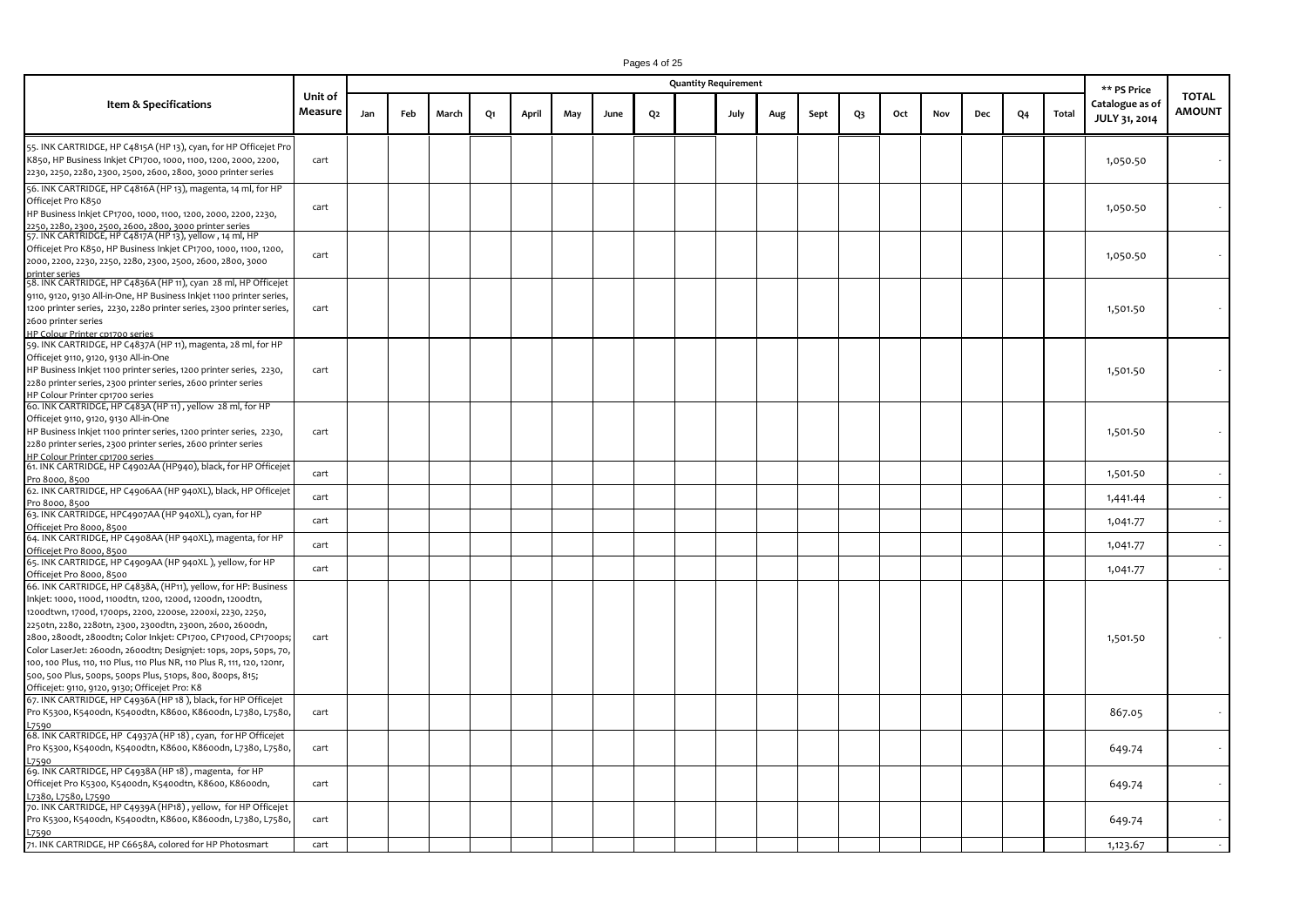|                                                                                                                                                                                                                                     |                    |     |     |       |    |       |     |      |                | <b>Quantity Requirement</b> |     |      |    |     |     |     |                |       | ** PS Price                      |                               |
|-------------------------------------------------------------------------------------------------------------------------------------------------------------------------------------------------------------------------------------|--------------------|-----|-----|-------|----|-------|-----|------|----------------|-----------------------------|-----|------|----|-----|-----|-----|----------------|-------|----------------------------------|-------------------------------|
| Item & Specifications                                                                                                                                                                                                               | Unit of<br>Measure | Jan | Feb | March | Q1 | April | May | June | Q <sub>2</sub> | July                        | Aug | Sept | Q3 | Oct | Nov | Dec | Q <sub>4</sub> | Total | Catalogue as of<br>JULY 31, 2014 | <b>TOTAL</b><br><b>AMOUNT</b> |
| 72. INK CARTRIDGE, HP C8721A (HP 02), black , 10 ml, for HP<br>Photosmart D6160, D7160, D7260, D7360, D7460, 8230<br>HP Photosmart C5180, C6180, C6280, C7180, C7820, C8180, 3110,<br>3310 All-in-One                               | cart               |     |     |       |    |       |     |      |                |                             |     |      |    |     |     |     |                |       | 835.38                           |                               |
| 73. INK CARTRIDGE, HP C8767WA(HP 96), black , 21 ml, for HP<br>Deskjet 5740, 6540, 6840, 9800, 9860, 9808, HP Photosmart<br>8030, 8150, 8450, 875,  HP Officejet K7100, 7210, 7410 All-in-One                                       | cart               |     |     |       |    |       |     |      |                |                             |     |      |    |     |     |     |                |       | 1,386.84                         |                               |
| 74. NK CARTRIDGE, HP C8771WA(HP 02), cyan , 4 ml, for HP<br>Photosmart D6160, D7160, D7260, D7360, D7460, 8230, HP<br>Photosmart C5180, C6180, C6280, C7180, C7820, C8180, 3110,<br>3310 All-in-One                                 | cart               |     |     |       |    |       |     |      |                |                             |     |      |    |     |     |     |                |       | 447.72                           |                               |
| 75. INK CARTRIDGE, HP C8772WA(HP 02), magenta, 3.5 ml, for<br>HP Photosmart D6160, D7160, D7260, D7360, D7460, 8230, HP<br>Photosmart C5180, C6180, C6280, C7180, C7820, C8180, 3110,<br>3310 All-in-One                            | cart               |     |     |       |    |       |     |      |                |                             |     |      |    |     |     |     |                |       | 447.72                           |                               |
| 76. INK CARTRIDGE, HP C8773WA(HP 02), yellow, 6 ml, for HP<br>Photosmart D6160, D7160, D7260, D7360, D7460, 8230, HP<br>Photosmart C5180, C6180, C6280, C7180, C7820, C8180, 3110,<br>3310 All-in-One                               | cart               |     |     |       |    |       |     |      |                |                             |     |      |    |     |     |     |                |       | 447.72                           |                               |
| 77. INK CARTRIDGE, HP C8774WA(HP 02), light cyan , 5.5 ml, for<br>HP Photosmart D6160, D7160, D7260, D7360, D7460, 8230, HP<br>Photosmart C5180, C6180, C6280, C7180, C7820, C8180, 3110,<br>3310 All-in-One                        | cart               |     |     |       |    |       |     |      |                |                             |     |      |    |     |     |     |                |       | 447.72                           |                               |
| 78. INK CARTRIDGE, HP C8775WA(HP 02), light magenta , 5.5 ml,<br>for HP Photosmart D6160, D7160, D7260, D7360, D7460, 8230,<br>HP Photosmart C5180, C6180, C6280, C7180, C7820, C8180, 3110,<br>3310 All-in-One                     | cart               |     |     |       |    |       |     |      |                |                             |     |      |    |     |     |     |                |       | 447.72                           |                               |
| 79. INK CARTRIDGE, HP C9363WA (HP 97), tricolor , 14 ml, for HP<br>Deskjet 5740, 6540, 6840, 9800, 9860, 9808, HP Photosmart<br>2575, 2610, 2710 All-in-On, HP PSC 1610, 2355 All-in-One                                            | cart               |     |     |       |    |       |     |      |                |                             |     |      |    |     |     |     |                |       | 1,539.72                         |                               |
| 80. INK CARTRIDGE, HP C9364WA (HP 98), black, 11 ml, HP<br>Deskjet D4160, HP Photosmart D5160, 8030, HP Photosmart<br>C4180, 2575 All-in-One                                                                                        | cart               |     |     |       |    |       |     |      |                |                             |     |      |    |     |     |     |                |       | 769.86                           |                               |
| 81. INK CARTRIDGE, HP C9391A(HP 88XL), cyan, 17 ml, for HP<br>Officejet Pro K550, K55odtn, K540odn, K540odtn, K8600,<br>600dn, HP Officejet Pro L7580, L7590 All-in-One                                                             | cart               |     |     |       |    |       |     |      |                |                             |     |      |    |     |     |     |                |       | 1,041.77                         |                               |
| 82. INK CARTRIDGE, HP C9392A(HP 88XL), magenta 17 ml, for<br>HP Officejet Pro K550, K55odtn, K540odn, K540odtn, K8600,<br>600dn, HP Officejet Pro L7580, L7590 All-in-One                                                           | cart               |     |     |       |    |       |     |      |                |                             |     |      |    |     |     |     |                |       | 1,041.77                         |                               |
| 83. INK CARTRIDGE, HP C9393A(HP 88XL ), yellow 17 ml, for HP<br>Officejet Pro K550, K55odtn, K540odn, K540odtn, K8600,<br>600dn, HP Officejet Pro L7580, L7590 All-in-One                                                           | cart               |     |     |       |    |       |     |      |                |                             |     |      |    |     |     |     |                |       | 1,041.77                         |                               |
| 84. INK CARTRIDGE, HP  C9396A(HP 88XL), black 58.5 ml, for HP<br>Officejet Pro K550, K55odtn, K540odn, K540odtn, K8600,<br>600dn, HP Officejet Pro L7580, L7590 All-in-One<br>85. INK CARTRIDGE, HP CB316WA( HP 564), black, for HP | cart               |     |     |       |    |       |     |      |                |                             |     |      |    |     |     |     |                |       | 1,539.72                         |                               |
| Photosmart D5400, C5380, C6380, Photosmart Pro B8550<br>86. INK CARTRIDGE, HP CB317WA(HP 564), photo, for HP                                                                                                                        | cart<br>cart       |     |     |       |    |       |     |      |                |                             |     |      |    |     |     |     |                |       | 500.14<br>418.24                 |                               |
| Photosmart D5400, C5380, C6380, Photosmart Pro B8550<br>87. INK CARTRIDGE, HP CB318WA(HP 564), cyan, for HP<br>Photosmart D5400, C5380, C6380, Photosmart Pro B8550                                                                 | cart               |     |     |       |    |       |     |      |                |                             |     |      |    |     |     |     |                |       | 418.24                           |                               |
| 88. INK CARTRIDGE, HP CB319WA(HP 564), magenta, for HP<br>Photosmart D5400, C5380, C6380, Photosmart Pro B8550<br>89. INK CARTRIDGE, HP CB320WA ( HP 564), yellow, for HP                                                           | cart<br>cart       |     |     |       |    |       |     |      |                |                             |     |      |    |     |     |     |                |       | 418.24<br>418.24                 |                               |
| Photosmart D5400, C5380, C6380, Photosmart Pro B8550<br>90. INK CARTRIDGE, HP CB323WA(HP 564XL), cyan, for HP<br>Photosmart D5400, C5380, C6380, Photosmart Pro B8550                                                               | cart               |     |     |       |    |       |     |      |                |                             |     |      |    |     |     |     |                |       | 831.01                           |                               |
| 91. INK CARTRIDGE, HP CB324WA(564XL), magenta, for HP<br>Photosmart D5400, C5380, C6380, Photosmart Pro B8550<br>92. INK CARTRIDGE, HP CB325WA(564XL), yellow, for HP<br>Photosmart D5400, C5380, C6380, Photosmart Pro B8550       | cart<br>cart       |     |     |       |    |       |     |      |                |                             |     |      |    |     |     |     |                |       | 831.01<br>831.01                 |                               |

Pages 5 of 25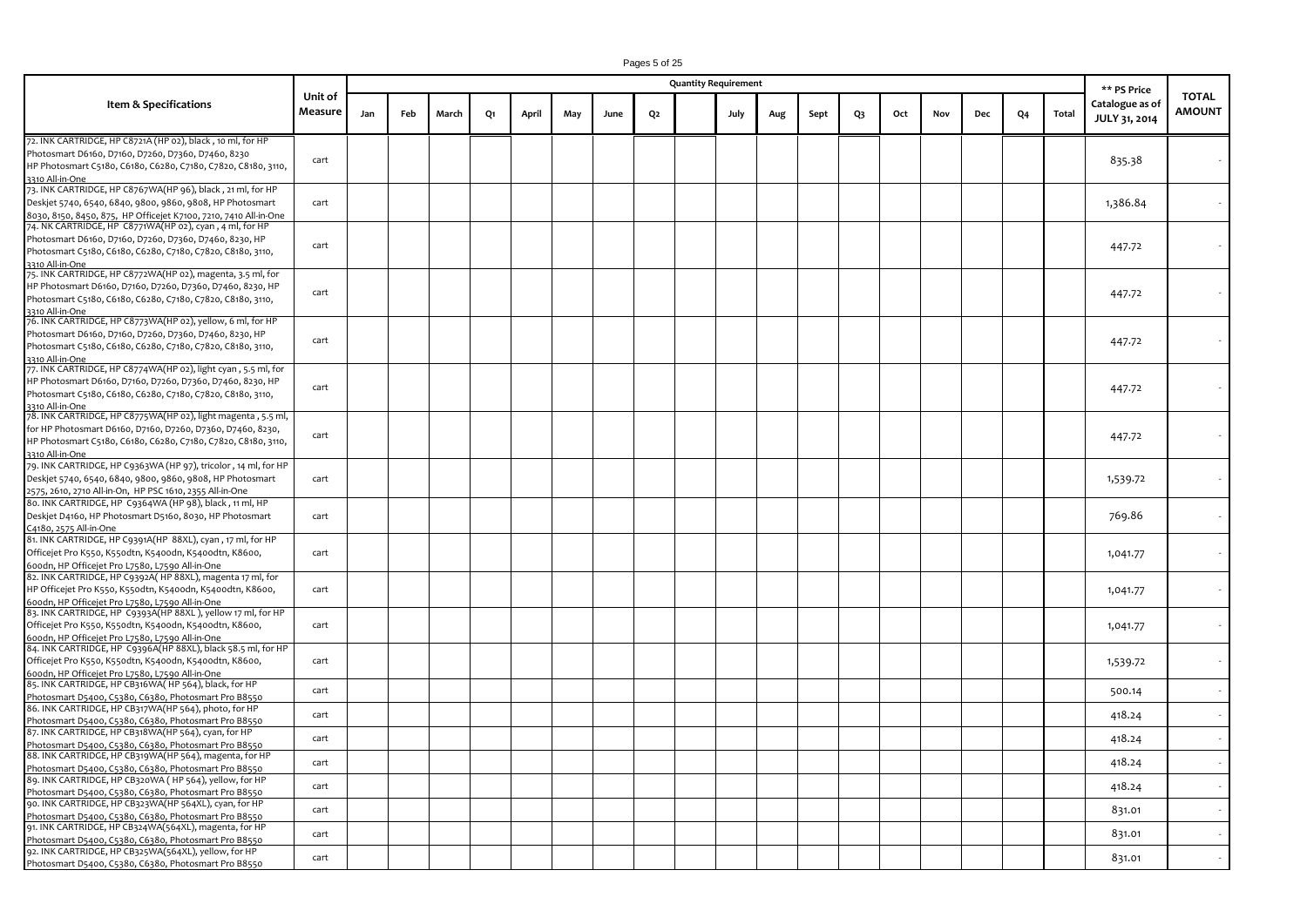|                                                                                                                                                                                        |                    |          |                                  |                                            |          |          |                         |                |                | <b>Quantity Requirement</b> |          |                                  |                      |          |                |                                  |                                |          |          | ** PS Price                             |                        |
|----------------------------------------------------------------------------------------------------------------------------------------------------------------------------------------|--------------------|----------|----------------------------------|--------------------------------------------|----------|----------|-------------------------|----------------|----------------|-----------------------------|----------|----------------------------------|----------------------|----------|----------------|----------------------------------|--------------------------------|----------|----------|-----------------------------------------|------------------------|
| Item & Specifications                                                                                                                                                                  | Unit of<br>Measure | Jan      | Feb                              | March                                      | Q1       | April    | May                     | June           | Q <sub>2</sub> |                             | July     | Aug                              | Sept                 | Q3       | Oct            | Nov                              | Dec                            | Q4       | Total    | Catalogue as of<br><b>JULY 31, 2014</b> | <b>TOTAL</b><br>AMOUNT |
| 93. INK CARTRIDGE, HP CB335WA(HP74), black, 4.5 ml, for HP<br>Deskjet D4260, D4360, HP Photosmart C4280, C4380, C4480,<br>C5280 All-in-One, HP Officejet J5780, J6480 All-in-One       | cart               |          |                                  |                                            |          |          |                         |                |                |                             |          |                                  |                      |          |                |                                  |                                |          |          | 672.25                                  |                        |
| 94. INK CARTRIDGE, HP CB336WA (HP74XL), black, 18 ml, for HP<br>Deskjet D4260, D4360, HP Photosmart C4280, C4380, C4480,<br>C5280 All-in-One, HP Officejet J5780, J6480 All-in-One     | cart               |          |                                  |                                            |          |          |                         |                |                |                             |          |                                  |                      |          |                |                                  |                                |          |          | 1,392.30                                |                        |
| 95. INK CARTRIDGE, HP CB337WA (HP75), tricolor, 3.5 ml, for HP<br>Deskjet D4260, D4360, HP Photosmart C4280, C4380, C4480,<br>C5280 All-in-One, HP Officejet J5780, J6480 All-in-One   | cart               |          |                                  |                                            |          |          |                         |                |                |                             |          |                                  |                      |          |                |                                  |                                |          |          | 773.14                                  |                        |
| 96. INK CARTRIDGE, HP CB338WA (HP 75XL), tricolor, 12 ml, for<br>HP Deskjet D4260, D4360, HP Photosmart C4280, C4380, C4480,<br>C5280 All-in-One, HP Officejet J5780, J6480 All-in-One | cart               |          |                                  |                                            |          |          |                         |                |                |                             |          |                                  |                      |          |                |                                  |                                |          |          | 1,539.72                                |                        |
| 97. INK CARTRIDGE, HP CC640WA (HP 60), black, 4 ml, for HP<br>Deskjet D2560, F4230, F4250, F4280 All-in-One                                                                            | cart               |          |                                  |                                            |          |          |                         |                |                |                             |          |                                  |                      |          |                |                                  |                                |          |          | 630.08                                  |                        |
| 98. INK CARTRIDGE, HP CC641WA (HP60XL), black 12 ml, for HP<br>Deskjet D2560, F4230, F4250, F4280 All-in-One<br>99. INK CARTRIDGE, HP CC643WA (HP 60), tricolor,13 ml, for HP          | cart               |          |                                  |                                            |          |          |                         |                |                |                             |          |                                  |                      |          |                |                                  |                                |          |          | 1,326.78                                |                        |
| Deskjet D2560, F4230, F4250, F4280 All-in-One<br>100. INK CARTRIDGE, HP CC644WA (HP60XL), tricolor, 11 ml, for<br>HP Deskjet D2560, F4230, F4250, F4280 All-in-One                     | cart<br>cart       |          |                                  |                                            |          |          |                         |                |                |                             |          |                                  |                      |          |                |                                  |                                |          |          | 756.76<br>1,550.64                      |                        |
| 101. INK CARTRIDGE, HP CC653AA (HP 901), black officejet, 4 ml<br>102. INK CARTRIDGE, HP CC656AA(HP 901), tricolor officejet, 9                                                        | cart<br>cart       |          |                                  |                                            |          |          |                         |                |                |                             |          |                                  |                      |          |                |                                  |                                |          |          | 631.18<br>967.51                        |                        |
| 103. INK CARTRIDGE, HP CC660AA(HP702), black, 20 ml, for HP<br>Officejet J3508, J3608, J5508 All-in-One                                                                                | cart               |          |                                  |                                            |          |          |                         |                |                |                             |          |                                  |                      |          |                |                                  |                                |          |          | 1,053.78                                |                        |
| 104. INK CARTRIDGE, HP CD887AA (HP703), black deskjet, for HP<br>Deskiet D730, F735 All-in-One<br>105. INK CARTRIDGE, HP CD888AA(HP 703), tricolor deskjet, for                        | cart               | 11       |                                  | -5                                         | 16       | 10       | $\overline{\mathbf{3}}$ | $\overline{2}$ | 15             | 5241.6                      | 24       | 6                                | 6                    | 36       | 8              | $\overline{1}$                   | $\overline{1}$                 | 10       | 77       | 349.44                                  | 26,906.88              |
| HP Deskjet D730, F735 All-in-One<br>106. INK CARTRIDGE, HP CD971AA (HP 920), black, for HP                                                                                             | cart<br>cart       | 11       |                                  | 5                                          | 16       | 8        | $\overline{\mathbf{3}}$ | $\overline{4}$ | 15             | 5176.1                      | 24       | 6                                | 6                    | 36       | $\overline{7}$ |                                  | $\overline{2}$                 | 10       | 77       | 345.07<br>800.44                        | 26,570.54              |
| Officejet 6000, 7000<br>107. INK CARTRIDGE, HP CD972AA (HP920XL), cyan, for HP<br>Officejet 6000, 7000                                                                                 | cart               |          |                                  |                                            |          |          |                         |                |                |                             |          |                                  |                      |          |                |                                  |                                |          |          | 600.60                                  |                        |
| 108. INK CARTRIDGE, HP CD973AA (HP920XL), magenta, for HP<br>Officejet 6000, 7000<br>109. INK CARTRIDGE, HP CD974AA (HP 920XL), yellow, for HP                                         | cart               |          |                                  |                                            |          |          |                         |                |                |                             |          |                                  |                      |          |                |                                  |                                |          |          | 600.60                                  |                        |
| Officejet 6000, 7000<br>110. INK CARTRIDGE, HP CD975AA (HP920XL), black, for HP                                                                                                        | cart<br>cart       |          |                                  |                                            |          |          |                         |                |                |                             |          |                                  |                      |          |                |                                  |                                |          |          | 600.60<br>1,201.20                      |                        |
| Officejet 6000, 7000<br>111. INK CARTRIDGE, HP CH561WA (HP 61), black                                                                                                                  | cart               |          |                                  |                                            |          |          |                         |                |                |                             |          |                                  |                      |          |                |                                  |                                |          |          | 638.82                                  |                        |
| 112. INK CARTRIDGE, HP CH562WA (HP 61), color ink<br>113. INK CARTRIDGE, HP CN692AA(HP 704), black, for HP Ink<br>Advantage 2010 K010a1, Ink Advantage All-in-One 20601 K110a          | cart<br>cart       | 21       |                                  | $\overline{2}$                             | 24       | 20       | $\overline{2}$          | $\overline{2}$ | 24             | 8386.6                      | 21       |                                  | $\overline{2}$       | 24       | 20             | $\overline{2}$                   | $\overline{2}$                 | 24       | 96       | 790.61<br>349.44                        | 33,546.24              |
| 114. INK CARTRIDGE, HP CN693AA (HP704), tricolor, for HP Ink<br>Advantage 2010 K010a1, Ink Advantage All-in-One 20601 K110a                                                            | cart               | 20       | $\overline{2}$                   | $\overline{2}$                             | 24       | 20       | $\overline{2}$          | $\overline{2}$ | 24             | 8386.6                      | 20       | $\overline{2}$                   | $\overline{2}$       | 24       | 20             | $\overline{2}$                   | $\overline{2}$                 | 24       | 96       | 349.44                                  | 33,546.24              |
| 115. INK CARTRIDGE, HP CN 639WA, black, for HP Deskjet D2650<br>116. INK CARTRIDGE, HP CN 640WA, color, for HP Deskjet D2650                                                           | cart<br>cart       |          |                                  |                                            |          |          |                         |                |                |                             |          |                                  |                      |          |                |                                  |                                |          |          | 853.94<br>1,112.75                      |                        |
| 117. INK CARTRIDGE, HP CN045AA (950XL), black<br>118. INK CARTRIDGE, HP CN046AA (951XL), Cyan                                                                                          | cart<br>cart       |          |                                  |                                            |          |          |                         |                |                |                             |          |                                  |                      |          |                |                                  |                                |          |          | 1,619.44<br>1,201.20                    |                        |
| 119. INK CARTRIDGE, HP CN047AA (951XL), Magenta<br>120. INK CARTRIDGE, HP CN048AA (950XL), Yellow                                                                                      | cart<br>cart       |          |                                  |                                            |          |          |                         |                |                |                             |          |                                  |                      |          |                |                                  |                                |          |          | 1,201.20<br>1,201.20                    |                        |
| 121. INK CARTRIDGE, HP CZ107AA, (HP 678), black<br>122. INK CARTRIDGE, HP CZ108AA, (HP 678), tricolor                                                                                  | cart<br>cart       | 16<br>12 | $\overline{4}$<br>$\overline{2}$ | $\overline{4}$<br>$\overline{\phantom{a}}$ | 24<br>19 | 12<br>12 | 6<br>$\overline{7}$     | $\overline{a}$ | 22<br>22       | 8000<br>8336.3              | 12<br>12 | $\overline{2}$<br>$\overline{z}$ | $10$<br>$\mathbf{q}$ | 24<br>23 | 12<br>12       | $\overline{2}$<br>$\overline{2}$ | -5<br>$\overline{\phantom{a}}$ | 19<br>19 | 89<br>83 | 363.64<br>378.92                        | 32,363.60<br>31,450.69 |
| 123. INK CARTRIDGE, HP CZ121A (HP 685A), black<br>124. INK CARTRIDGE, HP CZ121A (HP 685A), Cyan                                                                                        | cart<br>cart       |          |                                  |                                            |          |          |                         |                |                |                             |          |                                  |                      |          |                |                                  |                                |          |          | 382.20<br>373.46                        |                        |
| 125. INK CARTRIDGE, HP CZ121A (HP 685A), Magenta<br>126. INK CARTRIDGE, HP CZ121A (HP 685A), Yellow                                                                                    | cart<br>cart       |          |                                  |                                            |          |          |                         |                |                |                             |          |                                  |                      |          |                |                                  |                                |          |          | 251.16<br>251.16                        |                        |
| 127. INK CARTRIDGE, Brother LC67HYBK, black<br>128. INK CARTRIDGE, Brother LC67HYC, cyan                                                                                               | cart<br>cart       |          |                                  |                                            |          |          |                         |                |                |                             |          |                                  |                      |          |                |                                  |                                |          |          | 1,659.84<br>906.36                      |                        |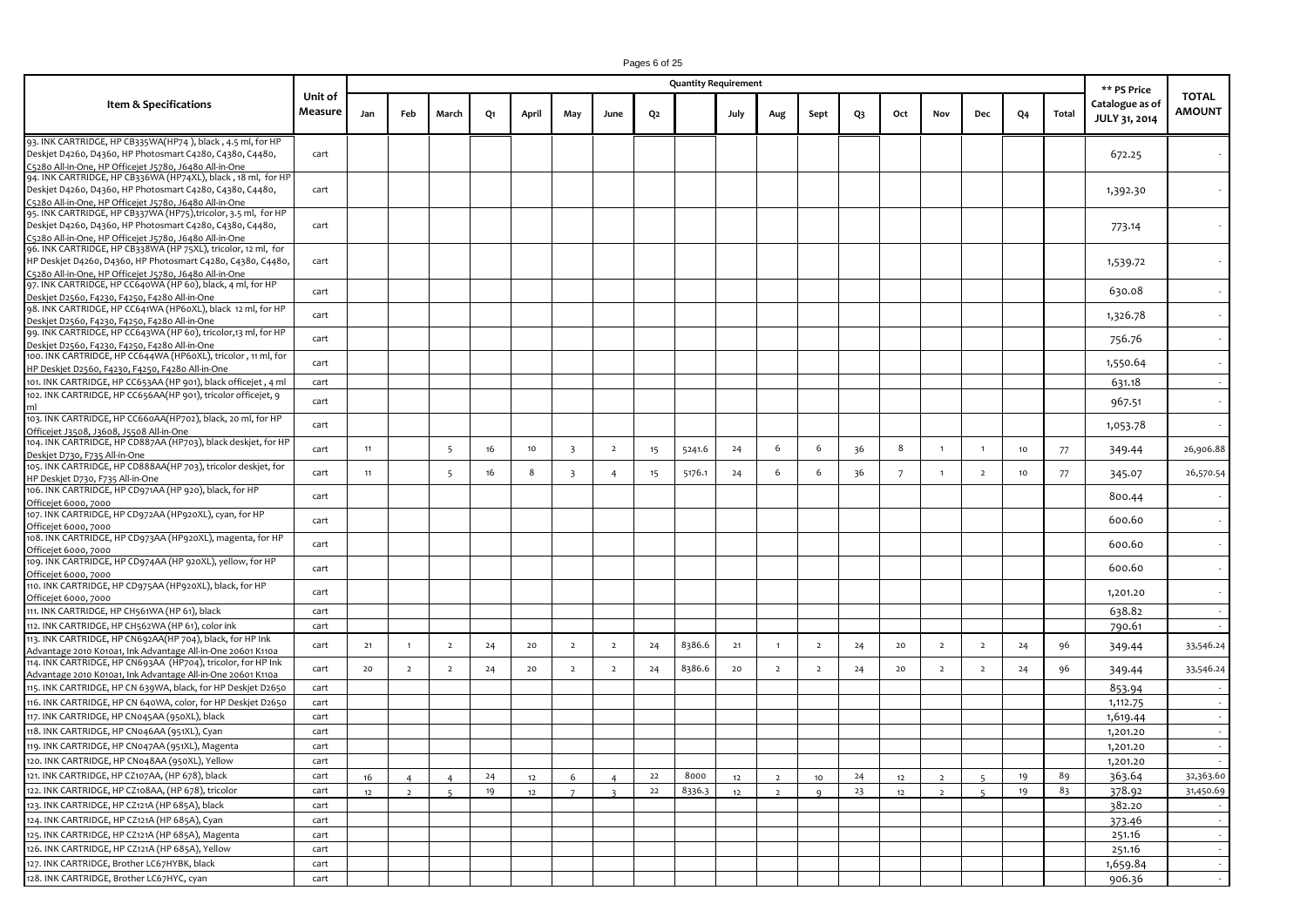|                                                                                   |                    |     |     |       |    |       |     |      |    | <b>Quantity Requirement</b> |     |      |                |     |     |     |    |       | ** PS Price                      |                               |
|-----------------------------------------------------------------------------------|--------------------|-----|-----|-------|----|-------|-----|------|----|-----------------------------|-----|------|----------------|-----|-----|-----|----|-------|----------------------------------|-------------------------------|
| Item & Specifications                                                             | Unit of<br>Measure | Jan | Feb | March | Q1 | April | May | June | Q2 | July                        | Aug | Sept | Q <sub>3</sub> | Oct | Nov | Dec | Q4 | Total | Catalogue as of<br>JULY 31, 2014 | <b>TOTAL</b><br><b>AMOUNT</b> |
| 129. INK CARTRIDGE, Brother LC67HYM, magenta                                      | cart               |     |     |       |    |       |     |      |    |                             |     |      |                |     |     |     |    |       | 906.36                           |                               |
| 130. INK CARTRIDGE, Brother LC67HYY, yellow                                       | cart               |     |     |       |    |       |     |      |    |                             |     |      |                |     |     |     |    |       | 906.36                           |                               |
| 131. INK CARTRIDGE, Brother LC67B, black                                          | cart               |     |     |       |    |       |     |      |    |                             |     |      |                |     |     |     |    |       | 955.50                           |                               |
| 132. INK CARTRIDGE, Brother LC67M, Magenta                                        | cart               |     |     |       |    |       |     |      |    |                             |     |      |                |     |     |     |    |       | 573.30                           |                               |
| 133. INK CARTRIDGE, Brother LC67Y, Yellow                                         | cart               |     |     |       |    |       |     |      |    |                             |     |      |                |     |     |     |    |       | 573.30                           |                               |
| 134. INK CARTRIDGE, Brother LC39BK, black                                         | cart               |     |     |       |    |       |     |      |    |                             |     |      |                |     |     |     |    |       | 715.26                           |                               |
| 135. INK CARTRIDGE, Brother LC39Y, yellow                                         | cart               |     |     |       |    |       |     |      |    |                             |     |      |                |     |     |     |    |       | 469.56                           |                               |
| 136. INK CARTRIDGE, Brother LC39C, cyan                                           | cart               |     |     |       |    |       |     |      |    |                             |     |      |                |     |     |     |    |       | 469.56                           |                               |
| 137. INK CARTRIDGE, Brother LC39M, magenta                                        | cart               |     |     |       |    |       |     |      |    |                             |     |      |                |     |     |     |    |       | 469.56                           |                               |
| 138. INK CARTRIDGE, Brother Part No. LC67C, Cyan                                  | cart               |     |     |       |    |       |     |      |    |                             |     |      |                |     |     |     |    |       | 573.30                           |                               |
| 139. INK CARTRIDGE, Brother Part No. LC38C, Cyan                                  | cart               |     |     |       |    |       |     |      |    |                             |     |      |                |     |     |     |    |       | 464.10                           |                               |
| 140. INK CARTRIDGE, Brother Part No. LC38B, Black                                 | cart               |     |     |       |    |       |     |      |    |                             |     |      |                |     |     |     |    |       | 704.34                           |                               |
| 141. INK CARTRIDGE, Brother Part No. LC38M, Magenta                               | cart               |     |     |       |    |       |     |      |    |                             |     |      |                |     |     |     |    |       | 464.10                           |                               |
|                                                                                   |                    |     |     |       |    |       |     |      |    |                             |     |      |                |     |     |     |    |       |                                  |                               |
| 142. INK CARTRIDGE, Brother Part No. LC38Y, Yellow                                | cart               |     |     |       |    |       |     |      |    |                             |     |      |                |     |     |     |    |       | 464.10                           |                               |
| 143. INK CARTRIDGE, Brother Part No. LC40BK, black                                | cart               |     |     |       |    |       |     |      |    |                             |     |      |                |     |     |     |    |       | 677.04                           |                               |
| 144. INK CARTRIDGE, Brother Part No. LC40C, Cyan                                  | cart               |     |     |       |    |       |     |      |    |                             |     |      |                |     |     |     |    |       | 382.20                           |                               |
| 145. INK CARTRIDGE, Brother Part No. LC40M, Magenta                               | cart               |     |     |       |    |       |     |      |    |                             |     |      |                |     |     |     |    |       | 409.50                           |                               |
| 146. INK CARTRIDGE, Brother Part No. LC40Y, Yellow                                | cart               |     |     |       |    |       |     |      |    |                             |     |      |                |     |     |     |    |       | 382.20                           |                               |
| 147. INK CARTRIDGE, Lexmark Black #14, PN 18C2090A                                | cart               |     |     |       |    |       |     |      |    |                             |     |      |                |     |     |     |    |       | 1,053.78                         |                               |
| 148. INK CARTRIDGE, Lexmark Color #15, PN 18C2110A                                | cart               |     |     |       |    |       |     |      |    |                             |     |      |                |     |     |     |    |       | 1,308.22                         |                               |
| 149. INK CARTRIDGE, Lexmark # 17, black, PN 10N0217                               | cart               |     |     |       |    |       |     |      |    |                             |     |      |                |     |     |     |    |       | 1,053.78                         |                               |
| 150. INK CARTRIDGE, Lexmark # 27, colored, PN 10N0227                             | cart               |     |     |       |    |       |     |      |    |                             |     |      |                |     |     |     |    |       | 1,255.80                         |                               |
| 151. INK CARTRIDGE, Lexmark Photo #31, PN 18C0031A                                | cart               |     |     |       |    |       |     |      |    |                             |     |      |                |     |     |     |    |       | 2,222.22                         |                               |
| 152. INK CARTRIDGE, Lexmark Black #34, PN 18C0034A                                | cart               |     |     |       |    |       |     |      |    |                             |     |      |                |     |     |     |    |       | 1,779.96                         |                               |
| 153. INK CARTRIDGE, Lexmark Color #35, PN 18C0035A                                | cart               |     |     |       |    |       |     |      |    |                             |     |      |                |     |     |     |    |       | 2,151.24                         |                               |
| 154. INK CARTRIDGE, EPSON T6441, Black, for Epson L100, L110,                     |                    |     |     |       |    |       |     |      |    |                             |     |      |                |     |     |     |    |       |                                  |                               |
| L200, L210, L300, L350, L355                                                      | cart               |     |     |       |    |       |     |      |    |                             |     |      |                |     |     |     |    |       | 267.54                           |                               |
| 155. INK CARTRIDGE, EPSON T6643, Magenta for Epson L100,                          |                    |     |     |       |    |       |     |      |    |                             |     |      |                |     |     |     |    |       |                                  |                               |
| L110, L200, L210, L300, L350, L357                                                | cart               |     |     |       |    |       |     |      |    |                             |     |      |                |     |     |     |    |       | 267.54                           |                               |
| 156. INK CARTRIDGE, EPSON T664, Yellow, for Epson L100, L110,                     | cart               |     |     |       |    |       |     |      |    |                             |     |      |                |     |     |     |    |       |                                  |                               |
| L200, L210, L300, L350, L358                                                      |                    |     |     |       |    |       |     |      |    |                             |     |      |                |     |     |     |    |       | 267.54                           |                               |
| 157. INK CARTRIDGE, Epson C13T028091, black, for printer Stylus                   | cart               |     |     |       |    |       |     |      |    |                             |     |      |                |     |     |     |    |       | 1,218.67                         |                               |
| C60/CX3100                                                                        |                    |     |     |       |    |       |     |      |    |                             |     |      |                |     |     |     |    |       |                                  |                               |
| 158. INK CARTRIDGE, Epson C13T029091, color, for printer Stylus                   | cart               |     |     |       |    |       |     |      |    |                             |     |      |                |     |     |     |    |       | 1,112.75                         |                               |
| C60/ C50/ CX3100                                                                  |                    |     |     |       |    |       |     |      |    |                             |     |      |                |     |     |     |    |       |                                  |                               |
| 159.INK CARTRIDGE, Epson C13T032190, black, for printer Stylus                    | cart               |     |     |       |    |       |     |      |    |                             |     |      |                |     |     |     |    |       | 1,314.77                         |                               |
| C80/C82/ CX5100<br>160. INK CARTRIDGE, Epson C13T032290, Cyan, for printer Stylus |                    |     |     |       |    |       |     |      |    |                             |     |      |                |     |     |     |    |       |                                  |                               |
| C80                                                                               | cart               |     |     |       |    |       |     |      |    |                             |     |      |                |     |     |     |    |       | 627.90                           |                               |
| 161. INK CARTRIDGE, Epson C13T032390, Magenta, for printer                        |                    |     |     |       |    |       |     |      |    |                             |     |      |                |     |     |     |    |       |                                  |                               |
| Stylus C80                                                                        | cart               |     |     |       |    |       |     |      |    |                             |     |      |                |     |     |     |    |       | 627.90                           |                               |
| 162. INK CARTRIDGE, Epson C13T032490, Yellow, for printer                         |                    |     |     |       |    |       |     |      |    |                             |     |      |                |     |     |     |    |       |                                  |                               |
| Stylus C80                                                                        | cart               |     |     |       |    |       |     |      |    |                             |     |      |                |     |     |     |    |       | 627.90                           |                               |
| 163. INK CARTRIDGE, Epson C13T038190, black, for printer Stylus                   |                    |     |     |       |    |       |     |      |    |                             |     |      |                |     |     |     |    |       |                                  |                               |
| C41SX/UX                                                                          | cart               |     |     |       |    |       |     |      |    |                             |     |      |                |     |     |     |    |       | 516.52                           |                               |
| 164. INK CARTRIDGE, EPSON PART NO. C13TO38191,                                    |                    |     |     |       |    |       |     |      |    |                             |     |      |                |     |     |     |    |       |                                  |                               |
| BLACK, (double pack), for Stylus Color C41SX & C41UX                              | cart               |     |     |       |    |       |     |      |    |                             |     |      |                |     |     |     |    |       | 910.73                           |                               |
| 165. INK CARTRIDGE, Epson C13TO38191, black, for printer Stylus                   | cart               |     |     |       |    |       |     |      |    |                             |     |      |                |     |     |     |    |       | 893.21                           |                               |
| C41SX/UX (Double Pack)                                                            |                    |     |     |       |    |       |     |      |    |                             |     |      |                |     |     |     |    |       |                                  |                               |
| 166. INK CARTRIDGE, Epson C13TO39090, color, for printer Stylus                   | cart               |     |     |       |    |       |     |      |    |                             |     |      |                |     |     |     |    |       | 809.17                           |                               |
| C41SX/UX                                                                          |                    |     |     |       |    |       |     |      |    |                             |     |      |                |     |     |     |    |       |                                  |                               |
| 167. INK CARTRIDGE, Epson C13T042290, Cyan, for printer Stylus                    | cart               |     |     |       |    |       |     |      |    |                             |     |      |                |     |     |     |    |       | 572.21                           |                               |
| C82/CX5100                                                                        |                    |     |     |       |    |       |     |      |    |                             |     |      |                |     |     |     |    |       |                                  |                               |
| 168. INK CARTRIDGE, Epson C13T042390, Magenta, for printer                        | cart               |     |     |       |    |       |     |      |    |                             |     |      |                |     |     |     |    |       | 572.21                           |                               |
| Stylus C82/CX5100<br>169. INK CARTRIDGE, Epson C13T042490, Yellow, for printer    |                    |     |     |       |    |       |     |      |    |                             |     |      |                |     |     |     |    |       |                                  |                               |
| Stylus C82/CX5100                                                                 | cart               |     |     |       |    |       |     |      |    |                             |     |      |                |     |     |     |    |       | 572.21                           |                               |
|                                                                                   |                    |     |     |       |    |       |     |      |    |                             |     |      |                |     |     |     |    |       |                                  |                               |

Pages 7 of 25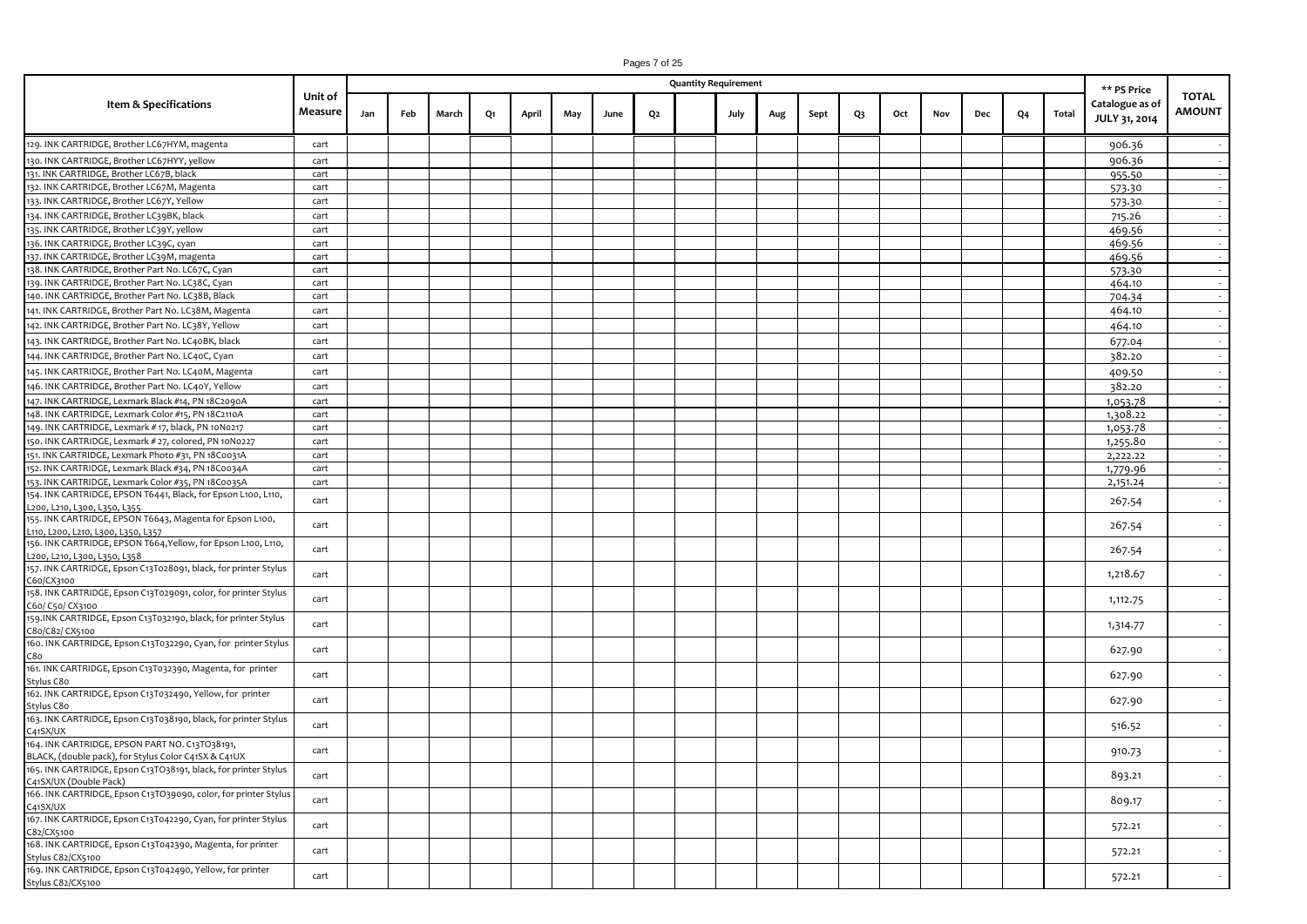|                                                                                                                                                                                                                                              |                    |     |     |       |    |       |     |      |                | <b>Quantity Requirement</b> |     |      |                |     |     |     |    |       | ** PS Price                      |                               |
|----------------------------------------------------------------------------------------------------------------------------------------------------------------------------------------------------------------------------------------------|--------------------|-----|-----|-------|----|-------|-----|------|----------------|-----------------------------|-----|------|----------------|-----|-----|-----|----|-------|----------------------------------|-------------------------------|
| Item & Specifications                                                                                                                                                                                                                        | Unit of<br>Measure | Jan | Feb | March | Q1 | April | May | June | Q <sub>2</sub> | July                        | Aug | Sept | Q <sub>3</sub> | Oct | Nov | Dec | Q4 | Total | Catalogue as of<br>JULY 31, 2014 | <b>TOTAL</b><br><b>AMOUNT</b> |
| 170. INK CARTRIDGE, Epson C13T046190, black, for printer Stylus<br>C63/C83                                                                                                                                                                   | cart               |     |     |       |    |       |     |      |                |                             |     |      |                |     |     |     |    |       | 657.38                           |                               |
| 171. INK CARTRIDGE, Epson C13T047290, Cyan, for printer Stylus<br>C63/C83                                                                                                                                                                    | cart               |     |     |       |    |       |     |      |                |                             |     |      |                |     |     |     |    |       | 405.13                           |                               |
| 172. INK CARTRIDGE, Epson C13T047390, Magenta, for printer<br>Stylus C63/C83                                                                                                                                                                 | cart               |     |     |       |    |       |     |      |                |                             |     |      |                |     |     |     |    |       | 405.13                           |                               |
| 173. INK CARTRIDGE, Epson C13T047490, Yellow, for printer<br>Stylus C63/C83                                                                                                                                                                  | cart               |     |     |       |    |       |     |      |                |                             |     |      |                |     |     |     |    |       | 405.13                           |                               |
| 174. INK CARTRIDGE, Epson C13T062190, black, High Cap, for<br>printer Stylus CX3700/4700/C67                                                                                                                                                 | cart               |     |     |       |    |       |     |      |                |                             |     |      |                |     |     |     |    |       | 672.67                           |                               |
| 175. INK CARTRIDGE, Epson C13T063190, black, Std Cap, for<br>printer Stylus CX3700/4700/C67                                                                                                                                                  | cart               |     |     |       |    |       |     |      |                |                             |     |      |                |     |     |     |    |       | 516.52                           |                               |
| 176. INK CARTRIDGE, Epson C13T063290, Cyan, Std Cap, for<br>printer Stylus CX3700/4700/C67                                                                                                                                                   | cart               |     |     |       |    |       |     |      |                |                             |     |      |                |     |     |     |    |       | 414.96                           |                               |
| 177. INK CARTRIDGE, Epson C13T063390, Magenta, Std Cap, for<br>printer Stylus CX3700/4700/C67                                                                                                                                                | cart               |     |     |       |    |       |     |      |                |                             |     |      |                |     |     |     |    |       | 414.96                           |                               |
| 178. INK CARTRIDGE, Epson C13T063490, Yellow, Std Cap, for<br>printer Stylus CX3700/4700/C67                                                                                                                                                 | cart               |     |     |       |    |       |     |      |                |                             |     |      |                |     |     |     |    |       | 414.96                           |                               |
| 179. INK CARTRIDGE, Epson C13T075190, Black, for printer Stylus<br>color C59/CX2900                                                                                                                                                          | cart               |     |     |       |    |       |     |      |                |                             |     |      |                |     |     |     |    |       | 309.04                           |                               |
| 180. INK CARTRIDGE, Epson C13T075290, Cyan, for printer Stylus<br>color C59/CX2900                                                                                                                                                           | cart               |     |     |       |    |       |     |      |                |                             |     |      |                |     |     |     |    |       | 309.04                           |                               |
| 181. INK CARTRIDGE, Epson C13T075390, Magenta, for printer<br>Stylus color C59/CX2900                                                                                                                                                        | cart               |     |     |       |    |       |     |      |                |                             |     |      |                |     |     |     |    |       | 309.04                           |                               |
| 182. INK CARTRIDGE, Epson C13T075490, Yellow, for printer<br>Stylus color C59/CX2900                                                                                                                                                         | cart               |     |     |       |    |       |     |      |                |                             |     |      |                |     |     |     |    |       | 309.04                           |                               |
| 183. INK CARTRIDGE, Epson C13T103190, Black, for printer Stylus<br>T40W/TX600FW                                                                                                                                                              | cart               |     |     |       |    |       |     |      |                |                             |     |      |                |     |     |     |    |       | 909.64                           |                               |
| 184. INK CARTRIDGE, Epson C13T103290, Cyan, for printer<br>StylusT40W/TX600FW                                                                                                                                                                | cart               |     |     |       |    |       |     |      |                |                             |     |      |                |     |     |     |    |       | 606.06                           |                               |
| 185. INK CARTRIDGE, Epson C13T103390, Magenta, for printer<br>Stylus T40W/TX600FW                                                                                                                                                            | cart               |     |     |       |    |       |     |      |                |                             |     |      |                |     |     |     |    |       | 606.06                           |                               |
| 186. INK CARTRIDGE, Epson C13T103490, Yellow, for printer<br>Stylus T40W/TX600FW                                                                                                                                                             | cart               |     |     |       |    |       |     |      |                |                             |     |      |                |     |     |     |    |       | 606.06                           |                               |
| 187. INK CARTRIDGE, Epson C13T104190, black, for printer C110,<br>CX7300/8300, TX200/400, Pigment High Cap                                                                                                                                   | cart               |     |     |       |    |       |     |      |                |                             |     |      |                |     |     |     |    |       | 606.06                           |                               |
| 188. INK CARTRIDGE, Epson C13T104193, Black, for printer C110,<br>CX7300/8300, TX200/400 Pigment High Cap - Double Pack                                                                                                                      | cart               |     |     |       |    |       |     |      |                |                             |     |      |                |     |     |     |    |       | 1,010.10                         |                               |
| 189. INK CARTRIDGE, Epson C13T105190, Black, for printer Stylus<br>T10/T11/T13/<br>T30/T20E/C79/C90/TX100/TX110/TX111/TX200/TX210/TX400/TX550<br>W/TX300F/TX510FN/TX600FW/CX3900/CX5500/CX5900/CX6900F<br>/CX8300/CX9300F, Pigment - 73N     | cart               |     |     |       |    |       |     |      |                |                             |     |      |                |     |     |     |    |       | 447.72                           |                               |
| 190. INK CARTRIDGE, Epson C13T105290, Cyan, for printer Stylus<br>T10/T11/T13/<br>T30/T20E/C79/C90/TX100/TX110/TX111/TX200/TX210/TX400/TX550<br>W/TX300F/TX510FN/TX600FW/CX3900/CX5500/CX5900/CX6900F<br>CX8300/CX9300F, Pigment - 73N       | cart               |     |     |       |    |       |     |      |                |                             |     |      |                |     |     |     |    |       | 447.72                           |                               |
| 191. INK CARTRIDGE, Epson C13T105390, Magenta, for printer<br>Stylus T10/T11/ T13/ T30/T20E/C79/C90/TX100/TX110/TX111/TX200/<br>TX210/TX400/TX550W/<br>TX300F/TX510FN/TX600FW/CX3900/CX5500/CX5900/CX6900F/C<br>X8300/CX9300F, Pigment - 73N | cart               |     |     |       |    |       |     |      |                |                             |     |      |                |     |     |     |    |       | 447.72                           |                               |
| 192. INK CARTRIDGE, Epson C13T105490, Yellow, for printer<br>Stylus T10/T11/ T13/ T30/T20E/C79/C90/TX100/TX110/TX111/TX200/<br>TX210/TX400/TX550W/<br>TX300F/TX510FN/TX600FW/CX3900/CX5500/CX5900/CX6900F/C                                  | cart               |     |     |       |    |       |     |      |                |                             |     |      |                |     |     |     |    |       | 447.72                           |                               |

X8300/CX9300F, Pigment - 73N

Pages 8 of 25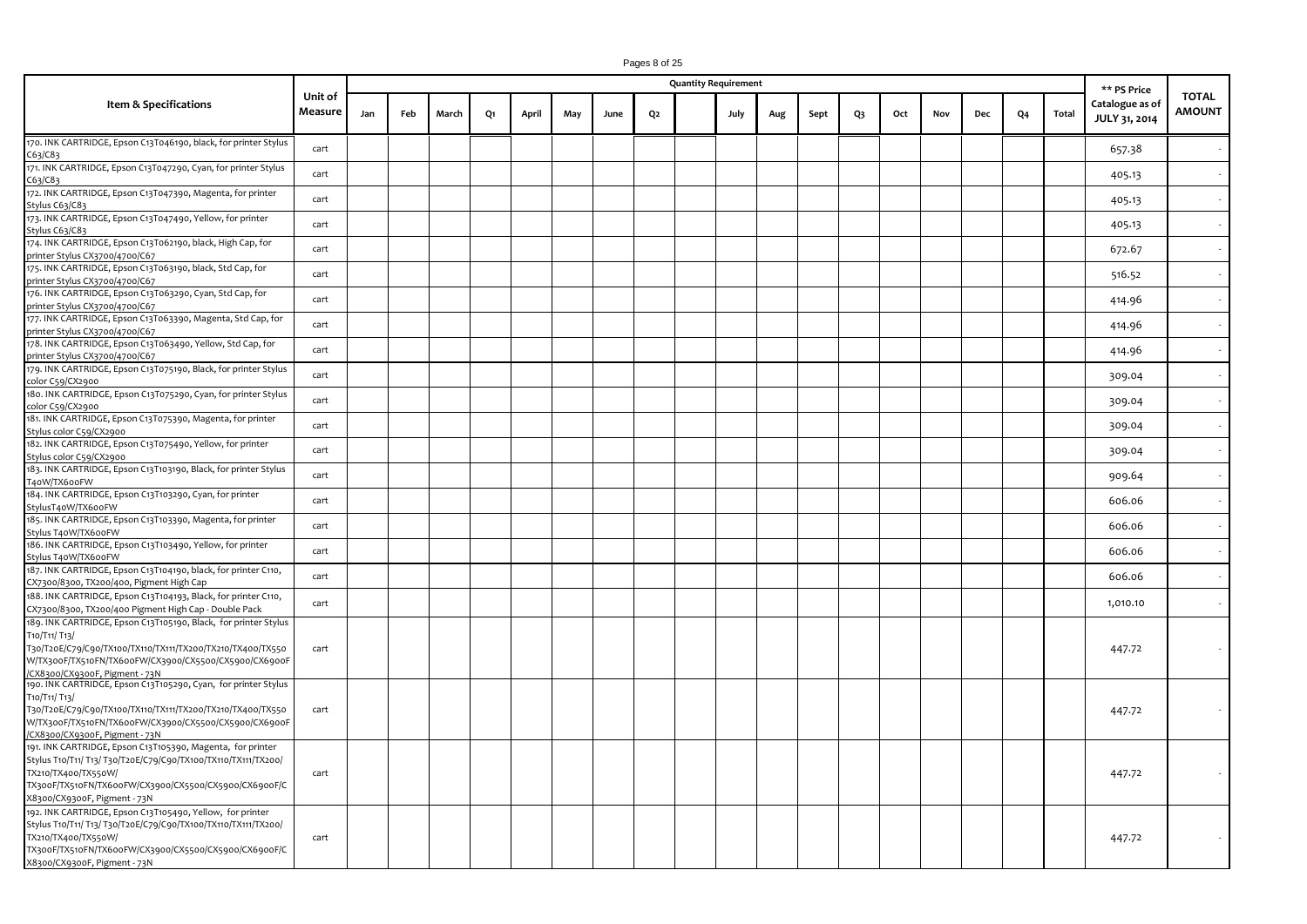| Pages 9 of 25 |  |  |  |  |
|---------------|--|--|--|--|
|---------------|--|--|--|--|

|                                                                                                                                                            |                    |     |     |       |    |       |     |      |                | <b>Quantity Requirement</b> |      |     |      |                |     |     |     |    |       | ** PS Price                      |                               |
|------------------------------------------------------------------------------------------------------------------------------------------------------------|--------------------|-----|-----|-------|----|-------|-----|------|----------------|-----------------------------|------|-----|------|----------------|-----|-----|-----|----|-------|----------------------------------|-------------------------------|
| Item & Specifications                                                                                                                                      | Unit of<br>Measure | Jan | Feb | March | Q1 | April | May | June | Q <sub>2</sub> |                             | July | Aug | Sept | Q <sub>3</sub> | Oct | Nov | Dec | Q4 | Total | Catalogue as of<br>JULY 31, 2014 | <b>TOTAL</b><br><b>AMOUNT</b> |
| 193. INK CARTRIDGE, Epson C13T107190, Black, for printer T10/T11,<br>T13/T20E/ TX100/TX110/TX111/CX5500) Pigment - 91N                                     | cart               |     |     |       |    |       |     |      |                |                             |      |     |      |                |     |     |     |    |       | 299.21                           |                               |
| 194. INK CARTRIDGE, Epson C13T107290, Cyan, for printer T10/T11,<br>T13/T20E/ TX100/TX110/TX111/CX5500) Pigment - 91N                                      | cart               |     |     |       |    |       |     |      |                |                             |      |     |      |                |     |     |     |    |       | 299.21                           |                               |
| 195. CARTRIDGE, Epson C13T107390, Magenta, for printer T10/T11/<br>T13/ T20E/TX100/TX110/TX111/CX5500) Pigment - 91N                                       | cart               |     |     |       |    |       |     |      |                |                             |      |     |      |                |     |     |     |    |       | 299.21                           |                               |
| 196. INK CARTRIDGE, Epson C13T107490, Yellow, for printer<br>T10/T11/ T13/T20E/ TX100/TX110/TX111/CX5500) Pigment - 91N                                    | cart               |     |     |       |    |       |     |      |                |                             |      |     |      |                |     |     |     |    |       | 299.21                           |                               |
| 197. INK CARTRIDGE, Epson C13T111190, Black, for printer Stylus<br>Photo R270/290/390/RX590, High Cap                                                      | cart               |     |     |       |    |       |     |      |                |                             |      |     |      |                |     |     |     |    |       | 1,006.82                         |                               |
| 198. INK CARTRIDGE, Epson C13T111290, Cyan, for printer Stylus<br>Photo R270/ 290/390/RX590, High Cap                                                      | cart               |     |     |       |    |       |     |      |                |                             |      |     |      |                |     |     |     |    |       | 1,006.82                         |                               |
| 199. INK CARTRIDGE, Epson C13T111390, Magenta, for printer<br>Stylus Photo R270/290/390/RX590, High Cap                                                    | cart               |     |     |       |    |       |     |      |                |                             |      |     |      |                |     |     |     |    |       | 1,006.82                         |                               |
| 200. INK CARTRIDGE, Epson C13T111490, Yellow, for printer<br>Stylus Photo R270/290/390/RX590, High Cap                                                     | cart               |     |     |       |    |       |     |      |                |                             |      |     |      |                |     |     |     |    |       | 1,006.82                         |                               |
| 201. INK CARTRIDGE, Epson C13T111590, Light Cyan, for printer<br>Stylus Photo R270/290/390/RX590, High Cap                                                 | cart               |     |     |       |    |       |     |      |                |                             |      |     |      |                |     |     |     |    |       | 1,006.82                         |                               |
| 202. INK CARTRIDGE, Epson C13T111690, Light Magenta, for<br>printer Stylus Photo R270/290/390/RX590, High Cap                                              | cart               |     |     |       |    |       |     |      |                |                             |      |     |      |                |     |     |     |    |       | 1,006.82                         |                               |
| 203. INK CARTRIDGE, Epson C13T112190, Black, for printer Stylus<br>Photo R270/290/390, RX590, Std Cap                                                      | cart               |     |     |       |    |       |     |      |                |                             |      |     |      |                |     |     |     |    |       | 703.25                           |                               |
| 204. INK CARTRIDGE, Epson C13T112290, Cyan, for printer Stylus<br>Photo R270/290/390, RX590, Std Cap                                                       | cart               |     |     |       |    |       |     |      |                |                             |      |     |      |                |     |     |     |    |       | 703.25                           |                               |
| 205. INK CARTRIDGE, Epson C13T112390, Magenta, for printer<br>Stylus Photo R270/290/390, RX590, Std Cap                                                    | cart               |     |     |       |    |       |     |      |                |                             |      |     |      |                |     |     |     |    |       | 703.25                           |                               |
| 206. INK CARTRIDGE, Epson C13T112490, Yellow, for printer<br>Stylus Photo R270/290/390, RX590, Std Cap                                                     | cart               |     |     |       |    |       |     |      |                |                             |      |     |      |                |     |     |     |    |       | 703.25                           |                               |
| 207. INK CARTRIDGE, Epson C13T112590, Light Cyan, for printer                                                                                              | cart               |     |     |       |    |       |     |      |                |                             |      |     |      |                |     |     |     |    |       | 703.25                           |                               |
| Stylus Photo R270/290/390, RX590, Std Cap<br>208. INK CARTRIDGE, Epson C13T112690, Light Magenta, for<br>printer Stylus Photo R270/290/390, RX590, Std Cap | cart               |     |     |       |    |       |     |      |                |                             |      |     |      |                |     |     |     |    |       | 703.25                           |                               |
| 209. INK CARTRIDGE, Epson C13T141190, Black, for ME                                                                                                        | cart               |     |     |       |    |       |     |      |                |                             |      |     |      |                |     |     |     |    |       | 324.32                           |                               |
| 32/320/620F - 141<br>210. INK CARTRIDGE, Epson C13T141290, Cyan, for ME                                                                                    | cart               |     |     |       |    |       |     |      |                |                             |      |     |      |                |     |     |     |    |       | 364.73                           |                               |
| 32/320/620F - 141<br>211. INK CARTRIDGE, Epson C13T141390, Magenta, for ME<br>32/320/620F-141                                                              | cart               |     |     |       |    |       |     |      |                |                             |      |     |      |                |     |     |     |    |       | 364.83                           |                               |
| 212. INK CARTRIDGE, Epson C13T141490, Yellow, for ME<br>32/320/620F-141                                                                                    | cart               |     |     |       |    |       |     |      |                |                             |      |     |      |                |     |     |     |    |       | 364.73                           |                               |
| 213. INK CARTRIDGE, Epson C13T143190, Black, for printer ME<br>960FWD/900WD - 143                                                                          | cart               |     |     |       |    |       |     |      |                |                             |      |     |      |                |     |     |     |    |       | 616.98                           |                               |
| 214. INK CARTRIDGE, Epson C13T143290, Cyan, for printer ME                                                                                                 | cart               |     |     |       |    |       |     |      |                |                             |      |     |      |                |     |     |     |    |       | 485.94                           |                               |
| Office 960FWD/ 900WD - 143<br>215. INK CARTRIDGE, Epson C13T143390, Magenta, for printer ME                                                                | cart               |     |     |       |    |       |     |      |                |                             |      |     |      |                |     |     |     |    |       | 485.94                           |                               |
| Office 960FWD/ 900WD - 143<br>216. INK CARTRIDGE, Epson C13T143490, Yellow, for printer ME                                                                 | cart               |     |     |       |    |       |     |      |                |                             |      |     |      |                |     |     |     |    |       | 485.94                           |                               |
| Office 960FWD/ 900WD - 143<br>217. INK CARTRIDGE, Epson C13T664200 (T6642), Cyan, original,                                                                | cart               |     |     |       |    |       |     |      |                |                             |      |     |      |                |     |     |     |    |       | 267.54                           |                               |
| for Epson L100, L110, L200, L210, L300, L350 and L356<br>218. TONER CARTRIDGE, HP C4092A, black, for HP Laserjet 1100                                      | cart               |     |     |       |    |       |     |      |                |                             |      |     |      |                |     |     |     |    |       | 3,084.90                         |                               |
| printer series, 3200 All-in-One<br>219. TONER CARTRIDGE, HP C4096A, balck, for HP Laserjet 2100,                                                           |                    |     |     |       |    |       |     |      |                |                             |      |     |      |                |     |     |     |    |       |                                  |                               |
| 2200 printer series<br>220. TONER CARTRIDGE, HP C7115A, black, for HP Laserjet 1000,                                                                       | cart               |     |     |       |    |       |     |      |                |                             |      |     |      |                |     |     |     |    |       | 5,620.52                         |                               |
| 1200 printer series, 3300 mfp printer series, 3380 All-in-One                                                                                              | cart               |     |     |       |    |       |     |      |                |                             |      |     |      |                |     |     |     |    |       | 3,448.54                         |                               |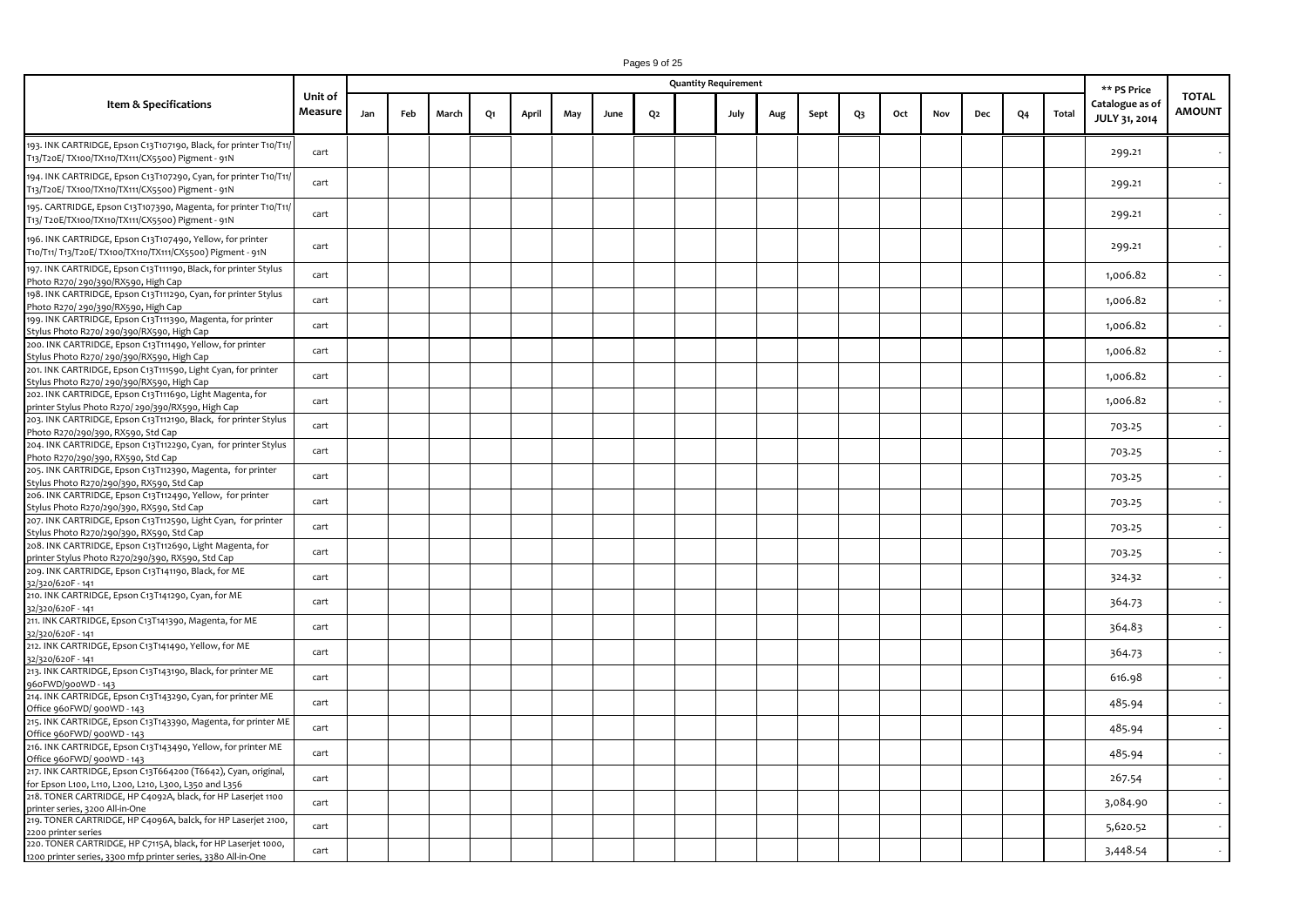|                                                                                                                                                                                          |                           |                |                |                |                |                |                |      |                | <b>Quantity Requirement</b> |                |                |              |                         |                |              |     |                |       | ** PS Price                      |                        |
|------------------------------------------------------------------------------------------------------------------------------------------------------------------------------------------|---------------------------|----------------|----------------|----------------|----------------|----------------|----------------|------|----------------|-----------------------------|----------------|----------------|--------------|-------------------------|----------------|--------------|-----|----------------|-------|----------------------------------|------------------------|
| Item & Specifications                                                                                                                                                                    | Unit of<br><b>Measure</b> | Jan            | Feb            | March          | Q1             | April          | May            | June | Q2             |                             | July           | Aug            | Sept         | Q3                      | Oct            | Nov          | Dec | Q4             | Total | Catalogue as of<br>JULY 31, 2014 | TOTAL<br><b>AMOUNT</b> |
| 221. TONER CARTRIDGE, HP C8543XC, high cap, black, for HP<br>Laserjet 9000, 9040, 9050, HP Laserjet M9040, M9050 MFP<br>series                                                           | cart                      |                |                |                |                |                |                |      |                |                             |                |                |              |                         |                |              |     |                |       | 12,449.89                        |                        |
| 222. TONER CARTRIDGE, HP C4127X, high cap, black, for HP<br>Laserjet 2100, 2200 printer series                                                                                           | cart                      |                |                |                |                |                |                |      |                |                             |                |                |              |                         |                |              |     |                |       | 7,848.20                         |                        |
| 223. TONER CARTRIDGE, HP C4129X, black, HP Laserjet 5000,<br>5100 printer series                                                                                                         | cart                      |                |                |                |                |                |                |      |                |                             |                |                |              |                         |                |              |     |                |       | 10,102.09                        |                        |
| 224. TONER CARTRIDGE, HP Q2613A, black, for HP Laserjet 1300                                                                                                                             | cart                      |                |                |                |                |                |                |      |                |                             |                |                |              |                         |                |              |     |                |       | 3,494.40                         |                        |
| <u>printer series</u><br>225. TONER CARTRIDGE, HP Q2612A, black, for HP Laserjet 1010,<br>1012, 1015, 1018, 1020, 1022, 3015, 3020, 3030, 3050, 3052, 3055,<br>M1005, M1319f MFP Printer | cart                      | $\overline{2}$ | $\overline{1}$ | $\overline{1}$ | $\overline{4}$ | $\overline{2}$ | $\overline{2}$ |      | $\overline{4}$ | 12568                       | $\overline{1}$ | $\overline{1}$ | $\mathbf{1}$ | $\overline{\mathbf{3}}$ | $\overline{1}$ | $\mathbf{1}$ |     | $\overline{2}$ | 13    | 3,142.02                         | 40,846.26              |
| 226. TONER CARTRIDGE, HP Q5942A, black, for HP Laserjet 4250,<br>4350 printer series                                                                                                     | cart                      |                |                |                |                |                |                |      |                |                             |                |                |              |                         |                |              |     |                |       | 6,536.71                         |                        |
| 227. TONER CARTRIDGE, HP Q6511A                                                                                                                                                          | cart                      |                |                |                |                |                |                |      |                |                             |                |                |              |                         |                |              |     |                |       | 5,435.98                         |                        |
| 228. TONER CARTRIDGE, HP Q7516AC, black                                                                                                                                                  | cart                      |                |                |                |                |                |                |      |                |                             |                |                |              |                         |                |              |     |                |       |                                  |                        |
|                                                                                                                                                                                          |                           |                |                |                |                |                |                |      |                |                             |                |                |              |                         |                |              |     |                |       | 8,197.64                         |                        |
| 229. TONER CARTRIDGE, HP Q7551A, black, for HP Laserjet<br>P3005, M3027, M3035 MFP Printer Series                                                                                        | cart                      |                |                |                |                |                |                |      |                |                             |                |                |              |                         |                |              |     |                |       | 5,830.19                         |                        |
| 230. TONER CARTRIDGE, HP Q1338A, black, for HP Laserjet 4200                                                                                                                             | cart                      |                |                |                |                |                |                |      |                |                             |                |                |              |                         |                |              |     |                |       | 6,723.44                         | $\sim$                 |
| printer series<br>231. TONER CARTRIDGE, HP Q3960A, black, for HP Color Laserjet                                                                                                          | cart                      |                |                |                |                |                |                |      |                |                             |                |                |              |                         |                |              |     |                |       | 3,712.80                         |                        |
| 2550 printer series, 2820, 2840 All-in-One<br>232. TONER CARTRIDGE, HP Q3961A, cyan, for HP Color Laserjet                                                                               | cart                      |                |                |                |                |                |                |      |                |                             |                |                |              |                         |                |              |     |                |       | 4,482.66                         |                        |
| 2550 printer series, 2820, 2840 All-in-One<br>233. TONER CARTRIDGE, HP Q3962A, yellow, for HP Color                                                                                      | cart                      |                |                |                |                |                |                |      |                |                             |                |                |              |                         |                |              |     |                |       | 4,482.66                         |                        |
| Laserjet 2550 printer series, 2820, 2840 All-in-One<br>234. TONER CARTRIDGE, HP Q3963A, magenta, for HP Color                                                                            | cart                      |                |                |                |                |                |                |      |                |                             |                |                |              |                         |                |              |     |                |       | 4,482.66                         |                        |
| Laserjet 2550 printer series, 2820, 2840 All-in-One<br>235. TONER CARTRIDGE, HP Q3971A, cyan, for HP Color LaserJet<br>2550 Printer Series, HP Color LaserJet 2820, 2840 All-in-One      | cart                      |                |                |                |                |                |                |      |                |                             |                |                |              |                         |                |              |     |                |       | 3,369.91                         |                        |
| 236. TONER CARTRIDGE, HP Q3972A, yellow, for HP Color<br>LaserJet 2550 Printer Series, HP Color LaserJet 2820, 2840 All-in-                                                              | cart                      |                |                |                |                |                |                |      |                |                             |                |                |              |                         |                |              |     |                |       | 3,369.91                         |                        |
| 237. TONER CARTRIDGE, HP Q3973A, magenta, for HP Color<br>LaserJet 2550 Printer Series, HP Color LaserJet 2820, 2840 All-in-<br><u>One</u>                                               | cart                      |                |                |                |                |                |                |      |                |                             |                |                |              |                         |                |              |     |                |       | 3,369.91                         |                        |
| 238. TONER CARTRIDGE, HP Q5949A, black, for HP Laserjet 1160,<br>1320 printer series, 3390, 3392 All-in-One                                                                              | cart                      |                |                |                |                |                |                |      |                |                             |                |                |              |                         |                |              |     |                |       | 3,707.34                         |                        |
| 239. TONER CARTRIDGE, HP Q5950A, black, for HP Color<br>LaserJet 4700 Printer Series                                                                                                     | cart                      |                |                |                |                |                |                |      |                |                             |                |                |              |                         |                |              |     |                |       | 8,026.20                         |                        |
| 240. TONER CARTRIDGE, HP Q5951A, cyan, for HP Color LaserJet<br>4700 Printer Series                                                                                                      | cart                      |                |                |                |                |                |                |      |                |                             |                |                |              |                         |                |              |     |                |       | 11,387.38                        |                        |
| 241. TONER CARTRIDGE, HP Q5952A, yellow, for HP Color<br>LaserJet 4700 Printer Series                                                                                                    | cart                      |                |                |                |                |                |                |      |                |                             |                |                |              |                         |                |              |     |                |       | 11,387.38                        |                        |
| 242. TONER CARTRIDGE, HP Q5953A, magenta, for HP Color<br>LaserJet 4700 Printer Series                                                                                                   | cart                      |                |                |                |                |                |                |      |                |                             |                |                |              |                         |                |              |     |                |       | 11,387.38                        |                        |
| 243. TONER CARTRIDGE, HP Q7553A, black, for HP Laserjet                                                                                                                                  | cart                      |                |                |                |                |                |                |      |                |                             |                |                |              |                         |                |              |     |                |       | 3,534.80                         |                        |
| P3005, M3027, M3035 MFP Printer Series<br>244. TONER CARTRIDGE HP C9720A, original, black, for HP                                                                                        | cart                      |                |                |                |                |                |                |      |                |                             |                |                |              |                         |                |              |     |                |       | 6,890.52                         |                        |
| Laserjet 4600/4650 printer series<br>245. TONER CARTRIDGE HP C9721A, original, Cyan for HP Laserjet                                                                                      |                           |                |                |                |                |                |                |      |                |                             |                |                |              |                         |                |              |     |                |       |                                  |                        |
| 4600/4650 printer series<br>246. TONER CARTRIDGE HP C9722A, original, Yellow for HP                                                                                                      | cart                      |                |                |                |                |                |                |      |                |                             |                |                |              |                         |                |              |     |                |       | 9,325.68                         |                        |
| Laserjet 4600/4650 printer series                                                                                                                                                        | cart                      |                |                |                |                |                |                |      |                |                             |                |                |              |                         |                |              |     |                |       | 9,325.68                         |                        |
| 247. TONER CARTRIDGE HP C9723A, original, Magenta for HP<br>Laserjet 4600/4650 printer series                                                                                            | cart                      |                |                |                |                |                |                |      |                |                             |                |                |              |                         |                |              |     |                |       | 9,325.68                         |                        |
| 248. TONER CARTRIDGE, HP CB380A, black, for HP Color<br>LaserJet CP6015 printer series                                                                                                   | cart                      |                |                |                |                |                |                |      |                |                             |                |                |              |                         |                |              |     |                |       | 9,183.01                         |                        |
| 249. TONER CARTRIDGE, HP CB381A, cyan, for HP Color LaserJet<br>CP6015 printer series                                                                                                    | cart                      |                |                |                |                |                |                |      |                |                             |                |                |              |                         |                |              |     |                |       | 14,370.72                        |                        |

Pages 10 of 25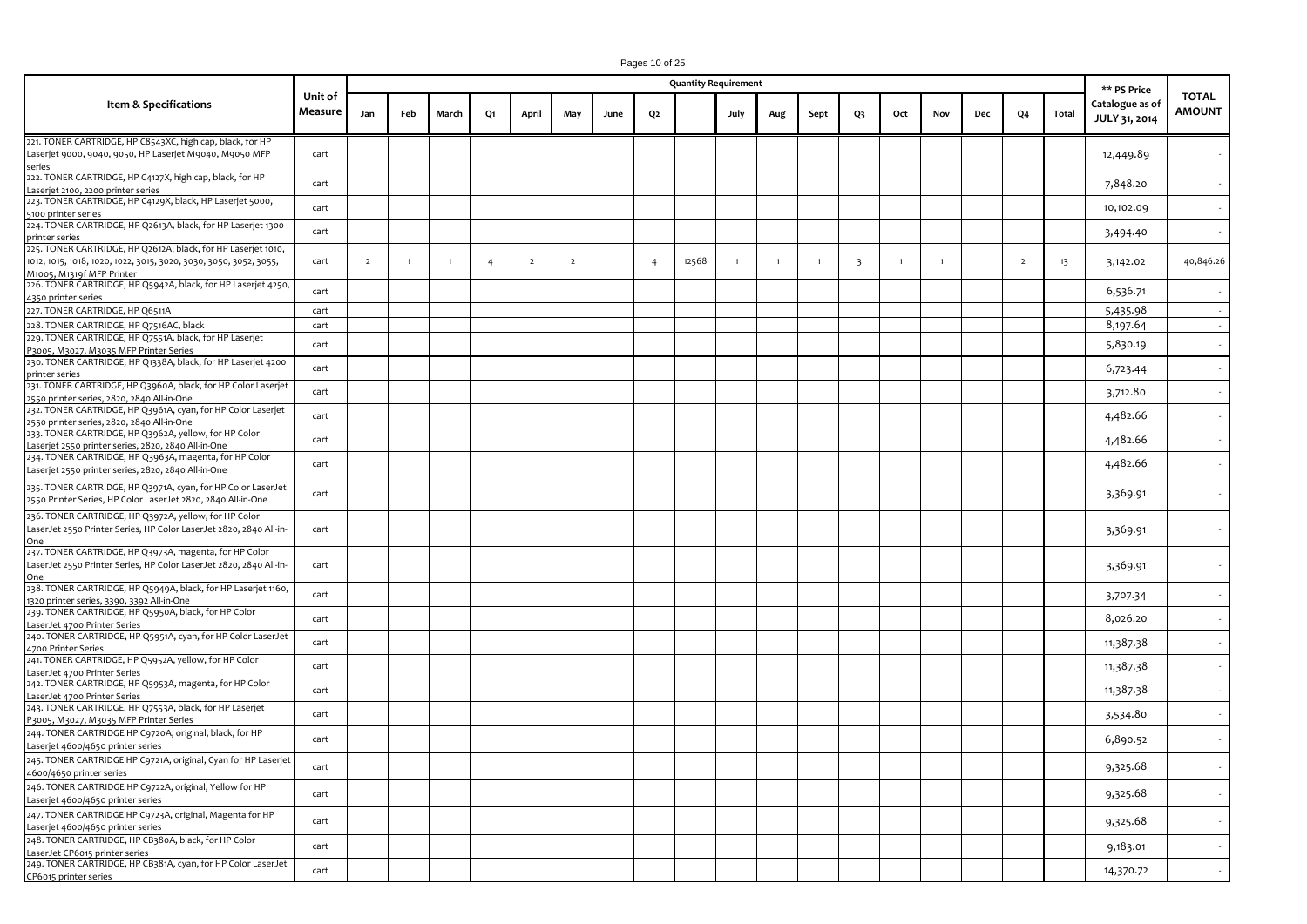|                                                                                                              |                    |     |                |                |    |                |                |                |                | <b>Quantity Requirement</b> |                |                |                |    |                |                |                |                  |       |                                                 |                               |
|--------------------------------------------------------------------------------------------------------------|--------------------|-----|----------------|----------------|----|----------------|----------------|----------------|----------------|-----------------------------|----------------|----------------|----------------|----|----------------|----------------|----------------|------------------|-------|-------------------------------------------------|-------------------------------|
| <b>Item &amp; Specifications</b>                                                                             | Unit of<br>Measure | Jan | Feb            | March          | Q1 | April          | May            | June           | Q <sub>2</sub> |                             | July           | Aug            | Sept           | Q3 | Oct            | Nov            | Dec            | Q4               | Total | ** PS Price<br>Catalogue as of<br>JULY 31, 2014 | <b>TOTAL</b><br><b>AMOUNT</b> |
| 250. TONER CARTRIDGE, HP CB382A, yellow, for HP Color<br>LaserJet CP6015 printer series                      | cart               |     |                |                |    |                |                |                |                |                             |                |                |                |    |                |                |                |                  |       | 14,370.72                                       |                               |
| 251. TONER CARTRIDGE, HP CB383A, magenta, for HP Color<br>LaserJet CP6015 printer series                     | cart               |     |                |                |    |                |                |                |                |                             |                |                |                |    |                |                |                |                  |       | 14,370.72                                       |                               |
| 252. TONER CARTRIDGE, HP CB390A, black, for HP Color LaserJet<br>CM6030/CM6040 MFP                           | cart               |     |                |                |    |                |                |                |                |                             |                |                |                |    |                |                |                |                  |       | 14,370.72                                       |                               |
| 253. TONER CARTRIDGE, HP CB435A, black, for HP Laserjet<br>P1005, P1006 printer series                       | cart               | 12  | $\overline{2}$ | $\overline{2}$ | 16 | $\overline{4}$ | $\overline{4}$ | $\overline{2}$ | 10             | 28556                       | $\overline{4}$ | $\overline{4}$ | $\overline{2}$ | 10 | $\overline{4}$ | $\overline{4}$ | $\overline{2}$ | 10 <sub>10</sub> | 46    | 2,855.58                                        | 131,356.68                    |
| 254. TONER CARTRIDGE, HP CB436A, black, for HP Laserjet P1505<br>printer series                              | cart               |     |                |                |    |                |                |                |                |                             |                |                |                |    |                |                |                |                  |       | 3,130.76                                        |                               |
| 255. TONER CARTRIDGE, HP CB540A, black, for HP Color LaserJet<br>CP1215, CP1510 printer series, CM1312 MFP   | cart               |     |                |                |    |                |                |                |                |                             |                |                |                |    |                |                |                |                  |       | 3,090.36                                        |                               |
| 256. TONER CARTRIDGE, HP CB541A, cyan, for HP Color LaserJet<br>CP1215, CP1510 printer series, CM1312 MFP    | cart               |     |                |                |    |                |                |                |                |                             |                |                |                |    |                |                |                |                  |       | 2,839.20                                        |                               |
| 257. TONER CARTRIDGE, HP CB542A, yellow, for HP Color<br>LaserJet CP1215, CP1510 printer series, CM1312 MFP  | cart               |     |                |                |    |                |                |                |                |                             |                |                |                |    |                |                |                |                  |       | 2,839.20                                        |                               |
| 258. TONER CARTRIDGE, HP CB543A, magenta, for HP Color<br>LaserJet CP1215, CP1510 printer series, CM1312 MFP | cart               |     |                |                |    |                |                |                |                |                             |                |                |                |    |                |                |                |                  |       | 2,839.20                                        |                               |
| 259. TONER CARTRIDGE, HP CC364A, black, for HP LaserJet<br>P4014, P4015, P4515 printer series                | cart               |     |                |                |    |                |                |                |                |                             |                |                |                |    |                |                |                |                  |       | 6,770.40                                        |                               |
| 260. TONER CARTRIDGE, HP CC364XC, high cap, black, for HP<br>LaserJet P4015, P4515 printer series            | cart               |     |                |                |    |                |                |                |                |                             |                |                |                |    |                |                |                |                  |       | 12,416.04                                       |                               |
| 261. TONER CARTRIDGE, HP CC530A, black, for HP Color LaserJet<br>CP2025 printer series                       | cart               |     |                |                |    |                |                |                |                |                             |                |                |                |    |                |                |                |                  |       | 5,421.78                                        |                               |
| 262. TONER CARTRIDGE, HP CC531A, cyan, for HP Color LaserJet<br>CP2025 printer series                        | cart               |     |                |                |    |                |                |                |                |                             |                |                |                |    |                |                |                |                  |       | 5,085.44                                        |                               |
| 263. TONER CARTRIDGE, HP CC532A, yellow, for HP Color<br>LaserJet CP2025 printer series                      | cart               |     |                |                |    |                |                |                |                |                             |                |                |                |    |                |                |                |                  |       | 5,085.44                                        |                               |
| 264. TONER CARTRIDGE, HP CC533A, magenta, for HP Color<br>LaserJet CP2025 printer series                     | cart               |     |                |                |    |                |                |                |                |                             |                |                |                |    |                |                |                |                  |       | 5,085.44                                        |                               |
| 265. TONER CARTRIDGE, HP CE250A, black, for HP Color LaserJet<br>CP3520 printer series                       | cart               |     |                |                |    |                |                |                |                |                             |                |                |                |    |                |                |                |                  |       | 5,624.89                                        |                               |
| 266. TONER CARTRIDGE, HP CE251A, cyan, for HP Color LaserJet<br>CP3520 printer series                        | cart               |     |                |                |    |                |                |                |                |                             |                |                |                |    |                |                |                |                  |       | 11,079.43                                       |                               |
| 267. TONER CARTRIDGE, HP CE252A, yellow, for HP Color<br>LaserJet CP3520 printer series                      | cart               |     |                |                |    |                |                |                |                |                             |                |                |                |    |                |                |                |                  |       | 11,079.43                                       |                               |
| 268. TONER CARTRIDGE, HP CE253A, magenta, for HP Color<br>LaserJet CP3520 printer series                     | cart               |     |                |                |    |                |                |                |                |                             |                |                |                |    |                |                |                |                  |       | 11,079.43                                       |                               |
| 269. TONER CARTRIDGE, HP CE255A, black, for HP LaserJet<br>P3010 printer series                              | cart               |     |                |                |    |                |                |                |                |                             |                |                |                |    |                |                |                |                  |       | 6,673.21                                        |                               |
| 270. TONER CARTRIDGE, HP CE255X, black, for HP LaserJet P3010<br>printer series                              | cart               |     |                |                |    |                |                |                |                |                             |                |                |                |    |                |                |                |                  |       | 9,431.60                                        |                               |
| 271. TONER CARTRIDGE, HP CE260A, black, for HP Color LaserJet<br>Enterprise CP4020 Printer Series            | cart               |     |                |                |    |                |                |                |                |                             |                |                |                |    |                |                |                |                  |       | 6,945.12                                        |                               |
| 272. TONER CARTRIDGE, HP CE261A, cyan, for HP Color LaserJet<br>Enterprise CP4020 Printer Series             | cart               |     |                |                |    |                |                |                |                |                             |                |                |                |    |                |                |                |                  |       | 11,974.87                                       |                               |
| 273. TONER CARTRIDGE, HP CE262A, yellow, for HP Color<br>LaserJet Enterprise CP4020 Printer Series           | cart               |     |                |                |    |                |                |                |                |                             |                |                |                |    |                |                |                |                  |       | 11,974.87                                       |                               |
| 274. TONER CARTRIDGE, HP CE263A, magenta, for HP Color<br>LaserJet Enterprise CP4020 Printer Series          | cart               |     |                |                |    |                |                |                |                |                             |                |                |                |    |                |                |                |                  |       | 11,974.87                                       |                               |
| 275. TONER CARTRIDGE, HP CE270A, black, for HP Color LaserJet<br>Enterprise CP5520 Printer Series            | cart               |     |                |                |    |                |                |                |                |                             |                |                |                |    |                |                |                |                  |       | 10,616.42                                       |                               |
| 276. TONER CARTRIDGE, HP CE271A, cyan, for HP Color LaserJet<br>Enterprise CP5520 Printer Series             | cart               |     |                |                |    |                |                |                |                |                             |                |                |                |    |                |                |                |                  |       | 17,312.57                                       |                               |
| 277. TONER CARTRIDGE, HP CE272A, yellow, for HP Color<br>LaserJet Enterprise CP5520 Printer Series           | cart               |     |                |                |    |                |                |                |                |                             |                |                |                |    |                |                |                |                  |       | 17,312.57                                       |                               |
| 278. TONER CARTRIDGE, HP CE273A, magenta, for HP Color<br>LaserJet Enterprise CP5520 Printer Series          | cart               |     |                |                |    |                |                |                |                |                             |                |                |                |    |                |                |                |                  |       | 17,312.57                                       |                               |
| 279. TONER CARTRIDGE, HP CE278A, black, for HP LaserJet<br>P1566, P1606dn, M1536dnf printer                  | cart               |     |                |                |    |                |                |                |                |                             |                |                |                |    |                |                |                |                  |       | 3,223.58                                        |                               |

Pages 11 of 25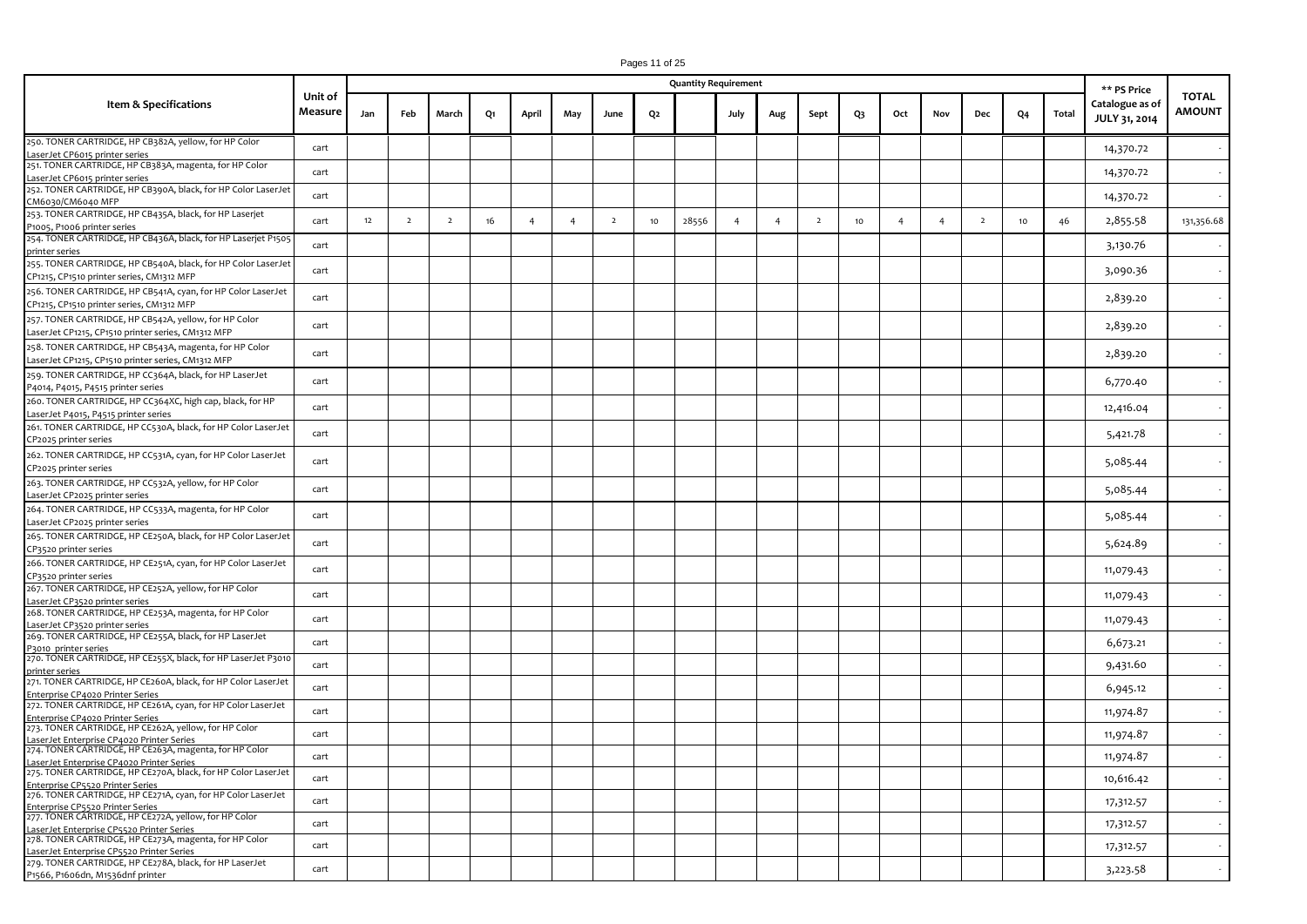|                                                                                                                                      |                    |                         |                |                |                         |                         |                |                |                         | <b>Quantity Requirement</b> |                         |                |                |                         |                         |                |                |                         |       | ** PS Price                      |                        |
|--------------------------------------------------------------------------------------------------------------------------------------|--------------------|-------------------------|----------------|----------------|-------------------------|-------------------------|----------------|----------------|-------------------------|-----------------------------|-------------------------|----------------|----------------|-------------------------|-------------------------|----------------|----------------|-------------------------|-------|----------------------------------|------------------------|
| Item & Specifications                                                                                                                | Unit of<br>Measure | Jan                     | Feb            | March          | Q1                      | April                   | May            | June           | Q2                      |                             | July                    | Aug            | Sept           | Q3                      | Oct                     | Nov            | Dec            | Q4                      | Total | Catalogue as of<br>JULY 31, 2014 | <b>TOTAL</b><br>AMOUNT |
| 280. TONER CARTRIDGE, HP CE285A, black, for HP LaserJet<br>P1102, P1102w, printer                                                    | cart               | 12                      | $\overline{2}$ | $\overline{2}$ | 16                      | $\overline{4}$          | $\overline{2}$ | $\overline{2}$ | 8                       | 22740                       | $\overline{4}$          | $\overline{2}$ | $\overline{2}$ | 8                       | $\overline{4}$          | $\overline{2}$ | $\overline{2}$ | 8                       | 40    | 2,842.48                         | 113,699.04             |
| 281. TONER CARTRIDGE, HP CE310A, black, for HP Color LaserJet                                                                        | cart               |                         |                |                |                         |                         |                |                |                         |                             |                         |                |                |                         |                         |                |                |                         |       | 2,365.27                         |                        |
| Pro CP1020 Printer Series<br>282. TONER CARTRIDGE, HP CE311A, cyan, for HP Color LaserJet                                            | cart               |                         |                |                |                         |                         |                |                |                         |                             |                         |                |                |                         |                         |                |                |                         |       |                                  |                        |
| Pro CP1020 Printer Series<br>283. TONER CARTRIDGE, HP CE312A, yellow, for HP Color                                                   |                    |                         |                |                |                         |                         |                |                |                         |                             |                         |                |                |                         |                         |                |                |                         |       | 2,577.12                         |                        |
| LaserJet Pro CP1020 Printer Series                                                                                                   | cart               |                         |                |                |                         |                         |                |                |                         |                             |                         |                |                |                         |                         |                |                |                         |       | 2,577.12                         |                        |
| 284. TONER CARTRIDGE, HP CE313A, magenta, for HP Color<br>LaserJet Pro CP1020 Printer Series                                         | cart               |                         |                |                |                         |                         |                |                |                         |                             |                         |                |                |                         |                         |                |                |                         |       | 2,577.12                         |                        |
| 285. TONER CARTRIDGE, HP CE320A, black, for HP Color LaserJet                                                                        |                    |                         |                |                |                         |                         |                |                |                         |                             |                         |                |                |                         |                         |                |                |                         |       |                                  |                        |
| Pro CP1520, CM1415 Color MFP Printer Series                                                                                          | cart               | $\overline{\mathbf{3}}$ |                |                | $\overline{\mathbf{3}}$ | $\overline{\mathbf{3}}$ |                |                | $\overline{\mathbf{3}}$ | 9113.8                      | $\overline{\mathbf{3}}$ |                |                | 3                       | $\overline{\mathbf{3}}$ |                |                | $\overline{\mathbf{3}}$ | 12    | 3,037.94                         | 36,455.33              |
| 286. TONER CARTRIDGE, HP CE321A, cyan, for HP Color LaserJet<br>Pro CP1520, CM1415 Color MFP Printer Series                          | cart               | $\overline{\mathbf{3}}$ |                |                | $\overline{\mathbf{3}}$ | $\overline{\mathbf{3}}$ |                |                | $\overline{\mathbf{3}}$ | 8812.4                      | $\overline{\mathbf{3}}$ |                |                | 3                       | $\overline{\mathbf{3}}$ |                |                | $\overline{\mathbf{3}}$ | 12    | 2,937.48                         | 35,249.76              |
| 287. TONER CARTRIDGE, HP CE322A, yellow, for HP Color                                                                                | cart               | $\overline{\mathbf{3}}$ |                |                | $\overline{\mathbf{3}}$ | $\overline{\mathbf{3}}$ |                |                | $\overline{\mathbf{3}}$ | 8651.9                      | $\overline{3}$          |                |                | $\overline{\mathbf{3}}$ | $\overline{\mathbf{3}}$ |                |                | $\overline{\mathbf{3}}$ | 12    | 2,883.97                         | 34,607.66              |
| LaserJet Pro CP1520, CM1415 Color MFP Printer Series<br>288. TONER CARTRIDGE, HP CE323A, magenta, for HP Color                       |                    |                         |                |                |                         |                         |                |                |                         |                             |                         |                |                |                         |                         |                |                |                         |       |                                  |                        |
| LaserJet Pro CP1520, CM1415 Color MFP Printer Series                                                                                 | cart               | $\overline{3}$          |                |                | $\overline{\mathbf{3}}$ | $\overline{\mathbf{3}}$ |                |                | $\overline{\mathbf{3}}$ | 8812.4                      | $\overline{\mathbf{3}}$ |                |                | $\overline{\mathbf{3}}$ | $\overline{\mathbf{3}}$ |                |                | $\overline{\mathbf{3}}$ | 12    | 2,937.48                         | 35,249.76              |
| 289. TONER CARTRIDGE, HP CE390A, black, for HP Laserjet<br>Enterprise 600, M601, 600, M602, 600, M603, M4555 MFP Series              | cart               |                         |                |                |                         |                         |                |                |                         |                             |                         |                |                |                         |                         |                |                |                         |       | 7,644.00                         |                        |
| 290. TONER CARTRIDGE, HP CE390X, high cap, black, for HP<br>Laserjet Enterprise 600, M601, 600, M602, 600, M603, M4555<br>MFP Series | cart               |                         |                |                |                         |                         |                |                |                         |                             |                         |                |                |                         |                         |                |                |                         |       | 12,763.30                        |                        |
| 291. TONER CARTRIDGE, HP CE400A, black, for HP Laserjet                                                                              | cart               |                         |                |                |                         |                         |                |                |                         |                             |                         |                |                |                         |                         |                |                |                         |       | 6,925.46                         |                        |
| Enterprise 500 Color M551 Series<br>292. TONER CARTRIDGE, HP CE401A, cyan, for HP Laserjet                                           |                    |                         |                |                |                         |                         |                |                |                         |                             |                         |                |                |                         |                         |                |                |                         |       |                                  |                        |
| Enterprise 500 Color M551 Series                                                                                                     | cart               |                         |                |                |                         |                         |                |                |                         |                             |                         |                |                |                         |                         |                |                |                         |       | 10,138.13                        |                        |
| 293. TONER CARTRIDGE, HP CE402A, yellow, for HP Laserjet<br>Enterprise 500 Color M551 Series                                         | cart               |                         |                |                |                         |                         |                |                |                         |                             |                         |                |                |                         |                         |                |                |                         |       | 10,138.13                        |                        |
| 294. TONER CARTRIDGE, HP CE403A, magenta, for HP Laserjet<br>Enterprise 500 Color M551 Series                                        | cart               |                         |                |                |                         |                         |                |                |                         |                             |                         |                |                |                         |                         |                |                |                         |       | 10,138.13                        |                        |
| 295. TONER CARTRIDGE, HP CE505A, black, for HP LaserJet<br>P2035, P2055 printer series                                               | cart               |                         |                |                |                         |                         |                |                |                         |                             |                         |                |                |                         |                         |                |                |                         |       | 3,843.84                         |                        |
| 296. TONER CARTRIDGE, HP CE505XC, high cap, black, for HP<br>LaserJet P2055 printer series                                           | cart               |                         |                |                |                         |                         |                |                |                         |                             |                         |                |                |                         |                         |                |                |                         |       | 7,057.60                         |                        |
| 297. TONER CARTRIDGE, HP CE740A, black, for HP Color Laserjet<br>Professional CP5220, Printer Series                                 | cart               |                         |                |                |                         |                         |                |                |                         |                             |                         |                |                |                         |                         |                |                |                         |       | 6,500.68                         |                        |
| 298. TONER CARTRIDGE, HP CE741A, cyan, for HP Color Laserjet<br>Professional CP5220, Printer Series                                  | cart               |                         |                |                |                         |                         |                |                |                         |                             |                         |                |                |                         |                         |                |                |                         |       | 11,530.43                        |                        |
| 299. TONER CARTRIDGE, HP CE742A, yellow, for HP Color<br>Laserjet Professional CP5220, Printer Series                                | cart               |                         |                |                |                         |                         |                |                |                         |                             |                         |                |                |                         |                         |                |                |                         |       | 11,530.43                        |                        |
| 300. TONER CARTRIDGE, HP CE743A, magenta, for HP Color<br>Laserjet Professional CP5220, Printer Series                               | cart               |                         |                |                |                         |                         |                |                |                         |                             |                         |                |                |                         |                         |                |                |                         |       | 11,530.43                        |                        |
| 301. TONER CARTRIDGE, HP CE410A (HP #305), black                                                                                     | cart               |                         |                |                |                         |                         |                |                |                         |                             |                         |                |                |                         |                         |                |                |                         |       | 3,822.00                         |                        |
| 302. TONER CARTRIDGE, HP CE411A (HP #305), Cyan                                                                                      | cart               |                         |                |                |                         |                         |                |                |                         |                             |                         |                |                |                         |                         |                |                |                         |       | 5,662.02                         |                        |
| 303. TONER CARTRIDGE, HP CE412A (HP #305), Yellow                                                                                    | cart               |                         |                |                |                         |                         |                |                |                         |                             |                         |                |                |                         |                         |                |                |                         |       | 5,662.02                         | $\sim$                 |
| 304. TONER CARTRIDGE, HP CE413A (HP #305), Magenta                                                                                   | cart               |                         |                |                |                         |                         |                |                |                         |                             |                         |                |                |                         |                         |                |                |                         |       | 5,662.02                         |                        |
| 305. TONER CARTRIDGE, HP CF210A, (#131), black                                                                                       | cart               |                         |                |                |                         |                         |                |                |                         |                             |                         |                |                |                         |                         |                |                |                         |       | 3,130.76                         |                        |
| 306. TONER CARTRIDGE, HP CF211A, (#131), Cyan                                                                                        | cart               |                         |                |                |                         |                         |                |                |                         |                             |                         |                |                |                         |                         |                |                |                         |       | 3,919.19                         | $\sim$                 |
| 307. TONER CARTRIDGE, HP CF212A, (#131), Yellow                                                                                      | cart               |                         |                |                |                         |                         |                |                |                         |                             |                         |                |                |                         |                         |                |                |                         |       | 4,232.59                         |                        |
| 308. TONER CARTRIDGE, HP CF213A, (#131), Magenta<br>309. TONER CARTRIDGE, HP Q1339A, black, HP Laserjet 4300                         | cart               |                         |                |                |                         |                         |                |                |                         |                             |                         |                |                |                         |                         |                |                |                         |       | 4,233.22                         | $\sim$ $-$             |
| printer series                                                                                                                       | cart               |                         |                |                |                         |                         |                |                |                         |                             |                         |                |                |                         |                         |                |                |                         |       | 9,192.46                         | $\sim$                 |
| 310. TONER CARTRIDGE, HP Q2624A                                                                                                      | cart               |                         |                |                |                         |                         |                |                |                         |                             |                         |                |                |                         |                         |                |                |                         |       | 3,739.01                         | $\sim$                 |
| 311. TONER CARTRIDGE, HP Q5942A, original black, for HP<br>Laserjet 4250/4350 printer series                                         | cart               |                         |                |                |                         |                         |                |                |                         |                             |                         |                |                |                         |                         |                |                |                         |       | 6,536.71                         | $\sim$                 |

Pages 12 of 25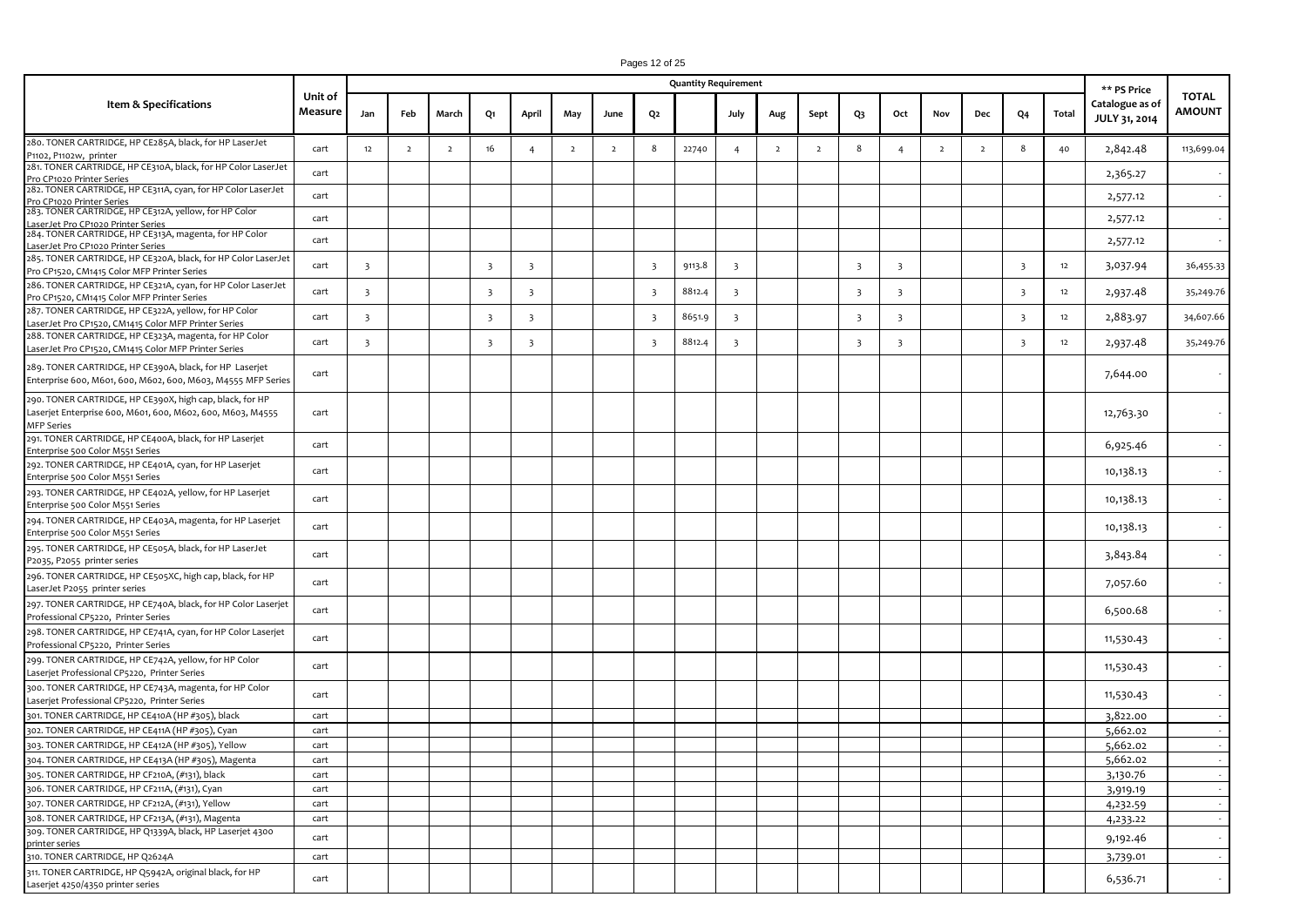|                                                                                                                    |                    |              |     |                |                |       |                |      |                | <b>Quantity Requirement</b> |                |     |                |    |     |     |     |    |                | ** PS Price                      |                               |
|--------------------------------------------------------------------------------------------------------------------|--------------------|--------------|-----|----------------|----------------|-------|----------------|------|----------------|-----------------------------|----------------|-----|----------------|----|-----|-----|-----|----|----------------|----------------------------------|-------------------------------|
| Item & Specifications                                                                                              | Unit of<br>Measure | Jan          | Feb | March          | Q1             | April | May            | June | Q2             |                             | July           | Aug | Sept           | Q3 | Oct | Nov | Dec | Q4 | Total          | Catalogue as of<br>JULY 31, 2014 | <b>TOTAL</b><br><b>AMOUNT</b> |
| 312. TONER CARTRIDGE, HP Q6000A, black, for HP Color LaserJet<br>1600, 2600n, 2605, CM1015MFP, CM1017MFP Printer   | cart               | $\mathbf{1}$ |     | $\overline{1}$ | $\overline{2}$ |       | $\overline{1}$ |      | $\overline{1}$ | 3335                        | $\overline{1}$ |     | $\overline{1}$ | 1  |     |     |     |    | $\overline{4}$ | 3,334.97                         | 13,339.87                     |
| 313. TONER CARTRIDGE, HP Q6001A, cyan, for HP Color LaserJet<br>1600, 2600n, 2605, CM1015MFP, CM1017MFP Printer    | cart               |              |     |                |                |       |                |      |                |                             |                |     |                |    |     |     |     |    |                | 3,794.70                         |                               |
| 314. TONER CARTRIDGE, HP Q6002A, yellow, for HP Color<br>LaserJet 1600, 2600n, 2605, CM1015MFP, CM1017MFP Printer  | cart               |              |     |                |                |       |                |      |                |                             |                |     |                |    |     |     |     |    |                | 3,794.70                         |                               |
| 315. TONER CARTRIDGE, HP Q6003A, magenta, for HP Color<br>LaserJet 1600, 2600n, 2605, CM1015MFP, CM1017MFP Printer | cart               |              |     |                |                |       |                |      |                |                             |                |     |                |    |     |     |     |    |                | 3,794.70                         |                               |
| 316. TONER CARTRIDGE, HP Q6460A, black, for HP Color<br>LaserJet 4730MFP, CM4730 Printer Series                    | cart               |              |     |                |                |       |                |      |                |                             |                |     |                |    |     |     |     |    |                | 6,345.61                         |                               |
| 317. TONER CARTRIDGE, HP Q6461A, cyan, for HP Color LaserJet<br>4730MFP, CM4730 Printer Series                     | cart               |              |     |                |                |       |                |      |                |                             |                |     |                |    |     |     |     |    |                | 13,651.09                        |                               |
| 318. TONER CARTRIDGE, HP Q6462A, yellow, for HP Color<br>LaserJet 4730MFP, CM4730 Printer Series                   | cart               |              |     |                |                |       |                |      |                |                             |                |     |                |    |     |     |     |    |                | 13,651.09                        |                               |
| 319. TONER CARTRIDGE, HP Q6463A, magenta, for HP Color<br>LaserJet 4730MFP, CM4730 Printer Series                  | cart               |              |     |                |                |       |                |      |                |                             |                |     |                |    |     |     |     |    |                | 13,651.09                        |                               |
| 320. TONER CARTRIDGE, HP Q6470A, black, for HP Color<br>LaserJet 3600 Printer Series                               | cart               |              |     |                |                |       |                |      |                |                             |                |     |                |    |     |     |     |    |                | 5,802.89                         |                               |
| 321. TONER CARTRIDGE, HP Q6471A, cyan, for HP Color LaserJet<br>3600 Printer Series                                | cart               |              |     |                |                |       |                |      |                |                             |                |     |                |    |     |     |     |    |                | 5,770.13                         |                               |
| 322. TONER CARTRIDGE, HP Q6472A, yellow, for HP Color<br>LaserJet 3600 Printer Series                              | cart               |              |     |                |                |       |                |      |                |                             |                |     |                |    |     |     |     |    |                | 6,137.04                         |                               |
| 323. TONER CARTRIDGE, HP Q6473A, magenta, for HP Color<br>LaserJet 3600 Printer Series                             | cart               |              |     |                |                |       |                |      |                |                             |                |     |                |    |     |     |     |    |                | 6,137.04                         |                               |
| 324. TONER CARTRIDGE, HP Q7570A, black, HP Laserjet M5025,<br>M5035 MFP Printer Series                             | cart               |              |     |                |                |       |                |      |                |                             |                |     |                |    |     |     |     |    |                | 7,785.96                         |                               |
| 325. TONER CARTRIDGE, HP Q7581A, cyan, for HP Color LaserJet<br>3800, CP3505 Printer Series                        | cart               |              |     |                |                |       |                |      |                |                             |                |     |                |    |     |     |     |    |                | 7,470.37                         |                               |
| 326. TONER CARTRIDGE, HP Q7582A, yellow, for HP Color<br>LaserJet 3800, CP3505 Printer Series                      | cart               |              |     |                |                |       |                |      |                |                             |                |     |                |    |     |     |     |    |                | 7,470.37                         |                               |
| 327. TONER CARTRIDGE, HP Q7583A, magenta, for HP Color<br>LaserJet 3800, CP3505 Printer Series                     | cart               |              |     |                |                |       |                |      |                |                             |                |     |                |    |     |     |     |    |                | 7,470.37                         |                               |
| 328. TONER CARTRIDGE, Brother TN-155BK, black                                                                      | cart               |              |     |                |                |       |                |      |                |                             |                |     |                |    |     |     |     |    |                | 4,804.80                         |                               |
| 329. TONER CARTRIDGE, Brother TN-155M, magenta                                                                     | cart               |              |     |                |                |       |                |      |                |                             |                |     |                |    |     |     |     |    |                | 6,442.80                         |                               |
| 330. TONER CARTRIDGE, Brother TN-155Y, yellow                                                                      | cart               |              |     |                |                |       |                |      |                |                             |                |     |                |    |     |     |     |    |                | 6,442.80                         |                               |
| 331. TONER CARTRIDGE, Brother TN-155C, cyan                                                                        | cart               |              |     |                |                |       |                |      |                |                             |                |     |                |    |     |     |     |    |                | 6,442.80                         |                               |
| 332. TONER CARTRIDGE, Brother TN-2025                                                                              | cart               |              |     |                |                |       |                |      |                |                             |                |     |                |    |     |     |     |    |                | 2,986.62                         |                               |
| 333. TONER CARTRIDGE, Brother TN-2130                                                                              | cart               |              |     |                |                |       |                |      |                |                             |                |     |                |    |     |     |     |    |                | 1,911.00                         |                               |
| 334. TONER CARTRIDGE, Brother TN-2150                                                                              | cart               |              |     |                |                |       |                |      |                |                             |                |     |                |    |     |     |     |    |                | 3,003.00                         |                               |
| 335. TONER CARTRIDGE, Brother TN3060                                                                               | cart               |              |     |                |                |       |                |      |                |                             |                |     |                |    |     |     |     |    |                | 5,285.28                         |                               |
| 336. TONER CARTRIDGE, Brother Part No. TN-150BK, black                                                             | cart               |              |     |                |                |       |                |      |                |                             |                |     |                |    |     |     |     |    |                | 3,401.58                         |                               |
| 337. TONER CARTRIDGE, Brother Part No. TN-150C, Cyan                                                               | cart               |              |     |                |                |       |                |      |                |                             |                |     |                |    |     |     |     |    |                | 3,892.98                         |                               |
| 338. TONER CARTRIDGE, Brother Part No. TN-150M, Magenta                                                            | cart               |              |     |                |                |       |                |      |                |                             |                |     |                |    |     |     |     |    |                | 3,892.98                         |                               |
| 339. TONER CARTRIDGE, Brother Part No. TN-150Y, Yellow                                                             | cart               |              |     |                |                |       |                |      |                |                             |                |     |                |    |     |     |     |    |                | 3,892.98                         |                               |
| 340. TONER CARTRIDGE, Brother Part No. TN3030                                                                      | cart               |              |     |                |                |       |                |      |                |                             |                |     |                |    |     |     |     |    |                | 3,712.80                         |                               |
|                                                                                                                    |                    |              |     |                |                |       |                |      |                |                             |                |     |                |    |     |     |     |    |                |                                  |                               |
| 341. TONER CARTRIDGE, TN-3250, low yield, for Brother<br><b>HL5350DN</b>                                           | cart               |              |     |                |                |       |                |      |                |                             |                |     |                |    |     |     |     |    |                | 3,663.66                         |                               |
| 342. TONER CARTRIDGE, Brother Part No. TN3145, Black                                                               | cart               |              |     |                |                |       |                |      |                |                             |                |     |                |    |     |     |     |    |                | 3,090.36                         |                               |
| 343. TONER CARTRIDGE, Brother Part No. TN3290, Black                                                               | cart               |              |     |                |                |       |                |      |                |                             |                |     |                |    |     |     |     |    |                | 4,945.67                         |                               |
| 344. TONER CARTRIDGE, Brother Part No. TN3350, Black                                                               | cart               |              |     |                |                |       |                |      |                |                             |                |     |                |    |     |     |     |    |                | 5,219.76                         |                               |
| 345. TONER CARTRIDGE, Brother Part No. TN4100, Black                                                               | cart               |              |     |                |                |       |                |      |                |                             |                |     |                |    |     |     |     |    |                | 5,073.43                         |                               |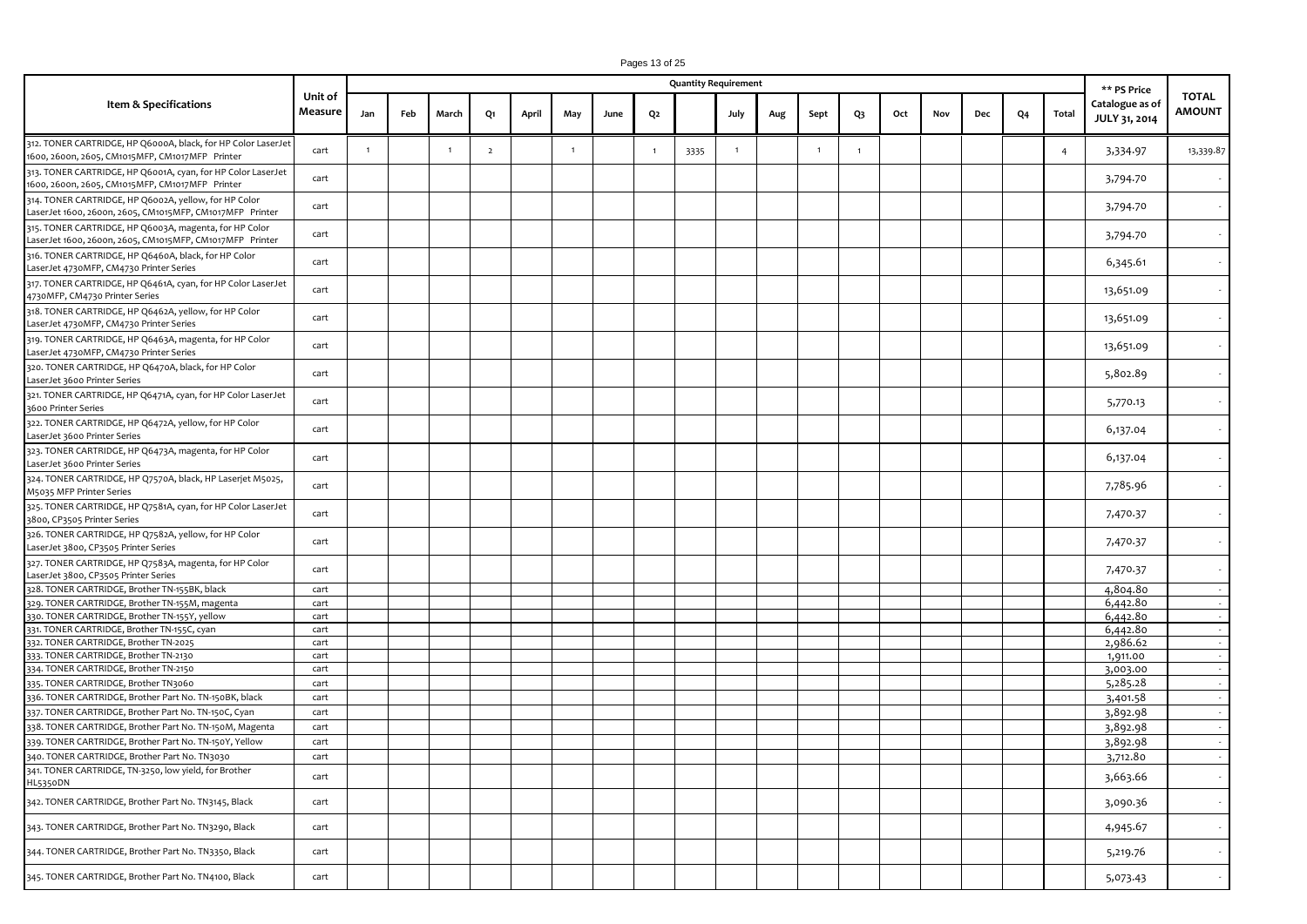|                                                                                                                          |                    |     |     |       |    |       |     |      |                | <b>Quantity Requirement</b> |     |      |    |     |     |     |                |       | ** PS Price                      |                               |
|--------------------------------------------------------------------------------------------------------------------------|--------------------|-----|-----|-------|----|-------|-----|------|----------------|-----------------------------|-----|------|----|-----|-----|-----|----------------|-------|----------------------------------|-------------------------------|
| Item & Specifications                                                                                                    | Unit of<br>Measure | Jan | Feb | March | Q1 | April | May | June | Q <sub>2</sub> | July                        | Aug | Sept | Q3 | Oct | Nov | Dec | Q <sub>4</sub> | Total | Catalogue as of<br>JULY 31, 2014 | <b>TOTAL</b><br><b>AMOUNT</b> |
| 346. TONER CARTRIDGE, Brother TN-2260, black, original, for<br>HL2240D, 2270DW, DCP7065, MFC7360, 7470D, 7860DW          | cart               |     |     |       |    |       |     |      |                |                             |     |      |    |     |     |     |                |       | 1,779.96                         |                               |
| 347. TONER CARTRIDGE, TN-3320, for printer 5450DN                                                                        | cart               |     |     |       |    |       |     |      |                |                             |     |      |    |     |     |     |                |       | 3,503.14                         |                               |
| 348. TONER CARTRIDGE, Fuji Xerox 106R02625, for Phaser 4600<br>DN (4K pages)                                             | cart               |     |     |       |    |       |     |      |                |                             |     |      |    |     |     |     |                |       | 12,496.85                        |                               |
| 349. TONER CARTRIDGE, Fuji Xerox CT201160, for DP-C2255<br>Heavy Duty A3 size, black (15k pages)                         | cart               |     |     |       |    |       |     |      |                |                             |     |      |    |     |     |     |                |       | 9,406.49                         |                               |
| 350. TONER CARTRIDGE, Fuji Xerox CT350567, for DP C3290 FS<br>Multifunction Device, Black                                | cart               |     |     |       |    |       |     |      |                |                             |     |      |    |     |     |     |                |       | 8,004.36                         |                               |
| 351. TONER CARTRIDGE, Fuji Xerox CT350670, for DP-3300DX Full<br>Color Laser Printer, black (6k pages, standard yield)   | cart               |     |     |       |    |       |     |      |                |                             |     |      |    |     |     |     |                |       | 5,169.53                         |                               |
| 352. TONER CARTRIDGE, Fuji Xerox CWAA0762, for Phaser<br>3435D (4K pages, standard yield)                                | cart               |     |     |       |    |       |     |      |                |                             |     |      |    |     |     |     |                |       | 5,967.78                         |                               |
| 353. TONER CARTRIDGE, Lexmark 34217HR(12A8400)                                                                           | cart               |     |     |       |    |       |     |      |                |                             |     |      |    |     |     |     |                |       | 4,947.85                         |                               |
| 354. TONER CARTRIDGE, Lexmark 1382920                                                                                    | cart               |     |     |       |    |       |     |      |                |                             |     |      |    |     |     |     |                |       | 15,202.74                        |                               |
| 355. TONER CARTRIDGE, Lexmark X340A11G                                                                                   | cart               |     |     |       |    |       |     |      |                |                             |     |      |    |     |     |     |                |       | 6,388.20                         |                               |
| 356. TONER CARTRIDGE, Lexmark E360H11P                                                                                   | cart               |     |     |       |    |       |     |      |                |                             |     |      |    |     |     |     |                |       | 9,318.04                         |                               |
| 357. TONER CARTRIDGE, Lexmark E450A11P                                                                                   | cart               |     |     |       |    |       |     |      |                |                             |     |      |    |     |     |     |                |       | 7,155.88                         |                               |
| 358. TONER CARTRIDGE, Lexmark T650A11P                                                                                   | cart               |     |     |       |    |       |     |      |                |                             |     |      |    |     |     |     |                |       | 10,111.92                        |                               |
| 359. TONER CARTRIDGE, Developer, Epson C13SO50005, for<br>printer EPL-5500                                               | cart               |     |     |       |    |       |     |      |                |                             |     |      |    |     |     |     |                |       | 3,267.62                         |                               |
| 360. TONER CARTRIDGE, Developer, Epson C13SO50010, for<br>printer EPL-5700L/5800                                         | cart               |     |     |       |    |       |     |      |                |                             |     |      |    |     |     |     |                |       | 5,455.63                         |                               |
| 361. TONER CARTRIDGE, Developer, Epson C13S050087, for<br>printer EPL-5900/5900L                                         | cart               |     |     |       |    |       |     |      |                |                             |     |      |    |     |     |     |                |       | 5,561.56                         |                               |
| 362. TONER CARTRIDGE, Developer, Epson C13S050166, 6K, for<br>printer EPL-6200                                           | cart               |     |     |       |    |       |     |      |                |                             |     |      |    |     |     |     |                |       | 5,787.77                         |                               |
| 363. TONER CARTRIDGE, Developer, Epson C13S050167, 3K, for<br>printer EPL-6200/6200L                                     | cart               |     |     |       |    |       |     |      |                |                             |     |      |    |     |     |     |                |       | 3,434.34                         |                               |
| 364.TONER CARTRIDGE, Epson C13S050440, Std Cap, for printer<br>AL-M2010D/DN                                              | cart               |     |     |       |    |       |     |      |                |                             |     |      |    |     |     |     |                |       | 5,965.60                         |                               |
| 365. TONER CARTRIDGE, Developer, Epson C13S050520, 1.8K, for<br>printer AL-M1200                                         | cart               |     |     |       |    |       |     |      |                |                             |     |      |    |     |     |     |                |       | 3,792.52                         |                               |
| 366. TONER CARTRIDGE, Developer, Epson C13S050521, 3.2K, for<br>printer AL-M1200                                         | cart               |     |     |       |    |       |     |      |                |                             |     |      |    |     |     |     |                |       | 5,607.42                         |                               |
| 367. TONER CARTRIDGE, Samsung Part No. MLD3050B for<br>printer ML-D3050 / ML-D3051                                       | cart               |     |     |       |    |       |     |      |                |                             |     |      |    |     |     |     |                |       | 6,988.80                         |                               |
| 368. TONER CARTRIDGE, Samsung Part No. MLTD105L, for<br>printer ML 2580n                                                 | cart               |     |     |       |    |       |     |      |                |                             |     |      |    |     |     |     |                |       | 3,003.00                         |                               |
| 369. TONER CARTRIDGE, Samsung Part No. ML D2850B, for<br>printer ML D2851ND                                              | cart               |     |     |       |    |       |     |      |                |                             |     |      |    |     |     |     |                |       | 5,132.40                         |                               |
| 370. TONER CARTRIDGE, Samsung Part No. MLTD104-S, for<br>Samsung ML 1660                                                 | cart               |     |     |       |    |       |     |      |                |                             |     |      |    |     |     |     |                |       | 2,620.80                         |                               |
| 371.TONER CARTRIDGE, Samsung MLT-D205E, Black, original, for<br>ML-3310ND, ML-3710ND, SCX-4833FR, SCX-5637FR, SCX-5737FW | cart               |     |     |       |    |       |     |      |                |                             |     |      |    |     |     |     |                |       | 8,408.40                         |                               |
| 372. TONER CARTRIDGE, Samsung Part No. MLTD103-S                                                                         | cart               |     |     |       |    |       |     |      |                |                             |     |      |    |     |     |     |                |       | 3,057.60                         |                               |
| 373. TONER CARTRIDGE, Samsung ML-2250D5                                                                                  | cart               |     |     |       |    |       |     |      |                |                             |     |      |    |     |     |     |                |       | 5,023.20                         |                               |
| 374. TONER CARTRIDGE, Samsung ML-2010D3                                                                                  | cart               |     |     |       |    |       |     |      |                |                             |     |      |    |     |     |     |                |       | 3,276.00                         |                               |
| 375. TONER CARTRIDGE, Samsung MLTD101S                                                                                   | cart               |     |     |       |    |       |     |      |                |                             |     |      |    |     |     |     |                |       | 3,276.00                         |                               |
| 376. TONER CARTRIDGE, Samsung MLTD205L                                                                                   | cart               |     |     |       |    |       |     |      |                |                             |     |      |    |     |     |     |                |       | 5,023.20                         |                               |
| 377. TONER CARTRIDGE, Samsung Part No. SCX-D655A for                                                                     |                    |     |     |       |    |       |     |      |                |                             |     |      |    |     |     |     |                |       |                                  |                               |
| printer model MFP 6545<br>378. TONER CARTRIDGE, Samsung CLT-508L, Cyan, original, for                                    | cart               |     |     |       |    |       |     |      |                |                             |     |      |    |     |     |     |                |       | 4,422.60                         |                               |
| CLP-620ND, CLP-670N, CLP-670ND                                                                                           | cart               |     |     |       |    |       |     |      |                |                             |     |      |    |     |     |     |                |       | 5,896.80                         |                               |
| 379. TONER CARTRIDGE, Samsung CLT-K508L, Magenta, original,<br>for CLP-620ND, CLP-620ND, CLP-670N                        | cart               |     |     |       |    |       |     |      |                |                             |     |      |    |     |     |     |                |       | 5,296.20                         |                               |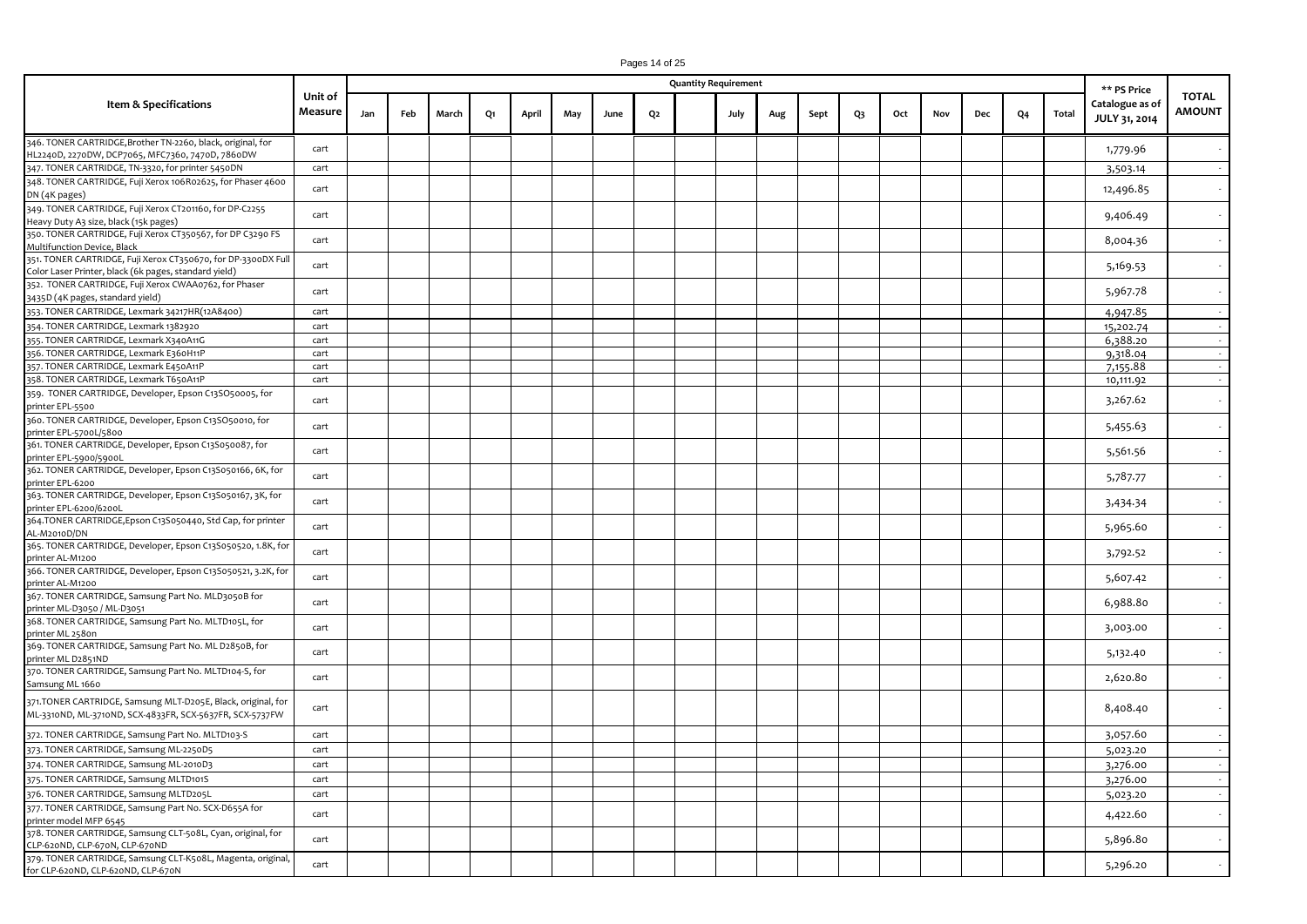|                                                                                                                                                                                                                                                                                                                            |                    |              |     |       |                |       |     |      |                | <b>Quantity Requirement</b> |                |     |      |              |     |     |            |                |                | ** PS Price                      |                               |
|----------------------------------------------------------------------------------------------------------------------------------------------------------------------------------------------------------------------------------------------------------------------------------------------------------------------------|--------------------|--------------|-----|-------|----------------|-------|-----|------|----------------|-----------------------------|----------------|-----|------|--------------|-----|-----|------------|----------------|----------------|----------------------------------|-------------------------------|
| Item & Specifications                                                                                                                                                                                                                                                                                                      | Unit of<br>Measure | Jan          | Feb | March | Q1             | April | May | June | Q <sub>2</sub> |                             | July           | Aug | Sept | Q3           | Oct | Nov | <b>Dec</b> | Q <sub>4</sub> | Total          | Catalogue as of<br>JULY 31, 2014 | <b>TOTAL</b><br><b>AMOUNT</b> |
| 380. TONER CARTRIDGE, Samsung CLT-M508L, Black, original,<br>for CLP-620ND, CLP-670N, CLP-670ND                                                                                                                                                                                                                            | cart               |              |     |       |                |       |     |      |                |                             |                |     |      |              |     |     |            |                |                | 5,896.80                         |                               |
| 381. TONER CARTRIDGE, Samsung CLT-Y508L, Yellow, original,<br>for CLP-620ND, CLP-670N, CLP-670ND                                                                                                                                                                                                                           | cart               |              |     |       |                |       |     |      |                |                             |                |     |      |              |     |     |            |                |                | 5,896.80                         |                               |
| 382. TONER CARTRIDGE, for Kyocera Mita KM-1505/1510/1810                                                                                                                                                                                                                                                                   | cart               |              |     |       |                |       |     |      |                |                             |                |     |      |              |     |     |            |                |                | 4,036.03                         | $\sim$                        |
| 383. TONER CARTRIDGE, TK 100, for Kyocera Mita KM-1500                                                                                                                                                                                                                                                                     | cart               |              |     |       |                |       |     |      |                |                             |                |     |      |              |     |     |            |                |                | 3,044.28                         |                               |
| 384. TONER CARTRIDGE, Kyocera TK-120, original, for Kyocera<br>Laser Printer model FS1030D                                                                                                                                                                                                                                 | cart               |              |     |       |                |       |     |      |                |                             |                |     |      |              |     |     |            |                |                | 5,624.89                         |                               |
| 385. TONER CARTRIDGE, Kyocera Mita TK330, for printer<br>FS4000DN                                                                                                                                                                                                                                                          | cart               |              |     |       |                |       |     |      |                |                             |                |     |      |              |     |     |            |                |                | 8,444.44                         |                               |
| 386. TONER CARTRIDGE, Kyocera Mita TK364 for printer<br>FS4020DN                                                                                                                                                                                                                                                           | cart               |              |     |       |                |       |     |      |                |                             |                |     |      |              |     |     |            |                |                | 8,736.00                         |                               |
| 387. TONER CARTRIDGE, Kyocera Mita TK174                                                                                                                                                                                                                                                                                   | cart               |              |     |       |                |       |     |      |                |                             |                |     |      |              |     |     |            |                |                | 5,823.64                         |                               |
| 388. TONER CARTRIDGE, Kyocera Mita TK 564C, for Printer FS-<br>5300DN                                                                                                                                                                                                                                                      | cart               |              |     |       |                |       |     |      |                |                             |                |     |      |              |     |     |            |                |                | 11,065.24                        |                               |
| 389. TONER CARTRIDGE, Kyocera Mita TK 564K, for Printer FS-<br>C5300DN                                                                                                                                                                                                                                                     | cart               |              |     |       |                |       |     |      |                |                             |                |     |      |              |     |     |            |                |                | 8,503.72                         |                               |
| 390. TONER CARTRIDGE, Kypcera Mita TK 564Y, for Printer FS-<br>C5300DN                                                                                                                                                                                                                                                     | cart               |              |     |       |                |       |     |      |                |                             |                |     |      |              |     |     |            |                |                | 11,065.24                        |                               |
| 391. RIBBON CARTRIDGE, Lexmark 11A3550 for Printer Models<br>23xx series                                                                                                                                                                                                                                                   | cart               |              |     |       |                |       |     |      |                |                             |                |     |      |              |     |     |            |                |                | 1,223.04                         |                               |
| 392. RIBBON CARTRIDGE, Epson C13SO15505 for printer DFX-<br>9000                                                                                                                                                                                                                                                           | cart               |              |     |       |                |       |     |      |                |                             |                |     |      |              |     |     |            |                |                | 1,208.84                         |                               |
| 393. RIBBON CARTRIDGE, Epson C13SO15506(7753) Fabric, for<br>printer LQ 300/300+II & 580                                                                                                                                                                                                                                   | cart               |              |     |       |                |       |     |      |                |                             |                |     |      |              |     |     |            |                |                | 127.76                           |                               |
| 394. RIBBON CARTRIDGE, Epson C13SO15508(S015016), black, for<br>printer LQ 670/680/680Pro                                                                                                                                                                                                                                  | cart               |              |     |       |                |       |     |      |                |                             |                |     |      |              |     |     |            |                |                | 369.10                           |                               |
| 395. RIBBON CARTRIDGE, Epson C13SO15568, Color, for printer<br>X-300                                                                                                                                                                                                                                                       | cart               |              |     |       |                |       |     |      |                |                             |                |     |      |              |     |     |            |                |                | 1,310.40                         |                               |
| 396. RIBBON CARTRIDGE, Epson C13SO15577(#8766), for printer<br>DFX-5000+/8000/8500 Black Ribbon (S015055)                                                                                                                                                                                                                  | cart               |              |     |       |                |       |     |      |                |                             |                |     |      |              |     |     |            |                |                | 1,006.82                         |                               |
| 397. RIBBON CARTRIDGE, Epson C13SO15587, black for printer<br>DLQ-3000/3000+/3500                                                                                                                                                                                                                                          | cart               |              |     |       |                |       |     |      |                |                             |                |     |      |              |     |     |            |                |                | 1,102.92                         |                               |
| 398. RIBBON CARTRIDGE, Epson C13SO15589(S015337), for<br>printer LQ-590                                                                                                                                                                                                                                                    | cart               |              |     |       |                |       |     |      |                |                             |                |     |      |              |     |     |            |                |                | 399.67                           |                               |
| 399. RIBBON CARTRIDGE, Epson Part No. C13SO15632, black for<br>printer LX310                                                                                                                                                                                                                                               | cart               |              |     |       |                |       |     |      |                |                             |                |     |      |              |     |     |            |                |                | 79.72                            |                               |
| 400. RIBBON, Epson RN 8755                                                                                                                                                                                                                                                                                                 | cart               |              |     |       |                |       |     |      |                |                             |                |     |      |              |     |     |            |                |                | 89.00                            | $\sim$                        |
| 401. RIBBON, Epson RN 8750                                                                                                                                                                                                                                                                                                 | cart               | $\mathbf{1}$ |     |       | $\overline{1}$ |       |     |      |                |                             | $\overline{1}$ |     |      | $\mathbf{1}$ |     |     |            |                | $\overline{2}$ | 80.59                            | 161.18                        |
| 402. RIBBON, Epson RN 7754                                                                                                                                                                                                                                                                                                 | cart               |              |     |       |                |       |     |      |                |                             |                |     |      |              |     |     |            |                |                | 136.50                           | $\sim$                        |
| 403. RIBBON, Epson RN SO 15083/SO 15086                                                                                                                                                                                                                                                                                    | cart               |              |     |       |                |       |     |      |                |                             |                |     |      |              |     |     |            |                |                | 761.12                           | $\sim$                        |
| 404. RIBBON, Epson RN SO 15327                                                                                                                                                                                                                                                                                             | cart               |              |     |       |                |       |     |      |                |                             |                |     |      |              |     |     |            |                |                | 351.62                           | $\sim$                        |
| 405. RIBBON CARTRIDGE, for Fujitsu DL3850                                                                                                                                                                                                                                                                                  | cart               |              |     |       |                |       |     |      |                |                             |                |     |      |              |     |     |            |                |                | 469.56                           | $\sim$                        |
| 406. PRINTHEAD, HP 11, black, C4810A, 8 ml, for HP Officejet                                                                                                                                                                                                                                                               |                    |              |     |       |                |       |     |      |                |                             |                |     |      |              |     |     |            |                |                |                                  |                               |
| 9110, 9120, 9130 All-in-One, HP Business Inkjet 1100+ printer<br>series, 1200+ printer series, 2230, 2280 printer series 2300 printer<br>series, 2600 printer series, HP Colour Printer cp1700 series                                                                                                                      | cart               |              |     |       |                |       |     |      |                |                             |                |     |      |              |     |     |            |                |                | 1,539.72                         |                               |
| 407. PRINTHEAD, HP 11, cyan, C4811A, 8 ml, HP Officejet 9110,<br>9120, 9130 All-in-One, HP Business Inkjet 1100+ printer series,<br>1200+ printer series, 2230, 2280 printer series 2300 printer series,                                                                                                                   | cart               |              |     |       |                |       |     |      |                |                             |                |     |      |              |     |     |            |                |                | 1,698.06                         |                               |
| 2600 printer series, HP Colour Printer cp1700 series<br>408. PRINTHEAD, HP 11, magenta C4812A, 8 ml, HP Officejet 9110,<br>9120, 9130 All-in-One, HP Business Inkjet 1100+ printer series,<br>1200+ printer series, 2230, 2280 printer series 2300 printer series,<br>2600 printer series, HP Colour Printer cp1700 series | cart               |              |     |       |                |       |     |      |                |                             |                |     |      |              |     |     |            |                |                | 1,539.72                         |                               |

Pages 15 of 25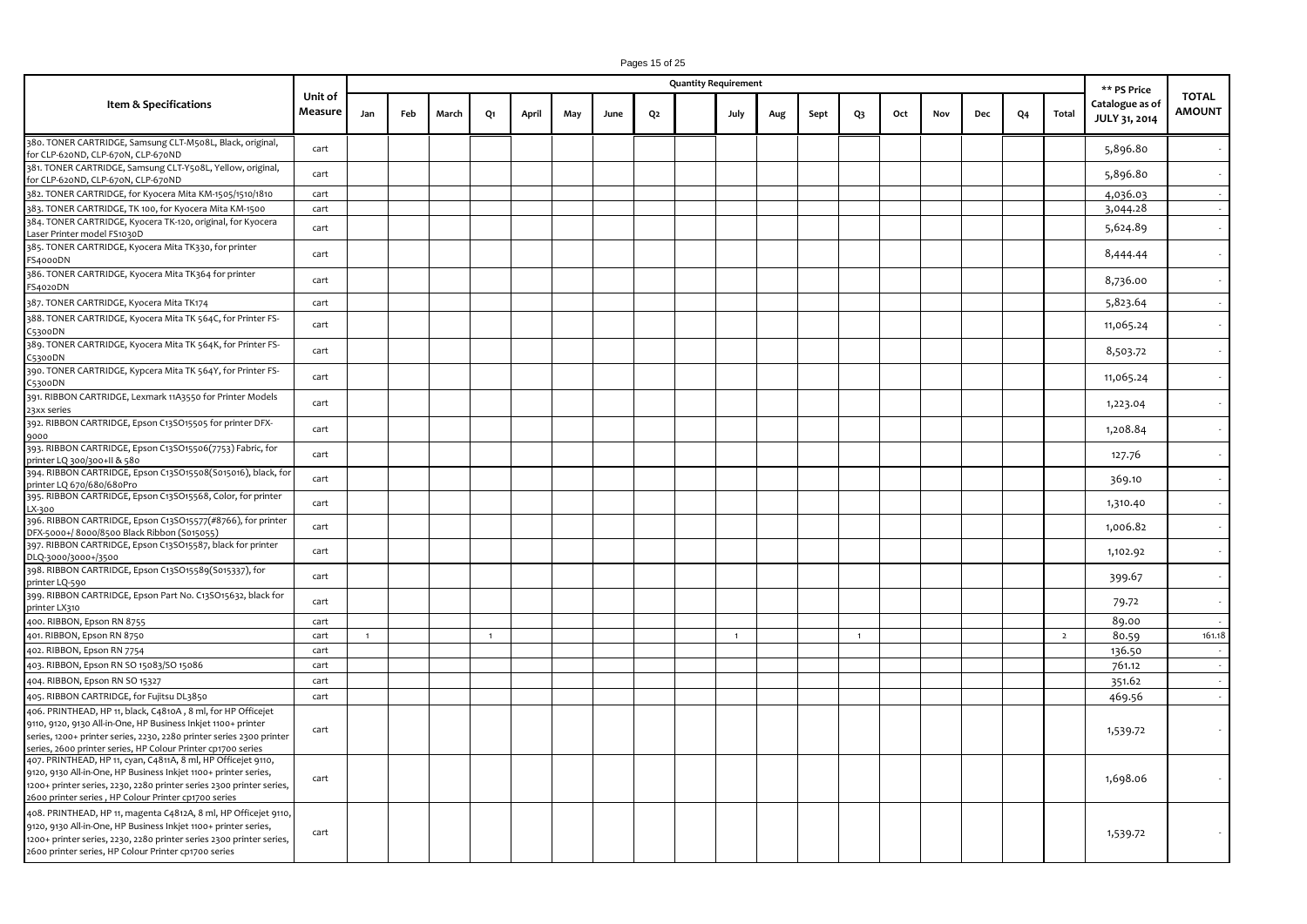|                                                                                                                                                                                                                                                                                                        |                    |                |                |                |                |                |                |                |                         | <b>Quantity Requirement</b> |                |                |                |                |                |                |                |                |                | ** PS Price                      |                               |
|--------------------------------------------------------------------------------------------------------------------------------------------------------------------------------------------------------------------------------------------------------------------------------------------------------|--------------------|----------------|----------------|----------------|----------------|----------------|----------------|----------------|-------------------------|-----------------------------|----------------|----------------|----------------|----------------|----------------|----------------|----------------|----------------|----------------|----------------------------------|-------------------------------|
| Item & Specifications                                                                                                                                                                                                                                                                                  | Unit of<br>Measure | Jan            | Feb            | March          | Q1             | April          | May            | June           | Q <sub>2</sub>          |                             | July           | Aug            | Sept           | Q3             | Oct            | Nov            | Dec            | Q4             | Total          | Catalogue as of<br>JULY 31, 2014 | <b>TOTAL</b><br><b>AMOUNT</b> |
| 409. PRINTHEAD, HP 11, yellow C4813A, 8 ml, HP Officejet 9110,<br>9120, 9130 All-in-One, HP Business Inkjet 1100+ printer series,<br>1200+ printer series, 2230, 2280 printer series 2300 printer series,<br>2600 printer series, HP Colour Printer cp1700 series                                      | cart               |                |                |                |                |                |                |                |                         |                             |                |                |                |                |                |                |                |                |                | 1,539.72                         |                               |
| 410. Photoconductor Kit, Lexmark PN 12A8302                                                                                                                                                                                                                                                            | cart               |                |                |                |                |                |                |                |                         |                             |                |                |                |                |                |                |                |                |                | 4,411.68                         |                               |
| 411. Photoconductor Kit, Lexmark PN E260X22G                                                                                                                                                                                                                                                           | cart               |                |                |                |                |                |                |                |                         |                             |                |                |                |                |                |                |                |                |                | 2,457.00                         |                               |
| 412. Photoconductor Kit, Lexmark PN E250X22G                                                                                                                                                                                                                                                           | cart               |                |                |                |                |                |                |                |                         |                             |                |                |                |                |                |                |                |                |                | 2,457.00                         |                               |
| 413. Photoconductor Kit, HP CE3114A, color, HP Laserjet M175nw,<br>Laserjet Pro CP1025nw/M275                                                                                                                                                                                                          | cart               |                |                |                |                |                |                |                |                         |                             |                |                |                |                |                |                |                |                |                | 3,974.88                         |                               |
| 414. PHOTOCONDUCTOR UNIT, Epson C13S051099, for printer<br>EPL 6200/6200L                                                                                                                                                                                                                              | cart               |                |                |                |                |                |                |                |                         |                             |                |                |                |                |                |                |                |                |                | 3,630.90                         |                               |
| 415. MOUSE, optical, USB connection type                                                                                                                                                                                                                                                               | piece              | $\overline{4}$ |                |                | $\overline{4}$ | $\overline{4}$ |                |                | $\overline{a}$          | 604.97                      | $\overline{4}$ |                |                | $\overline{4}$ | $\overline{4}$ |                |                | $\overline{a}$ | 16             | 151.24                           | 2,419.87                      |
| <b>COMMON OFFICE SUPPLIES</b>                                                                                                                                                                                                                                                                          |                    |                |                |                |                |                |                |                |                         |                             |                |                |                |                |                |                |                |                |                |                                  |                               |
| 1. ACETATE, gauge #3, 50m in length                                                                                                                                                                                                                                                                    | roll               | $\overline{4}$ |                |                | $\overline{4}$ | $\overline{2}$ |                |                | $\overline{2}$          | 1306                        | $\overline{2}$ |                |                | $\overline{2}$ |                |                |                |                | 8              | 653.02                           | 5,224.13                      |
| 2. AIR FRESHENER, 28omL/can                                                                                                                                                                                                                                                                            | can                | 12             | 6              | 6              | 24             | 12             | 6              | 6              | 24                      | 2044.2                      | 12             | 6              | 6              | 24             | $12$           | 6              | 6              | 24             | 96             | 85.18                            | 8,176.90                      |
| 3. ALCOHOL, 70%, ethyl                                                                                                                                                                                                                                                                                 | bottle             | 20             | 20             | 20             | 60             | 20             | 20             | 20             | 60                      | 2347.4                      | 20             | 20             | 20             | 60             | 20             | 20             | 20             | 60             | 240            | 39.12                            | 9,389.52                      |
| 4. AUDIO CASSETTE TAPE, 90min. recording time                                                                                                                                                                                                                                                          | piece              |                |                |                |                |                |                |                |                         |                             |                |                |                |                |                |                |                |                |                | 24.02                            |                               |
| 5. BINDER, 3-ring, D-type, A4, 64mm(2.5"), with insert clear-view<br>bocket on front, back and spine for label                                                                                                                                                                                         | pair               |                |                |                |                |                |                |                |                         |                             |                |                |                |                |                |                |                |                |                | 117.06                           |                               |
| 6. BINDER, 3-ring, D-type, legal, 64MM(2.5"), with insert clear-<br>view pocket on front, back and spine for label                                                                                                                                                                                     | pair               |                |                |                |                |                |                |                |                         |                             |                |                |                |                |                |                |                |                |                | 123.67                           |                               |
| 7. CARBON FILM, polyethylene, 210mm x 297mm(A-4), 100s/box                                                                                                                                                                                                                                             | box                |                |                |                |                | $\overline{2}$ |                |                | $\overline{2}$          | 469.56                      | $\overline{2}$ |                |                | $\overline{2}$ |                |                |                |                | $\overline{4}$ | 234.78                           | 939.12                        |
| 8. CARBON FILM, polyehtylene, 216mm x 330mm, 100s/box                                                                                                                                                                                                                                                  | box                |                |                |                |                |                |                |                |                         |                             |                |                |                |                |                |                |                |                |                | 266.62                           |                               |
| 9. CARTOLINA, assorted color, 20s/pack                                                                                                                                                                                                                                                                 | pack               | $\overline{a}$ | $\overline{2}$ | $\overline{2}$ | 8              | $\overline{a}$ | $\overline{2}$ | $\overline{2}$ | 8                       | 594.05                      | $\overline{a}$ | 14             | $\overline{2}$ | $20$           | $\overline{a}$ | $\overline{2}$ | $\overline{2}$ | 8              | 44             | 74.26                            | 3,267.26                      |
| 10. CARTOLINA, white, 20s/pack                                                                                                                                                                                                                                                                         | pack               | 6              |                |                | 6              | 6              |                |                | 6                       | 327.6                       | 6              | $\overline{5}$ |                | 11             | 6              |                |                | 6              | 29             | 54.60                            | 1,583.40                      |
| 11. CHALK, white, dustless, 100 pcs/box                                                                                                                                                                                                                                                                | box                |                |                |                |                |                |                |                |                         |                             |                |                |                |                |                |                |                |                |                | 27.15                            |                               |
| 12. CLEARBOOK, A4 SIZE, for 210mm x 297mm (A4 size)<br>documents, refillable, plastic, overall size (min) of cover<br>302mm(L) x 242mm(W) and 0.48mm thickness, assorted<br>colors(black, blue, red, yellow), 0.06mm(min) thickness of<br>pocket, with twenty(20) clear transparent plastic pockets    | piece              |                |                |                |                |                |                |                |                         |                             |                |                |                |                |                |                |                |                |                | 39.31                            |                               |
| 13. CLEARBOOK, LEGAL SIZE, for 216mm x 330mm (legal size)<br>documents, refillable, plastic, overall size(min) of cover<br>353mm(L) x 242mm(W) and 0.48mm thickness, assorted<br>colors(black, blue, red, yellow), 0.06mm(min thickness of<br>pocket, with twenty(20) clear transparent plastic pocket | piece              |                |                |                |                |                |                |                |                         |                             |                |                |                |                |                |                |                |                |                | 43.68                            |                               |
| 14. CLIP, backfold, 19mm, 12s/box                                                                                                                                                                                                                                                                      | box                | 12             | 6              | 6              | 24             | 12             | 6              | 6              | 24                      | 183.46                      | 12             | 6              | 6              | 24             | 12             | 6              | 6              | 24             | 96             | 7.64                             | 733.82                        |
| 15. CLIP, backfold, 25mm, 12s/box                                                                                                                                                                                                                                                                      | box                | $12$           | 12             | 12             | 36             | $12\,$         | 12             | $12\,$         | 36                      | 412.78                      | 12             | $12$           | 12             | 36             | $12\,$         | $12$           | 12             | 36             | 144            | 11.47                            | 1,651.10                      |
| 16. CLIP, backfold, 32mm, 12s/box                                                                                                                                                                                                                                                                      | box                | 12             | 6              | 6              | 24             | 12             | 6              | 6              | 24                      | 411.52                      | 12             | 6              | 6              | 24             | 12             | 6              | 6              | 24             | 96             | 17.15                            | 1,646.06                      |
| 17. CLIP, backfold, 50mm, 12s/box                                                                                                                                                                                                                                                                      | box                | 12             | 6              | 6              | 24             | 12             | 6              | 6              | 24                      | 982.8                       | 12             | 6              | 6              | 24             | 12             | 6              | 6              | 24             | 96             | 40.95                            | 3,931.20                      |
| 18. CLIP, bulldog, 73mm (3")                                                                                                                                                                                                                                                                           | piece              | 12             | 12             | 12             | 36             | 12             | 12             | 12             | 36                      | 314.5                       | 12             | 12             | 12             | 36             | 12             | 12             | 12             | 36             | 144            | 8.74                             | 1,257.98                      |
| 19. COLUMNAR PAD, 14 cols, 50 gsm min.                                                                                                                                                                                                                                                                 | pad                |                |                |                |                |                |                |                |                         |                             |                |                |                |                |                |                |                |                |                | 38.22                            |                               |
| 20. COLUMNAR PAD, 16 cols, 50 gsm min.                                                                                                                                                                                                                                                                 | pad                |                |                |                |                |                |                |                |                         |                             |                |                |                |                |                |                |                |                |                | 37.65                            |                               |
| 21. COLUMNAR PAD, 18 cols, 50 gsm min.                                                                                                                                                                                                                                                                 | pad                |                |                |                |                |                |                |                |                         |                             |                |                |                |                |                |                |                |                |                | 57.88                            |                               |
| 22. COLUMNAR NOTEBOOK, 12 cols                                                                                                                                                                                                                                                                         | piece              |                |                |                |                |                |                |                |                         |                             |                |                |                |                |                |                |                |                |                | 21.84                            |                               |
| 23. CORRECTION TAPE, disposable, usable length of 6                                                                                                                                                                                                                                                    | pair               |                |                |                |                |                |                |                |                         |                             |                |                |                |                |                |                |                |                |                | 12.65                            |                               |
| meters(min), 5mm width<br>24. DATA FILE BOX, (5"x9"x15-3/4")                                                                                                                                                                                                                                           | box                | 12             |                |                | 12             | 12             |                |                | 12                      | 878.6                       | 12             |                |                | 12             | 12             |                |                | 12             | 48             | 73.22                            | 3,514.39                      |
| 25. DATA FOLDER, w/ finger ring, (3" x 9" x 15")                                                                                                                                                                                                                                                       | piece              | 12             | 6              | 6              | 24             | 12             | 6              | 6              | 24                      | 1939.1                      | 12             | 6              | 6              | 24             | 12             | 6              | 6              | 24             | 96             | 80.80                            | 7,756.56                      |
| 26. EDP BINDER, TB, for 11" X 9-1/2" CCF                                                                                                                                                                                                                                                               | piece              |                |                |                |                |                |                |                |                         |                             |                |                |                |                |                |                |                |                |                | 40.24                            |                               |
| 27. EDP BINDER, TB, for 11" X 14-7/8" CCF, plastic, spring rod type,                                                                                                                                                                                                                                   |                    |                |                |                |                |                |                |                |                         |                             |                |                |                |                |                |                |                |                |                |                                  |                               |
| assorted colors                                                                                                                                                                                                                                                                                        | piece              |                |                |                |                |                |                |                |                         |                             |                |                |                |                |                |                |                |                |                | 43.68                            |                               |
| 28. ENVELOPE, documentary (10"x15"), 500s/box                                                                                                                                                                                                                                                          | box                | $\overline{2}$ |                | $\overline{1}$ | $\overline{4}$ | $\overline{1}$ | $\overline{1}$ | $\overline{1}$ | $\overline{\mathbf{3}}$ | 1598.3                      | $\overline{2}$ |                | $\mathbf{1}$   | $\overline{4}$ | $\overline{1}$ |                | $\overline{1}$ | $\overline{z}$ | 14             | 532.77                           | 7,458.78                      |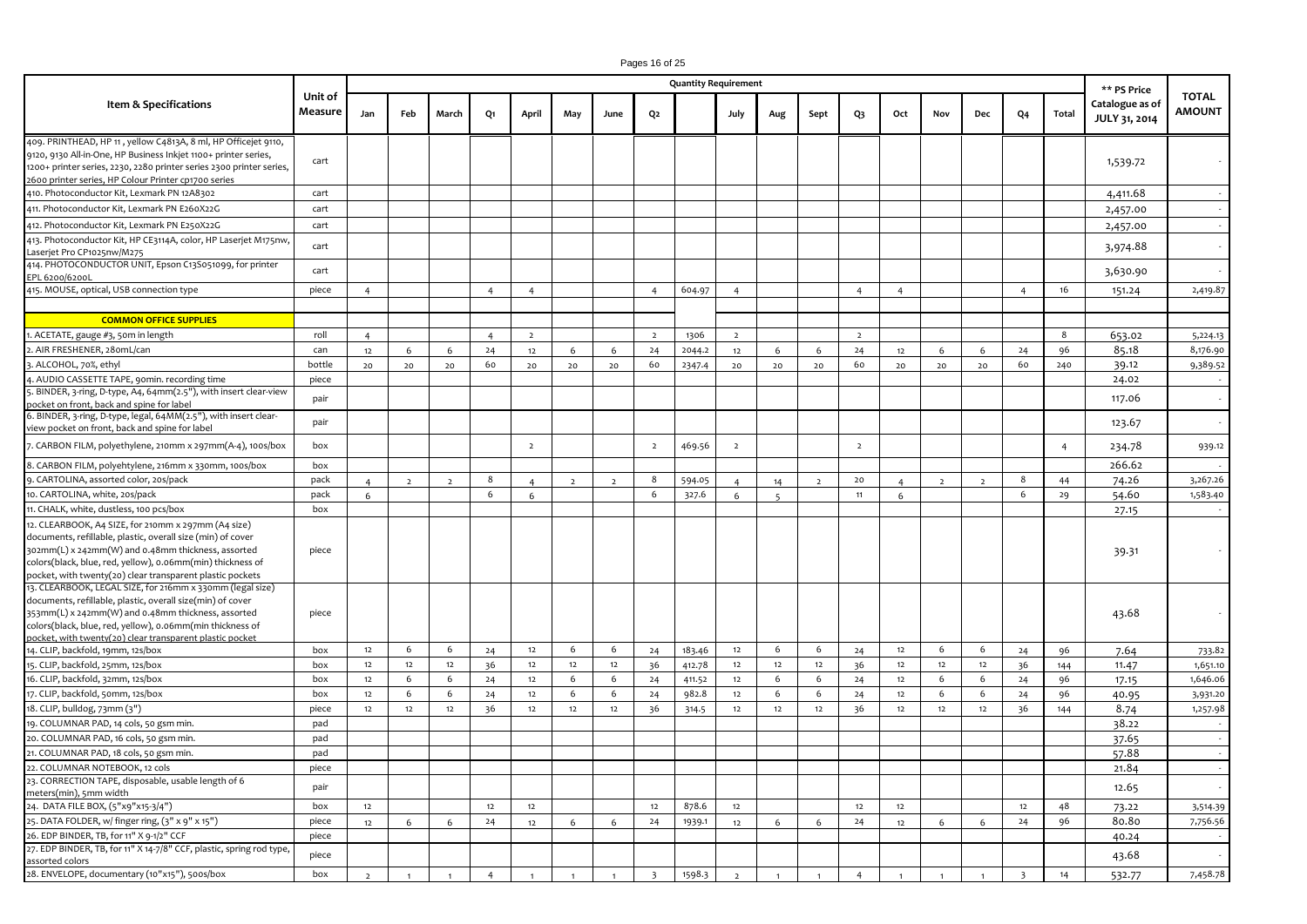# Pages 17 of 25

|                                                                                                                                                                                                             |                    |                         |                |                |                          |                         |                          |                         |                         | <b>Quantity Requirement</b> |                         |                |                |                         |                         |                |                |                         |                | ** PS Price                      |                               |
|-------------------------------------------------------------------------------------------------------------------------------------------------------------------------------------------------------------|--------------------|-------------------------|----------------|----------------|--------------------------|-------------------------|--------------------------|-------------------------|-------------------------|-----------------------------|-------------------------|----------------|----------------|-------------------------|-------------------------|----------------|----------------|-------------------------|----------------|----------------------------------|-------------------------------|
| <b>Item &amp; Specifications</b>                                                                                                                                                                            | Unit of<br>Measure | Jan                     | Feb            | March          | Q1                       | April                   | May                      | June                    | Q <sub>2</sub>          |                             | July                    | Aug            | Sept           | Q3                      | Oct                     | Nov            | Dec            | Q4                      | Total          | Catalogue as of<br>JULY 31, 2014 | <b>TOTAL</b><br><b>AMOUNT</b> |
| 29. ENVELOPE, expanding, kraft, legal size, 100s/box                                                                                                                                                        | box                | $\overline{\mathbf{z}}$ | $\overline{1}$ | $\overline{1}$ | -5                       | $\overline{1}$          |                          | $\overline{\mathbf{z}}$ | -5                      | 3154.6                      | $\overline{z}$          | $\overline{1}$ | $\overline{1}$ | - 5                     | $\mathbf{1}$            | $\overline{1}$ | $\overline{1}$ | $\overline{\mathbf{3}}$ | 18             | 630.92                           | 11,356.63                     |
| 30. ENVELOPE, mailing white, 500s/box                                                                                                                                                                       | box                | $\overline{\mathbf{z}}$ | $\overline{1}$ | $\overline{1}$ | $\overline{\phantom{a}}$ | $\overline{1}$          | $\overline{1}$           | $\overline{1}$          | $\overline{\mathbf{3}}$ | 438.98                      | $\mathbf{1}$            | $\overline{1}$ | $\overline{1}$ | $\overline{\mathbf{z}}$ | 1                       | $\overline{1}$ | $\overline{1}$ | $\overline{\mathbf{z}}$ | 14             | 146.33                           | 2,048.59                      |
| 31. ENVELOPE, mailing white with window, 500s                                                                                                                                                               | box                | $\overline{a}$          | $\overline{2}$ | $\overline{2}$ | 8                        | $\overline{2}$          | $\overline{2}$           | $\overline{2}$          | 6                       | 1230.8                      | $\overline{2}$          | $\overline{2}$ | $\overline{2}$ | 6                       | $\overline{2}$          | $\overline{2}$ | $\overline{2}$ | 6                       | 26             | 205.13                           | 5,333-33                      |
| 32. ENVELOPE, pay, kraft, (4"x7-1/2"), 500s/box                                                                                                                                                             | box                | $\blacksquare$          |                |                | $\overline{1}$           | $\overline{1}$          |                          |                         |                         | 114.11                      | $\blacksquare$          |                |                | $\overline{1}$          | 1                       |                |                | $\overline{1}$          | $\overline{4}$ | 114.11                           | 456.46                        |
| 33. ENVELOPE, expanding, plastic, legal size                                                                                                                                                                | piece              | 12                      |                |                | 12                       | 16                      |                          |                         | 21                      | 642.1                       | 6                       | 10             |                | 16                      | 6                       |                |                | -6                      | 55             | 30.58                            | 1,681.68                      |
| 34. ENVELOPE, documentary, A4, 500s/box                                                                                                                                                                     | box                | $\overline{2}$          | $\overline{2}$ | $\overline{2}$ | 6                        | $\overline{2}$          | $\overline{2}$           | $\overline{2}$          | 6                       | 2542.2                      | $\overline{2}$          | $\overline{2}$ | $\overline{2}$ | 6                       | $\overline{2}$          | $\overline{2}$ | $\overline{2}$ | 6                       | 24             | 423.70                           | 10,168.70                     |
| 35. ERASER, felt, for blackboard/whiteboard                                                                                                                                                                 | piece              | $\overline{\mathbf{z}}$ | $\overline{1}$ |                | $\overline{4}$           | $\overline{z}$          |                          |                         | $\overline{\mathbf{3}}$ | 31.059                      | $\overline{4}$          |                |                | $\overline{4}$          | $\overline{\mathbf{z}}$ |                |                | $\overline{\mathbf{3}}$ | 14             | 10.35                            | 144.94                        |
| 36. ERASER, rubber                                                                                                                                                                                          | piece              | 12                      |                |                | 12                       | 12                      |                          |                         | 12                      | 27.216                      | 12                      |                |                | 12                      | 12                      |                |                | 12                      | 48             | 2.27                             | 108.86                        |
| 37. FILE ORGANIZER, expanding, legal, plastic, assorted colors                                                                                                                                              | piece              | $\overline{7}$          |                |                | $\overline{7}$           |                         |                          | $\overline{\mathbf{z}}$ | $\overline{4}$          | 304.46                      | 6                       |                |                | 6                       | $\mathbf{1}$            |                |                | $\overline{1}$          | 18             | 76.11                            | 1,370.06                      |
| 38. FILE TAB DIVIDER, A4, for 210mm x 297mm (A4 size)                                                                                                                                                       |                    |                         |                |                |                          |                         |                          |                         |                         |                             |                         |                |                |                         |                         |                |                |                         |                |                                  |                               |
| documents, bristol board, 297mm x 210mm Leaf Size(min),<br>65mm x 12mm Tab Size, 153 gsm., 0.22mm (min) thickness, five<br>(5) colors per set                                                               | set                |                         |                |                |                          |                         |                          |                         |                         |                             |                         |                |                |                         |                         |                |                |                         |                | 11.47                            |                               |
| 39. FILE TAB DIVIDER, LEGAL SIZE, for 216mm x 330mm (legal<br>size) documents, bristol board, 330mm x 2216mm Leaf size,<br>68mm x 15mm Tab size, 153 GSM. 0.22mm (min) thickness,<br>five(5) colors per set | set                |                         |                |                |                          |                         |                          |                         |                         |                             |                         |                |                |                         |                         |                |                |                         |                | 17.47                            |                               |
| 40. FOLDER, pressboard, plain, legal, 100s/box                                                                                                                                                              | pack               | $\overline{2}$          | $\overline{z}$ | $\overline{2}$ | 6                        | $\overline{2}$          | $\overline{2}$           | $\overline{2}$          | 6                       | 5896.1                      | <sup>2</sup>            | $\overline{2}$ | $\overline{2}$ | 6                       | $\overline{2}$          | $\overline{2}$ | $\overline{2}$ | 6                       | 24             | 982.68                           | 23,584.43                     |
| 41. FOLDER, tagboard, legal size, 100s/box                                                                                                                                                                  | pack               | $\overline{2}$          | $\overline{z}$ | $\overline{2}$ | 6                        | $\overline{2}$          | $\overline{2}$           | $\overline{2}$          | 6                       | 1723.2                      | $\overline{2}$          | $\overline{z}$ | $5^{\circ}$    | 9                       | $\overline{2}$          | $\overline{2}$ | $\overline{2}$ | 6                       | 27             | 287.20                           | 7,754.29                      |
| 42. FOLDER, tagboard, A4 size, 100s/box                                                                                                                                                                     | pack               | $\overline{2}$          | $\overline{2}$ | $\overline{2}$ | 6                        | $\overline{2}$          | $\overline{2}$           | $\overline{2}$          | 6                       | 1536.1                      | $\overline{2}$          | $\overline{2}$ | $\overline{2}$ | 6                       | $\overline{2}$          | $\overline{2}$ | $\overline{2}$ | -6                      | 24             | 256.01                           | 6,144.26                      |
| 43. FOLDER, morocco/fancy, legal size, 50s/pack                                                                                                                                                             | pack               | $\overline{2}$          | $\overline{z}$ | $\overline{2}$ | 6                        | $\overline{2}$          | $\overline{2}$           | $\overline{2}$          | 6                       | 1834.6                      | $\overline{2}$          | $\overline{2}$ | $\overline{2}$ | 6                       | $\overline{2}$          | $\overline{2}$ | $\overline{2}$ | 6                       | 24             | 305.76                           | 7,338.24                      |
| 44. FOLDER, morocco/fancy, A4 size, 50s/pack                                                                                                                                                                | bundle             | $\overline{2}$          | $\overline{2}$ | $\overline{2}$ | 6                        | $\overline{2}$          | $\overline{2}$           | $\overline{z}$          | 6                       | 1474.2                      | $\overline{2}$          | $\overline{2}$ | $\overline{2}$ | 6                       | $\overline{2}$          | $\overline{2}$ | $\overline{2}$ | 6                       | 24             | 245.70                           | 5,896.80                      |
| 45. FOLDER, clear plastic, L-type, A4 size, 50s/pack                                                                                                                                                        | pack               | 10                      |                | $\overline{2}$ | 12                       |                         |                          |                         |                         |                             | 10                      |                |                | 10                      |                         |                |                |                         | 22             | 162.71                           | 3,579.58                      |
| 46. FOLDER, clear plastic, L-type, legal size, 50s/pack                                                                                                                                                     | pack               | 10                      |                |                | 10                       |                         |                          |                         |                         |                             | 10                      |                |                | 10                      |                         |                |                |                         | 20             | 184.55                           | 3,690.96                      |
| 47. GLUE, all purpose, 300 grams min.                                                                                                                                                                       | jar                | $\overline{a}$          |                | 6              | 16                       | $\overline{a}$          |                          | 6                       | 16                      | 803.38                      | $\overline{a}$          | $\mathbf{r}$   | 6              | 16                      | $\sim$                  | c              | 6              | 16                      | 64             | 50.21                            | 3,213.50                      |
| 48. ILLUSTRATION BOARD, (30"x40"), 2 ply                                                                                                                                                                    | piece              | $\overline{4}$          |                |                | $\overline{4}$           | $\overline{4}$          |                          | 10                      | 14                      | 573.3                       | $\overline{4}$          |                |                | $\overline{4}$          | $\overline{a}$          |                |                | $\overline{a}$          | 26             | 40.95                            | 1,064.70                      |
| 49. INDEX CARD,3"x 5",ruled both sides, 500s/pack                                                                                                                                                           | pack               | $\overline{\mathbf{3}}$ |                |                | $\overline{\mathbf{3}}$  | $\overline{3}$          |                          | $\overline{1}$          | $\overline{4}$          | 215.33                      | $\overline{\mathbf{3}}$ |                |                | $\overline{\mathbf{3}}$ | $\overline{3}$          |                |                | $\overline{\mathbf{3}}$ | 13             | 53.83                            | 699.84                        |
| 50. INDEX CARD, 5" x 8",ruled both sides, 500s/pack                                                                                                                                                         | pack               | $\overline{\mathbf{z}}$ |                |                | $\overline{\mathbf{3}}$  |                         |                          |                         | $\overline{4}$          | 585.23                      | $\overline{\mathbf{z}}$ |                |                | $\overline{\mathbf{3}}$ | $\overline{\mathbf{z}}$ |                |                | $\overline{\mathbf{3}}$ | 13             | 146.31                           | 1,901.99                      |
| 51. INDEX CARD BOX, 4-3/8"x5-5/8" x 4"(3" x 5")                                                                                                                                                             | box                |                         |                |                | $\overline{1}$           | $\overline{1}$          |                          |                         |                         | 38.22                       |                         |                |                | $\overline{1}$          | $\mathbf{1}$            |                |                | $\overline{1}$          | $\overline{4}$ | 38.22                            | 152.88                        |
| 52. INDEX CARD BOX, 5-3/8"x8-7/8" x 6"(5" x 8")                                                                                                                                                             | box                | $\overline{1}$          |                |                | $\overline{1}$           | $\overline{1}$          |                          | $\overline{1}$          | $\overline{2}$          | 103.74                      | $\mathbf{1}$            |                |                | $\overline{1}$          | $\mathbf{1}$            |                |                | $\overline{1}$          | -5             | 51.87                            | 259.35                        |
| 53. INDEX TAB, self-adhesive, 5 set/box, assorted colors                                                                                                                                                    | box                |                         |                |                |                          |                         | $\overline{\phantom{a}}$ | 10                      | 12                      | 640.58                      |                         |                |                |                         |                         |                |                |                         | 12             | 53.38                            | 640.58                        |
| 54. LEAD, for mechanical pencil, 0.5mm, 12 pcs/tube                                                                                                                                                         | tube               | $\overline{z}$          |                |                | $\mathbf{q}$             |                         |                          |                         | 9                       | 185.41                      |                         |                | $\overline{z}$ | $\mathbf{q}$            | $\overline{2}$          |                |                | $\mathbf{q}$            | 36             | 20.60                            | 741.64                        |
| 55. LOOSELEAF COVER, 216mm x 355mm, 50 pcs/bundle                                                                                                                                                           | bundle             | 6                       |                |                | 6                        |                         |                          |                         |                         |                             | 6                       |                |                | 6                       |                         |                |                |                         | $12\,$         | 566.20                           | 6,794.42                      |
| 56. MANILA PAPER, 1200mm x 900mm, 60gsm., 0.14mm                                                                                                                                                            | sleeve             |                         |                |                |                          |                         |                          |                         |                         |                             |                         |                |                |                         |                         |                |                |                         |                | 25.86                            |                               |
| thickness, pale yellow, 10 sheets per sleeves<br>57. MAGAZINE FILE BOX, 110mm x 220mm x 265mm, with open                                                                                                    | piece              |                         |                |                |                          | $\overline{2}$          |                          |                         | $\overline{2}$          | 92.064                      |                         |                |                |                         |                         |                |                |                         | $\overline{2}$ | 46.03                            | 92.06                         |
| 58. MAGAZINE FILE BOX, 112mm x 200mm x 240mm, with open<br>end                                                                                                                                              | piece              | $\Delta$                | $\overline{4}$ | $\overline{4}$ | 12                       | $\overline{4}$          |                          | $\overline{4}$          | 12                      | 432.43                      | $\overline{a}$          | $\overline{4}$ | $\overline{a}$ | 12                      | $\overline{4}$          |                |                | 12                      | 48             | 36.04                            | 1,729.73                      |
| 59. MAP PIN, round head, 100s/case                                                                                                                                                                          | case               | $\mathbf{z}$            |                |                | $\overline{\mathbf{3}}$  | $\overline{\mathbf{3}}$ |                          |                         | $\overline{\mathbf{3}}$ | 127.1                       | $\mathbf{R}$            |                |                | $\overline{\mathbf{3}}$ | $\mathbf{R}$            |                |                | $\overline{\mathbf{3}}$ | 12             | 42.37                            | 508.41                        |
| 60. MARKER, fluorescent, 3 colors/set                                                                                                                                                                       | set                | 8                       | 8              | 8              | 24                       | 8                       | 8                        | 8                       | 24                      | 830.34                      | 8                       | 8              | 8              | 24                      | 8                       | 8              | 8              | 24                      | 96             | 34.60                            | 3,321.36                      |
| 61. MARKING PEN, whiteboard, bullet type, black                                                                                                                                                             | piece              | $\Omega$                | $\alpha$       | $\Omega$       | 27                       | $\mathbf{q}$            | $\Omega$                 | $\alpha$                | 27                      | 347.85                      | $\mathbf{q}$            | $\alpha$       | $\mathsf{q}$   | 27                      | Q                       | $\mathbf{Q}$   | $\Omega$       | 27                      | 108            | 12.88                            | 1,391.42                      |
| 62. MARKING PEN, whiteboard, bullet type, blue                                                                                                                                                              | piece              | 8                       | 8              | 8              | 24                       | 8                       | 8                        | - 8                     | 24                      | 309.2                       | 8                       | 8              | 8              | 24                      | 8                       | 8              | 8              | 24                      | 96             | 12.88                            | 1,236.82                      |
| 63. MARKING PEN, whiteboard, bullet type, red                                                                                                                                                               | piece              | 10                      | 10             | 10             | 30                       | 10                      | 10                       | 10                      | 30                      | 386.51                      | 10                      | $10$           | 10             | 30                      | 10                      | 10             | 10             | 30                      | 120            | 12.88                            | 1,546.02                      |
| 64. MARKER, permanent, bullet type, black                                                                                                                                                                   | piece              | 12                      | 12             | 12             | 36                       | 12                      | 12                       | 12                      | 36                      | 459.27                      | 12                      | 12             | 12             | 36                      | 12                      | 12             | 12             | 36                      | 144            | 12.76                            | 1,837.08                      |
| 65. MARKER, permanent, bullet type, blue                                                                                                                                                                    | piece              | 12                      | 12             | 12             | 36                       | 12                      | 12                       | 12                      | 36                      | 459.27                      | 12                      | 12             | 12             | 36                      | 12                      | 12             | 12             | 36                      | 144            | 12.76                            | 1,837.08                      |
| 66. MARKER, permanent, bullet type, red                                                                                                                                                                     | piece              | 8                       | 8              | 8              | 24                       | 8                       | 8                        | 8                       | 24                      | 306.18                      | 8                       | 8              | 8              | 24                      | 8                       | 8              | 8              | 24                      | 96             | 12.76                            | 1,224.72                      |
| 67. MARKER, permanent, chisel type, black                                                                                                                                                                   | piece              |                         |                |                |                          |                         |                          |                         |                         |                             |                         |                |                |                         |                         |                |                |                         |                | 12.76                            |                               |
| 68. MARKER, permanent, chisel type, blue                                                                                                                                                                    | piece              |                         |                |                |                          |                         |                          |                         |                         |                             |                         |                |                |                         |                         |                |                |                         |                | 12.76                            |                               |
| 69. MARKER, permanent, chisel type, red                                                                                                                                                                     | piece              |                         |                |                |                          |                         |                          |                         |                         |                             |                         |                |                |                         |                         |                |                |                         |                | 12.76                            |                               |
| 70. NOTE BOOK, stenographer's, 40 leaves, ruled both sides                                                                                                                                                  | piece              | $\overline{4}$          |                |                | $\overline{4}$           | $\overline{1}$          |                          |                         | $\overline{1}$          | 9.282                       | 1                       |                |                | $\overline{1}$          |                         |                |                |                         | 6              | 9.28                             | 55.69                         |
| 71. NOTE PAD, (3"x3"), 100 sheets/pad                                                                                                                                                                       | pad                | 12                      |                |                | 14                       | 10                      |                          |                         | 12                      | 480.69                      | 10                      |                | $\overline{1}$ | 12                      | 10                      |                | $\overline{1}$ | 12                      | 50             | 40.06                            | 2,002.88                      |
| 72. NOTE PAD, (3"x4"), 100 sheets/pad                                                                                                                                                                       | pad                | 12                      |                |                | 12                       | 12                      |                          |                         | 12                      | 679.9                       | 12                      |                |                | 12                      | 12                      |                |                | 12                      | 48             | 56.66                            | 2,719.58                      |
| 73. NOTE PAD, (2"x2"), 400 sheets/pad                                                                                                                                                                       | pad                | 12                      |                |                | 12                       | 12                      |                          |                         | 12                      | 1244.6                      | 12                      |                |                | 12                      | 12                      |                |                | 12                      | 48             | 103.72                           | 4,978.51                      |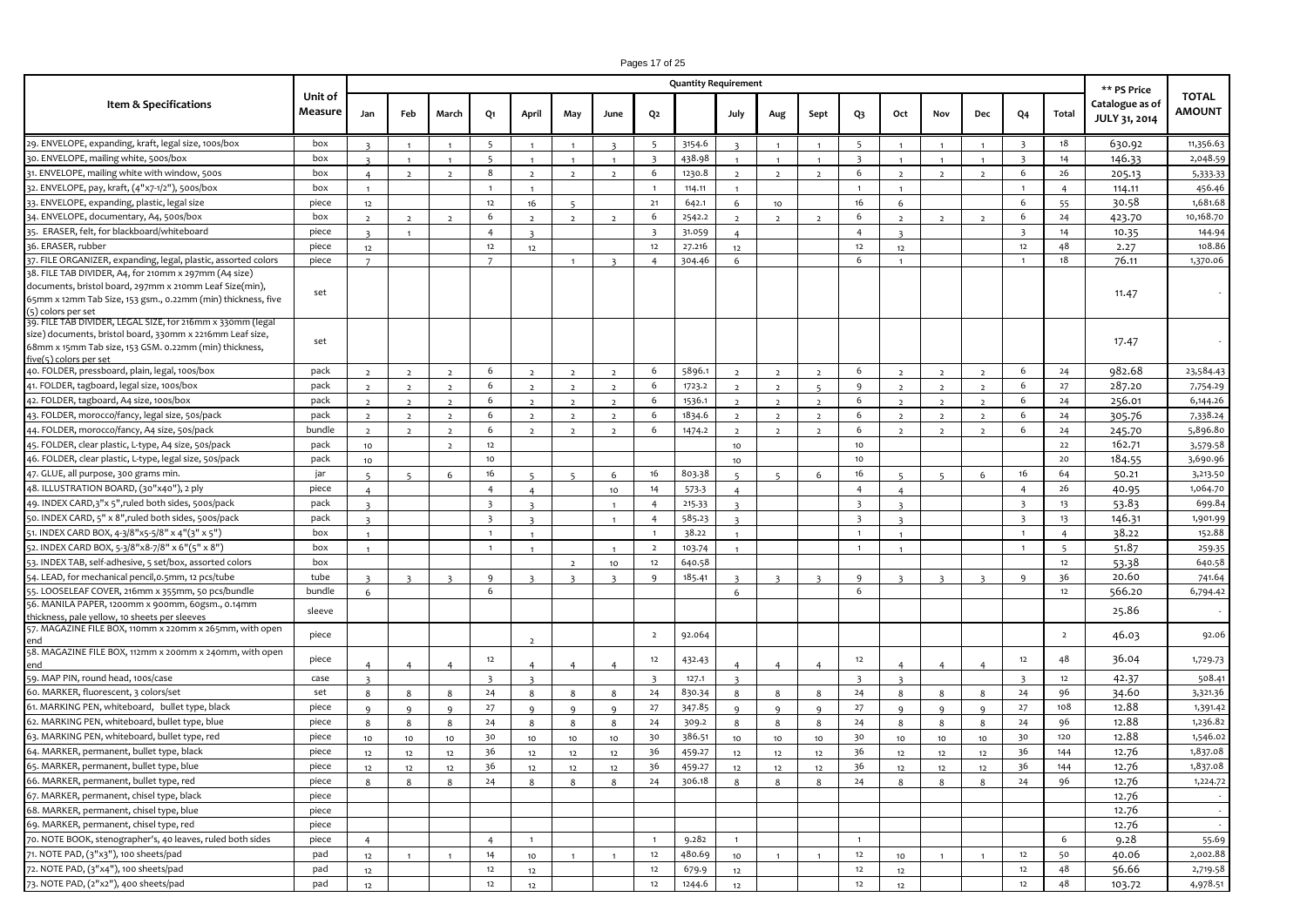#### **Jan Feb March Q1 April May June Q2 July Aug Sept Q3 Oct Nov Dec Q4 Total Item & Specifications Unit of Measure Quantity Requirement \*\* PS Price Catalogue as of JULY 31, 2014 TOTAL AMOUNT** 74. NOTE PAD, (2"x3"), 100 sheets/pad **A. AVAILABLE AT PROCUREMENT SERVICE STORES** pad 18 18 18 18 589.3 18 18 18 18 72 32.74 2,357.21 75. OIL, for general purpose, 120 mL bottle 2 2 2 2 77.49 4 38.75 154.98 76. PAPER, bond, Premium Grade,210mm x 297mm (A4), 70 gsm | ream | 24 | 6 | 36 | 36 | 24 | 6 | 36 | 36 | 36 | 36 | 36 | 36 | 144 | 102.54 | 14,766.19 77. PAPER, mimeo, Groundwood, 210mm x 297mm (A4), 60gsm | ream | 12 | 12 | 12 | 36 | 12 | 31 | 32 | 32 | 32 | 32 | 36 | 144 | 144 | 89.96 | 12,954.82 78. PAPER, mimeograph, Whitewove, 210mm x 297mm, 70 gsm.<br>480 sheets ream 480 sheets ream ream <sup>12</sup> <sup>6</sup> <sup>6</sup> <sup>24</sup> <sup>12</sup> <sup>6</sup> <sup>6</sup> <sup>24</sup> 2592.1 <sup>12</sup> <sup>6</sup> <sup>6</sup> <sup>24</sup> <sup>12</sup> <sup>6</sup> <sup>6</sup> <sup>24</sup> <sup>96</sup> 108.00 10,368.29 19. PAPER, multicopy, 210mm x 297mm(A4), 8ogsm | ream | 18 | 1 | 18 | 12 | 12 | 12 | 1469.4 | 12 | 12 | 12 | 12 | 12 | 54 | 122.45 | 6,612.35 80. PAPER, for Plain Paper Copier, 210mm x 297mm (A4) 70gsm ream 12 6 6 24 32 12 6 24 2578 12 6 6 24 12 6 6 24 96 107.42 10,311.84 81. PAPER, for Plain Paper Copier, 254mm 356mm(B4), 70gsm | ream | 4 | | | 4 | 4 | 1 | 4 | 624.62 | 4 | | | 4 | 4 | 1 | | 4 | 16 | 156.16 | 2,498.50 82. PAPER, ruled pad,216mmx330mm, 90 sheets/pad | pad | 3 | | | | 3 | 3 | 1 | 3 | 55.031 | | | | | | | | | | | | 6 | 18.34 | 110.06 83. PAPER, thermal,210mmx30M, 1/2" core 8 8 8 8 9 288.29 8 8 8 3 36.04 1,153.15 84. PAPER, thermal, 216mmx30M, 1/2" core roll 6 1 6 4 2 6 220.82 4 2 6 8 20.82 6 6 220.82 6 8 26 36.80 956.87 85. PARCHMENT PAPER, A4 size, 80 gsm,100sheets/pack ream 2 10 12 2 2 14 92.82 1,299.48 86. PAPER FASTENER, for paper, metal, 50 sets/box box 10 10 10 10 687.75 10 10 10 10 40 68.78 2,751.00 87. PAPER CLIP, gem type,jumbo, 48mm, 100s/box box 30 box 30 30 25 354.9 30 25 354.9 30 30 35 30 25 110 14.20 1,561.56<br>88. PAPER CLIP, gem type, 32mm, 100s/box box 30 box 30 30 35 30 35 354.9 30 35 160.65 30 31 30 35 30 35 88. PAPER CLIP, gem type, 32mm, 100s/box box box 30 30 30 30 35 30 35 30 30 30 30 35 30 35 30 35 30 325 3110 5.43 30 706.86 89. PENCIL, lead, w/eraser, 0ne(1) dozen per box box 2 2 2 6 2 2 2 6 123.61 2 2 2 6 10 2 2 14 32 20.60 659.23 90. PENCIL, mechanical, for 0.5mm lead piece 1 1 1 1 2 24.02 48.05 91. PHILIPPINE NATIONAL FLAG, Type I, 1828mm x 914.4mm, 100% cotton piece 314.50 - 92. PUSH PIN, flat head type, assorted colors, 100s/case case 6 6 6 6 6 6 120.2 6 6 120.2 6 6 6 8 24 20.03 480.82<br>93. RECORD BOOK, 300 pages, smythe sewn book 24 24 12 12 682.67 24 12 4 12 12 72 56.89 4.096.01 93. RECORD BOOK, 300 pages, smythe sewn book 24 24 12 24 12 10 12 682.67 24 24 12 24 12 12 72 56.89 4,096.01<br>14. RECORD BOOK, 500 pages, smythe sewn book 24 1 25 12 1094.3 24 24 12 24 12 23 91.19 6.657.05 4. RECORD BOOK, 500 pages, smythe sewn book 24 1 3 25 12 12 1094.3 24 1 24 24 12 1 12 73 91.19 95. RIBBON, nylon, manual typewriter spool 1 1 1 16.93 16.93 96. RIBBON CARTRIDGE, fabric, Iwata E2A time recorder piece 491.40 - 97. RING BINDER, 6mm x 1.12m, plastic, 10 pcs/bundle bundle 34.93 - 98. RING BINDER, 8mm x 1.12m, plastic, 10 pcs/bundle bundle bundle bundle the state of the state of the state o 99. RING BINDER, 10mm x 1.12m, plastic, 10 pcs/bundle bundle 46.40 - 100. RING BINDER, 11mm x 1.12m, plastic, 10 pcs/bundle bundle 55.69 - 101. RING BINDER, 12.7mm x 1.12m (1/2"x44"), plastic piece 12 12 12 36 12 12 12 36 2004.9 12 12 12 36 12 12 12 36 144 55.69 8,019.65 102. RING BINDER, 14mm x 1.12m, plastic, 10 pcs/bundle bundle 78.07 - 103. RING BINDER, 16mm x 1.12m, plastic, 10 pcs/bundle bundle 95.55 - 104. RING BINDER, 19mm x 1.12m(3/4"x44"), plastic, 10 pcs/ bundle bundle bundle bundle 12 12 36 12 36 3793.6 12 12 36 12 36 12 12 36 12 36 12 36 12 36 144 105.38 15,174.43 105. RING BINDER, 22mm x 1.12m, plastic, 10 pcs/bundle bundle 155.60 - 106. RING BINDER, 25mm x 1.12m (1"x44"), plastic, 10 pcs/bundle bundle 32 4 4 4 4 4 4 4 4 12 1434.9 4 4 4 4 4 4 4 4 4 4 4 12 76 119.57 9,087.62 107. RING BINDER, 28mm x 1.12m, plastic, 10 pcs/bundle piece 238.59 - 108. RING BINDER, 32mm x 1.12m, plastic, 10 pcs/bundle piece 269.71 - 109. RING BINDER, 50mm x 1.12m(2" x 44"), plastic, 10 pcs/bundle piece | 4 | 4 | 12 | 2 | 2 | 2 | 6 | 1290.7 | 2 | 2 | 2 | 6 | 2 | 2 | 6 | 30 | 215.12 | 6,453.72 110. RUBBER BAND, 1.0mm min thickness, min. 350grams/box or approx 220pcs box 10 10 4 1 5 555.71 4 4 4 4 23 111.14 2,556.28 111. RULER, plastic, 300mm piece 6 6 1 1 2.184 6 6 13 2.18 28.39 112. RULER, plastic, 450mm piece 6 6 7 7 13 14.96 194.51 113. SCHOOL FORM, DEPED FORM 1 (SCHOOL REGISTER), 8 sheets with 6-half sheet inserts in between each sheet/16 pages with 6 inserts (6 half-sheet per insert), with "DepEd Form 1 School Register" printed on the outer cover, saddle stitch binding, soft cover in uncoated, glossy or matte finish cover, piece 31.54 -

0.26mm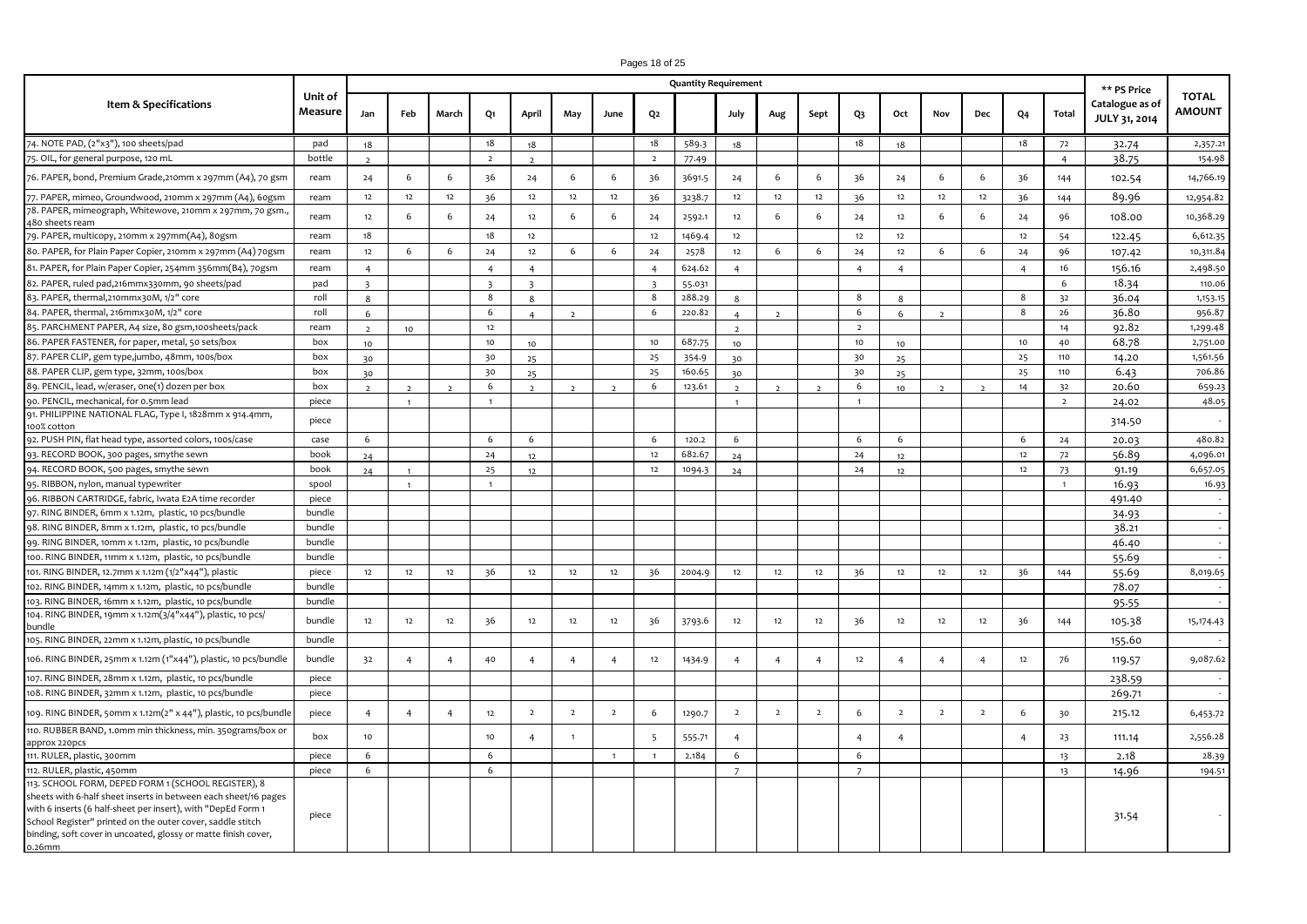|                                                                                                                                                                                                                                              |                    |                |                |                |                 |                |                         |                |                         | <b>Quantity Requirement</b> |                |                |                         |                         |                |                |                |                         |                | ** PS Price                      |                               |
|----------------------------------------------------------------------------------------------------------------------------------------------------------------------------------------------------------------------------------------------|--------------------|----------------|----------------|----------------|-----------------|----------------|-------------------------|----------------|-------------------------|-----------------------------|----------------|----------------|-------------------------|-------------------------|----------------|----------------|----------------|-------------------------|----------------|----------------------------------|-------------------------------|
| Item & Specifications                                                                                                                                                                                                                        | Unit of<br>Measure | Jan            | Feb            | March          | Q1              | April          | May                     | June           | Q2                      |                             | July           | Aug            | Sept                    | Q3                      | Oct            | Nov            | Dec            | Q <sub>4</sub>          | Total          | Catalogue as of<br>JULY 31, 2014 | <b>TOTAL</b><br><b>AMOUNT</b> |
| 114. SCHOOL FORM, DEPED FORM 137-E (Grade 1 to K12), Bristol<br>board size (min): 214mm (W) x 340mm (L), Thickness (min)<br>0.25mm, Weight (min) 220gsm, Offset (back to back) printing,<br>100s/ pack                                       | pack               |                |                |                |                 |                |                         |                |                         |                             |                |                |                         |                         |                |                |                |                         |                | 195.47                           |                               |
| 115. SCHOOL FORM, DEPED FORM 1 (SF1), Bristol Board,<br>214mmx340mm, min 220gsm, offset printing, 100 pcs/pack                                                                                                                               | pack               |                |                |                |                 |                |                         |                |                         |                             |                |                |                         |                         |                |                |                |                         |                | 195.47                           |                               |
| 116. SIGN PEN, black                                                                                                                                                                                                                         | piece              | 24             | 6              | 6              | 36              | 12             | 6                       | 6              | 24                      | 1109.1                      | 12             | 6              | 6                       | 24                      | 12             | 6              | 6              | 24                      | 108            | 46.21                            | 4,990.73                      |
| 117. SIGN PEN, blue                                                                                                                                                                                                                          | piece              | 24             | 12             | 12             | 48              | 24             | 12                      | 12             | 48                      | 2218.1                      | 24             | 12             | 12                      | 48                      | 24             | 12             | 12             | 48                      | 192            | 46.21                            | 8,872.42                      |
| 118. SIGN PEN, red                                                                                                                                                                                                                           | piece              | 8              |                |                | $\bf8$          | 8              | $\overline{\mathbf{z}}$ |                | 11                      | 508.32                      | 8              |                | $\overline{\mathbf{z}}$ | 11                      | $\mathbf{g}$   |                |                | $8\phantom{.0}$         | 38             | 46.21                            | 1,756.00                      |
| 19. STAMP PAD INK, violet, 50mL                                                                                                                                                                                                              | bottle             | $\overline{4}$ |                |                | $\overline{4}$  | $\overline{2}$ |                         |                | $\overline{2}$          | 43.68                       | $\overline{3}$ |                |                         | $\overline{\mathbf{3}}$ | $\overline{2}$ |                |                | $\overline{2}$          | 11             | 21.84                            | 240.24                        |
| 120. STAMP PAD, felt pad, min 60mm x 100mm                                                                                                                                                                                                   | piece              |                |                |                | 5               |                |                         |                | $\overline{\mathbf{3}}$ | 65.52                       | $\blacksquare$ |                |                         | $\overline{1}$          |                |                |                | $\overline{\mathbf{3}}$ | $12\,$         | 21.84                            | 262.08                        |
| 121. STAPLE WIRE, (26/16)standard, 5000 pcs/box                                                                                                                                                                                              | box                | 24             |                |                | 24              | 24             |                         |                | 24                      | 599.76                      | 24             |                | $\overline{1}$          | 25                      | 24             |                |                | 24                      | 97             | 24.99                            | 2,424.03                      |
| 122. STAPLE WIRE, HEAVY DUTY, 23/13, for use with heavy duty<br>staplers, metal, non-rust, chisel point. 0.60mm thickness, 13mm<br>width, 13mm leg length, 100 staples per strip, 1,000 staples per<br>box, 40-90 sheets of 70gsm bond paper | box                |                |                |                |                 |                |                         |                |                         |                             |                |                |                         |                         |                |                |                |                         |                | 25.12                            |                               |
| 123. STAPLE WIRE, HEAVY DUTY, 23/17, for heavy duty staplers,<br>metal, non-rust, chisel point, 0.60mm thickness, 13mm width,<br>17mm Leg Length, 100 staples per trip, 1,000 staples per box, 90-<br>135 sheets of 70 gsm bond paper        | box                |                |                |                |                 |                |                         |                |                         |                             |                |                |                         |                         |                |                |                |                         |                | 32.21                            |                               |
| 124. STENCIL PAPER, ordinary, universal, 24 pcs/quire                                                                                                                                                                                        | quire              |                |                |                |                 |                |                         |                |                         |                             |                |                |                         |                         |                |                |                |                         |                | 191.10                           |                               |
| 125. TAPE, adding machine, GSP bond                                                                                                                                                                                                          | roll               | 6              |                |                | 6               | 6              |                         |                | 6                       | 48.51                       | 6              |                |                         | 6                       | 6              |                |                | 6                       | 24             | 8.09                             | 194.04                        |
| 126. TAPE, masking, 24mm, 50 meters length                                                                                                                                                                                                   | roll               | 12             | 6              | 6              | 24              | 12             | 6                       | 6              | 24                      | 1336.6                      | 22             | 6              | 6                       | 34                      | 12             | 6              | 6              | 24                      | 106            | 55.69                            | 5,903.35                      |
| 127. TAPE, masking, 48mm, 50 meters length                                                                                                                                                                                                   | roll               | 12             | 6              | 6              | 24              | 12             | 6                       | 6              | 24                      | 2594.6                      | 12             | 6              | 6                       | 24                      | 12             | 6              | 6              | 24                      | 96             | 108.11                           | 10,378.37                     |
| 128. TAPE, transparent, 24mm, 50 meters                                                                                                                                                                                                      | roll               | 12             | 12             | 12             | 36              | 12             | 12                      | $12$           | 36                      | 656.59                      | 12             | 12             | 12                      | 36                      | 12             | 12             | 12             | 36                      | 144            | 18.24                            | 2,626.34                      |
| 129. TAPE, transparent, 48mm, 50 meters                                                                                                                                                                                                      | roll               | $12\,$         | 12             | 12             | 36              | $12\,$         | 12                      | $12$           | 36                      | 1258                        | 12             | 12             | 12                      | 36                      | 12             | 12             | 12             | 36                      | 144            | 34.94                            | 5,031.94                      |
| 130. TAPE, packaging, 48mm, 50 meters length                                                                                                                                                                                                 | roll               | 12             | 12             | 12             | 36              | 12             | 12                      | $12$           | 36                      | 1258                        | 12             | 12             | 12                      | 36                      | $12\,$         | 12             | 12             | 36                      | 144            | 34.94                            | 5,031.94                      |
| 131. TIME CARD, for Amano Bundy Clock,100s/bndl                                                                                                                                                                                              | bundle             | 6              | $\overline{2}$ | $\overline{2}$ | 10 <sub>1</sub> | 6              | $\overline{2}$          | $\overline{2}$ | $10$                    | 708.33                      | 6              | $\overline{2}$ | $\overline{2}$          | $10$                    | 6              | $\overline{2}$ | $\overline{2}$ | 10                      | 40             | 70.83                            | 2,833.32                      |
| 32. TIME CARD, for Kitano Time Recorder, 100s/bndl                                                                                                                                                                                           | bundle             |                |                |                |                 |                |                         |                |                         |                             |                |                |                         |                         |                |                |                |                         |                | 87.36                            |                               |
| 133. TOILET TISSUE, 12 rolls/pack                                                                                                                                                                                                            | pack               | 10             | 10             | 10             | 30              | 10             | 10                      | 10             | 30                      | 2380.5                      | 10             | 10             | 10                      | 30                      | 10             | 10             | 10             | 30                      | 120            | 79.35                            | 9,521.82                      |
| 134. TWINE, plastic, one kilo per roll                                                                                                                                                                                                       | roll               | 6              |                |                | 6               | 6              |                         | $\overline{2}$ | 8                       | 381.28                      | $\overline{4}$ |                |                         | $\overline{4}$          | $\overline{4}$ |                |                | $\overline{4}$          | 22             | 47.66                            | 1,048.51                      |
| 135. WRAPPING PAPER, kraft, 65gsm, approx. 40m                                                                                                                                                                                               | roll               |                |                |                |                 |                |                         |                |                         |                             |                |                |                         |                         |                |                |                |                         |                | 117.94                           |                               |
|                                                                                                                                                                                                                                              |                    |                |                |                |                 |                |                         |                |                         |                             |                |                |                         |                         |                |                |                |                         |                |                                  |                               |
|                                                                                                                                                                                                                                              |                    |                |                |                |                 |                |                         |                |                         |                             |                |                |                         |                         |                |                |                |                         |                |                                  |                               |
| <b>COMMON OFFICE DEVICES</b>                                                                                                                                                                                                                 |                    |                |                |                | 8               |                |                         |                | 6                       | 48.825                      |                |                |                         |                         |                |                |                | 6                       |                | 8.14                             |                               |
| . BLADE, heavy duty cutter, 10 pcs./pack                                                                                                                                                                                                     | pack               | 8              |                |                |                 | 6              |                         |                | 12                      |                             | 12             |                |                         | 12<br>12                | -6             |                |                | 12                      | 32<br>50       |                                  | 260.40<br>1,146.60            |
| . CUTTER, heavy duty                                                                                                                                                                                                                         | piece              | 14             |                |                | 14              | 12             |                         |                |                         | 275.18                      | 12             |                |                         |                         | 12             |                |                |                         |                | 22.93                            |                               |
| 3. LASER POINTER, PEN TYPE, metal, for presentation, green and<br>red color, 50mW laser power, beam light, continuous light, single-<br>point, uses 2 x LR6 1.5V AA or AAA batteries, button switch                                          | piece              | 6              |                |                | 6               |                |                         |                |                         |                             |                |                |                         |                         |                |                |                |                         | 6              | 577.54                           | 3,465.25                      |
| 4. PEA WHISTLE, STAINLESS STEEL, 40mm (min) length, sound<br>all made of plastic material, with attachment ring                                                                                                                              | piece              |                |                |                |                 |                |                         |                |                         |                             |                |                |                         |                         |                |                |                |                         |                | 30.58                            |                               |
| 5. PUNCHER, heavy duty                                                                                                                                                                                                                       | piece              | $\alpha$       |                |                | 10              | 8              |                         |                | 8                       | 873.43                      | 8              |                |                         | 8                       | 8              |                |                | 8                       | 34             | 109.18                           | 3,712.09                      |
| 5. SCISSORS, (6")                                                                                                                                                                                                                            | pair               | 12             |                |                | 13              | 8              |                         |                | 8                       | 130.45                      | 12             |                |                         | 12                      | $\mathbf{R}$   |                |                | 8                       | 41             | 16.31                            | 668.57                        |
| . SHARPENER, single cutterhead                                                                                                                                                                                                               | piece              | $\overline{2}$ |                |                | $\overline{2}$  | $\overline{1}$ |                         |                | $\overline{1}$          | 185.64                      | $\overline{2}$ |                |                         | $\overline{2}$          |                |                |                |                         | $\overline{5}$ | 185.64                           | 928.20                        |
| 3. STAMPING DATER, self-inking stamp                                                                                                                                                                                                         | piece              | 6              |                |                | 6               |                | $\mathbf{1}$            |                | $\mathbf{1}$            | 502.3                       |                |                |                         |                         |                |                |                |                         | $\overline{7}$ | 502.30                           | 3,516.09                      |
| . STAPLER, heavy duty, standard                                                                                                                                                                                                              | piece              | 12             |                |                | 12              |                | $\mathbf{1}$            |                | 5                       | 570.47                      | 8              |                |                         | 8                       |                |                |                | $\overline{4}$          | 29             | 114.09                           | 3,308.70                      |
| 10. STAPLER, binder type, heavy duty for high volume stapling,<br>25-153 sheets of 70gsm bond paper stapling capacity, min 100<br>staples, with adjustable stapler guide                                                                     | piece              | $\mathbf{1}$   |                |                | $\overline{1}$  |                |                         |                |                         |                             |                |                |                         |                         |                |                |                |                         | $\overline{1}$ | 1,112.75                         | 1,112.75                      |
| 11. STAPLE REMOVER, plier type                                                                                                                                                                                                               | piece              | 12             |                |                | 12              | 8              |                         |                | 8                       | 146.5                       | 12             |                |                         | 12                      | 8              |                |                | 8                       | 40             | 18.31                            | 732.48                        |
| 12. TAPE DISPENSER, heavy duty, for 24mm(1")                                                                                                                                                                                                 | piece              | 10             |                |                | 14              |                |                         |                | $\mathbf{1}$            | 34.944                      |                |                | $\overline{\mathbf{z}}$ | $\overline{\mathbf{3}}$ |                |                |                |                         | 18             | 34.94                            | 628.99                        |

Pages 19 of 25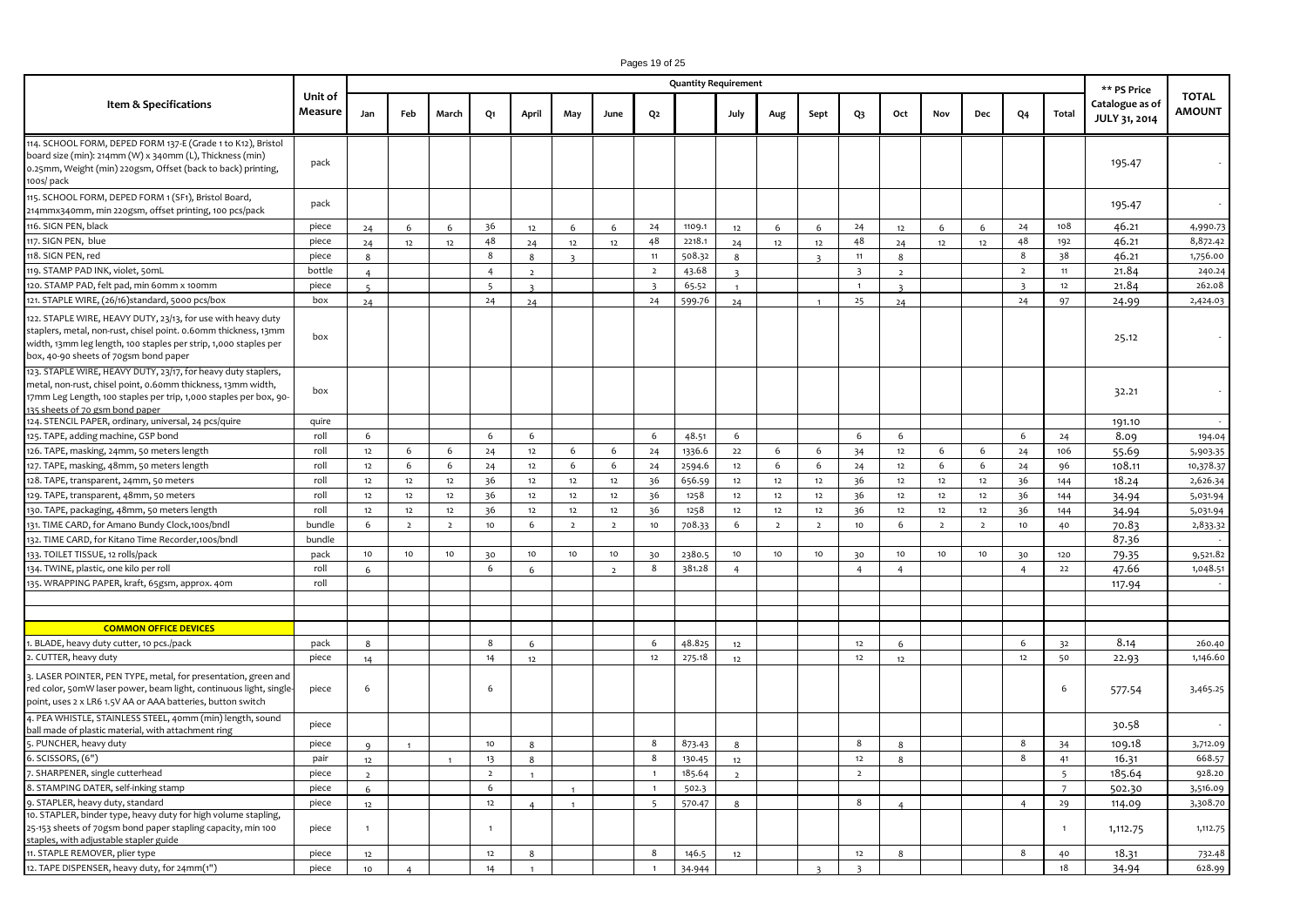|                                                                                                                                                                      |                    |                |                          |                |                  |                |                |                          |                  | <b>Quantity Requirement</b> |                |                |                          |                 |                          |                |                          |                  |                 | ** PS Price                             |                               |
|----------------------------------------------------------------------------------------------------------------------------------------------------------------------|--------------------|----------------|--------------------------|----------------|------------------|----------------|----------------|--------------------------|------------------|-----------------------------|----------------|----------------|--------------------------|-----------------|--------------------------|----------------|--------------------------|------------------|-----------------|-----------------------------------------|-------------------------------|
| Item & Specifications                                                                                                                                                | Unit of<br>Measure | Jan            | Feb                      | March          | Q1               | April          | May            | June                     | Q2               |                             | July           | Aug            | Sept                     | Q3              | Oct                      | Nov            | Dec                      | Q4               | Total           | Catalogue as of<br><b>JULY 31, 2014</b> | <b>TOTAL</b><br><b>AMOUNT</b> |
| 13. TAPE DISPENSER, handheld, for 48mm width packaging tape                                                                                                          | piece              |                |                          |                |                  |                |                |                          |                  |                             |                |                |                          |                 |                          |                |                          |                  |                 | 32.20                                   |                               |
| 14. WASTE BASKET, plastic                                                                                                                                            | piece              | 16             |                          |                | 16               | 16             |                |                          | 16               | 454.27                      | 8              |                |                          | 8               |                          |                |                          |                  | 40              | 28.39                                   | 1,135.68                      |
|                                                                                                                                                                      |                    |                |                          |                |                  |                |                |                          |                  |                             |                |                |                          |                 |                          |                |                          |                  |                 |                                         |                               |
|                                                                                                                                                                      |                    |                |                          |                |                  |                |                |                          |                  |                             |                |                |                          |                 |                          |                |                          |                  |                 |                                         |                               |
| <b>COMMON JANITORIAL SUPPLIES</b>                                                                                                                                    |                    |                |                          |                |                  |                |                |                          |                  |                             |                |                |                          |                 |                          |                |                          |                  |                 |                                         |                               |
| . BATHROOM SOAP, 90gms.                                                                                                                                              | piece              | 30             | 15                       | 15             | 60               | $20$           | 15             | 15                       | 50               | 1119.3                      | 30             | 15             | 15                       | 60              | $20\,$                   | 15             | 15                       | 50               | 220             | 22.39                                   | 4,924.92                      |
| . BROOM, soft (tambo)                                                                                                                                                | piece              | $\mathbf{q}$   | $\overline{2}$           | $\overline{2}$ | 13               | $\epsilon$     | $\overline{2}$ | $\overline{2}$           | 9                | 933.66                      | $\mathbf{q}$   | $\overline{2}$ | $\overline{2}$           | 13              | $\epsilon$               | $\overline{2}$ | $\overline{ }$           | 9                | 44              | 103.74                                  | 4,564.56                      |
| . BROOM, STICK (tingting)                                                                                                                                            | piece              | $\alpha$       | $\overline{\phantom{a}}$ | $\overline{a}$ | 19               | $\overline{5}$ | $5^{\circ}$    | $\overline{\phantom{a}}$ | 15               | 376.74                      | $\mathbf{q}$   | $\overline{5}$ | $\overline{\phantom{a}}$ | 19              | $\overline{\phantom{0}}$ | $\overline{5}$ | $\overline{\phantom{a}}$ | 15               | 68              | 25.12                                   | 1,707.89                      |
| CLEANSER, scouring powder, 350gms.                                                                                                                                   | canister           | 14             | 12                       | 12             | 38               | 12             | 12             | 12                       | 36               | 544.32                      | 14             | 12             | 12                       | 38              | 12                       | 12             | 12                       | 36               | 148             | 15.12                                   | 2,237.76                      |
| . DETERGENT POWDER, all purpose, 500gms.                                                                                                                             | pouch              | 24             | 12                       | 12             | 48               | 12             | 12             | 12                       | 36               | 943-49                      | 24             | 12             | 12                       | 48              | 14                       | 12             | 12                       | 38               | 170             | 26.21                                   | 4,455.36                      |
| 6. DETERGENT BAR, min 392 grams net mass, four(4) pcs per bar                                                                                                        | bar                | 24             | 12                       | 12             | 48               | 14             | 12             | 12                       | 38               | 691.07                      | 24             | 12             | 12                       | 48              | 14                       | 12             | 12                       | 38               | 172             | 18.19                                   | 3,127.99                      |
| . DISINFECTANT SPRAY, 400 grams net content                                                                                                                          | can                | 10             | $\overline{2}$           | $\overline{2}$ | 14               | 6              | $\overline{2}$ | $\overline{2}$           | $10$             | 1201.2                      | 6              | $\overline{2}$ | $\overline{2}$           | 10 <sub>1</sub> | 6                        | $\overline{2}$ | $\overline{2}$           | $10$             | 44              | 120.12                                  | 5,285.28                      |
| 3. DUST PAN, non-rigid plastic, with detachable handle                                                                                                               | piece              | 10             |                          |                | 10               | 8              |                |                          | 8                | 304.75                      | 8              |                |                          | 8               | 8                        |                |                          | 8                | 34              | 38.09                                   | 1,295.20                      |
| 9. FLOOR WAX, paste, natural, 2kgs.                                                                                                                                  | can                | $\overline{a}$ |                          |                | 6                |                |                |                          | $\overline{2}$   | 469.56                      | $\overline{a}$ |                |                          | 6               |                          |                |                          | $\mathbf{2}$     | 16              | 234.78                                  | 3,756.48                      |
| 10. FLOOR WAX, paste, red, 2kgs.                                                                                                                                     | can                | $\mathbf{1}$   | $\overline{2}$           | $\overline{1}$ | $\overline{4}$   |                | $\mathbf{1}$   |                          | $\mathbf{1}$     | 229.32                      | $\mathbf{1}$   | $\overline{2}$ | $\overline{1}$           | $\overline{4}$  |                          | $\blacksquare$ |                          | 1                | 10 <sub>1</sub> | 229.32                                  | 2,293.20                      |
| 1. FLOOR WAX, liquid type, 3.75-5.0L/ plastic container                                                                                                              | container          | $\mathbf{1}$   |                          |                | $\overline{2}$   |                | $\mathbf{1}$   |                          | $\overline{1}$   | 389.03                      | $\mathbf{1}$   |                |                          | $\overline{2}$  |                          | $\mathbf{1}$   |                          | $\mathbf{1}$     | 6               | 389.03                                  | 2,334.15                      |
| 12. FURNITURE CLEANER, 300mL/can min                                                                                                                                 | can                | 12             |                          |                | 12               | 12             |                |                          | 12               | 1068                        | 12             |                |                          | 12              | 12                       |                |                          | 12               | 48              | 89.00                                   | 4,271.90                      |
| 13. INSECTICIDE, 600mL/can                                                                                                                                           | can                | 9              |                          |                | 9                | 6              |                |                          | 6                | 740.38                      | 6              |                |                          | 6               | 6                        |                |                          | 6                | 27              | 123.40                                  | 3,331.69                      |
| 4. MOP BUCKET, heavy duty, hard plastic, min: 370mm(L),<br>475mm(W), 245mm(H); 30L capacity, with 4 wheel ball caster,<br>with squeezer, with precautionary markings | piece              | $\overline{1}$ |                          |                | $\overline{1}$   |                |                |                          |                  |                             |                |                |                          |                 |                          |                |                          |                  | $\overline{1}$  | 1,965.60                                | 1,965.60                      |
| 15. MOPHANDLE, screw type, aluminum handle                                                                                                                           | piece              | 12             |                          |                | 12               | 6              |                |                          | 6                | 786.24                      | 12             |                |                          | 12              | 6                        |                |                          | 6                | 36              | 131.04                                  | 4,717.44                      |
| 16. MOPHANDLE, screw type, wooden handle                                                                                                                             | piece              |                |                          |                |                  |                |                |                          |                  |                             |                |                |                          |                 |                          |                |                          |                  |                 | 98.28                                   | $\sim$                        |
| 17. MOPHEAD, 100% rayon, 400g                                                                                                                                        | piece              | 24             |                          |                | 24               | 24             |                |                          | 24               | 2096.6                      | 12             |                |                          | 12              | 12                       |                |                          | 12               | 72              | 87.36                                   | 6,289.92                      |
| 18. RAG, COTTON, (7") in diameter, assorted colors                                                                                                                   | kilo               | 10             |                          |                | 10               | 10             |                |                          | 10               | 458.64                      | 10             |                |                          | 10              | 10                       |                |                          | 10               | 40              | 45.86                                   | 1,834.56                      |
| 19. SCOURING PAD, economy size                                                                                                                                       | pack               | 24             |                          |                | 24               | 12             |                |                          | 12               | 1478.7                      | 12             |                |                          | 12              | 12                       |                |                          | 12               | 60              | 123.23                                  | 7,393.68                      |
| 20. TOILET BOWL & URINAL CLEANER, 900ml                                                                                                                              | bottle             | 24             |                          |                | 24               | 24             |                |                          | 24               | 1048.3                      | 24             |                |                          | 24              | 24                       |                |                          | 24               | 96              | 43.68                                   | 4,193.28                      |
| 21. TOILET DEODORANT CAKE, deoderizer/moth proofer 50gms,<br>3 pcs/pack                                                                                              | box                | 36             |                          |                | 36               | 36             |                |                          | 36               | 884.52                      | 36             |                |                          | 36              | 36                       |                |                          | 36               | 144             | 24.57                                   | 3,538.08                      |
| 22. TRASHBAG, plastic, black, (XL), 10 pcs per pack per roll                                                                                                         | roll               | 36             |                          |                | 36               | 12             |                |                          | 12               | 1819.4                      | 12             |                |                          | 12              | 12                       |                |                          | $12\,$           | 72              | 151.62                                  | 10,916.64                     |
|                                                                                                                                                                      |                    |                |                          |                |                  |                |                |                          |                  |                             |                |                |                          |                 |                          |                |                          |                  |                 |                                         |                               |
| <b>LEGAL SIZE PAPER</b>                                                                                                                                              |                    |                |                          |                |                  |                |                |                          |                  |                             |                |                |                          |                 |                          |                |                          |                  |                 |                                         |                               |
| . PAPER, bond, Premium Grade                                                                                                                                         | ream               | 8              | $\overline{ }$           | $\overline{2}$ | 12               | 8              | $\overline{ }$ | $\overline{z}$           | $12$             | 1373.7                      | 8              | $\overline{2}$ | $\overline{2}$           | 12              | 8                        | $\overline{2}$ | $\overline{z}$           | 12               | 48              | 114.47                                  | 5,494.61                      |
| . PAPER, mimeograph, Groundwood                                                                                                                                      | ream               |                |                          |                |                  |                |                |                          |                  |                             |                |                |                          |                 |                          |                |                          |                  |                 | 97.08                                   | $\sim$                        |
| . PAPER, mimeograph, Whitewove                                                                                                                                       | ream               | 6              | $\overline{z}$           | $\overline{z}$ | 10               | 6              | $\overline{2}$ | $\overline{2}$           | $10$             | 1184.8                      | 6              | $\overline{2}$ | $\overline{2}$           | 10 <sub>1</sub> | 6                        | $\overline{2}$ | $\overline{2}$           | $10$             | 40              | 118.48<br>118.64                        | 4,739.28                      |
| . PAPER, for Plain Paper Copier<br>. PAPER, multicopy, legal, for laser printing                                                                                     | ream<br>ream       |                |                          | $\overline{z}$ | 10 <sub>10</sub> |                | $\overline{2}$ | $\overline{z}$           | 10 <sub>10</sub> | 1376.1                      |                |                |                          | 10 <sub>1</sub> |                          |                |                          | 10 <sub>10</sub> | 40              | 137.61                                  | 5,504.52                      |
|                                                                                                                                                                      |                    | 6              | $\overline{2}$           |                |                  | 6              |                |                          |                  |                             | 6              | $\overline{2}$ | $\overline{2}$           |                 | 6                        | $\overline{2}$ | $\overline{2}$           |                  |                 |                                         |                               |
|                                                                                                                                                                      |                    |                |                          |                |                  |                |                |                          |                  |                             |                |                |                          |                 |                          |                |                          |                  |                 |                                         |                               |
| <b>COMMON OFFICE EQUIPMENT</b>                                                                                                                                       |                    |                |                          |                |                  |                |                |                          |                  |                             |                |                |                          |                 |                          |                |                          |                  |                 |                                         |                               |
| . AIRPOT, 3.8 liters, w/ dispenser                                                                                                                                   | unit               |                |                          |                | $\overline{1}$   |                |                | $\overline{2}$           | $\overline{2}$   | 2620.8                      |                |                | $\overline{1}$           | $\overline{1}$  | $\overline{1}$           |                |                          | $\overline{1}$   | 5               | 1,310.40                                | 6,552.00                      |
| CALCULATOR, desktop, heavy duty printing, 12 digits, two(2)<br>olor print/illuminated display, AC power source, Canon:                                               | unit               | $\overline{2}$ |                          |                | $\overline{2}$   | $\overline{1}$ |                |                          | $\overline{1}$   | 2042                        | $\overline{1}$ |                |                          |                 | $\overline{1}$           |                |                          | $\overline{1}$   | 5               | 2,042.04                                | 10,210.20                     |
| 3. CALCULATOR, desktop, mini-printer type,12 digits, AC/DC<br>power source, with ink roller & adaptor                                                                | unit               |                |                          |                |                  |                |                |                          |                  |                             |                |                |                          |                 |                          |                |                          |                  |                 | 977.34                                  |                               |
| 4. CALCULATOR, scientific, 10 digits, casedot matirx, solar/ cell<br>type power source                                                                               | unit               | $\overline{2}$ |                          |                | $\overline{2}$   | $\overline{2}$ |                |                          | $\overline{2}$   | 869.23                      |                |                |                          |                 |                          |                |                          |                  | $\overline{4}$  | 434.62                                  | 1,738.46                      |
| 5. CALCULATOR, compact, electronic, LCD, desktop, display, 12<br>digits, two-way power source                                                                        | unit               |                |                          |                |                  |                |                |                          |                  |                             |                |                |                          |                 |                          |                |                          |                  |                 | 156.16                                  |                               |
| 6. CHAIR, monobloc, without armrest, beige                                                                                                                           | unit               |                |                          |                |                  |                |                |                          |                  |                             |                |                |                          |                 |                          |                |                          |                  |                 | 294.84                                  | $\sim$                        |

Pages 20 of 25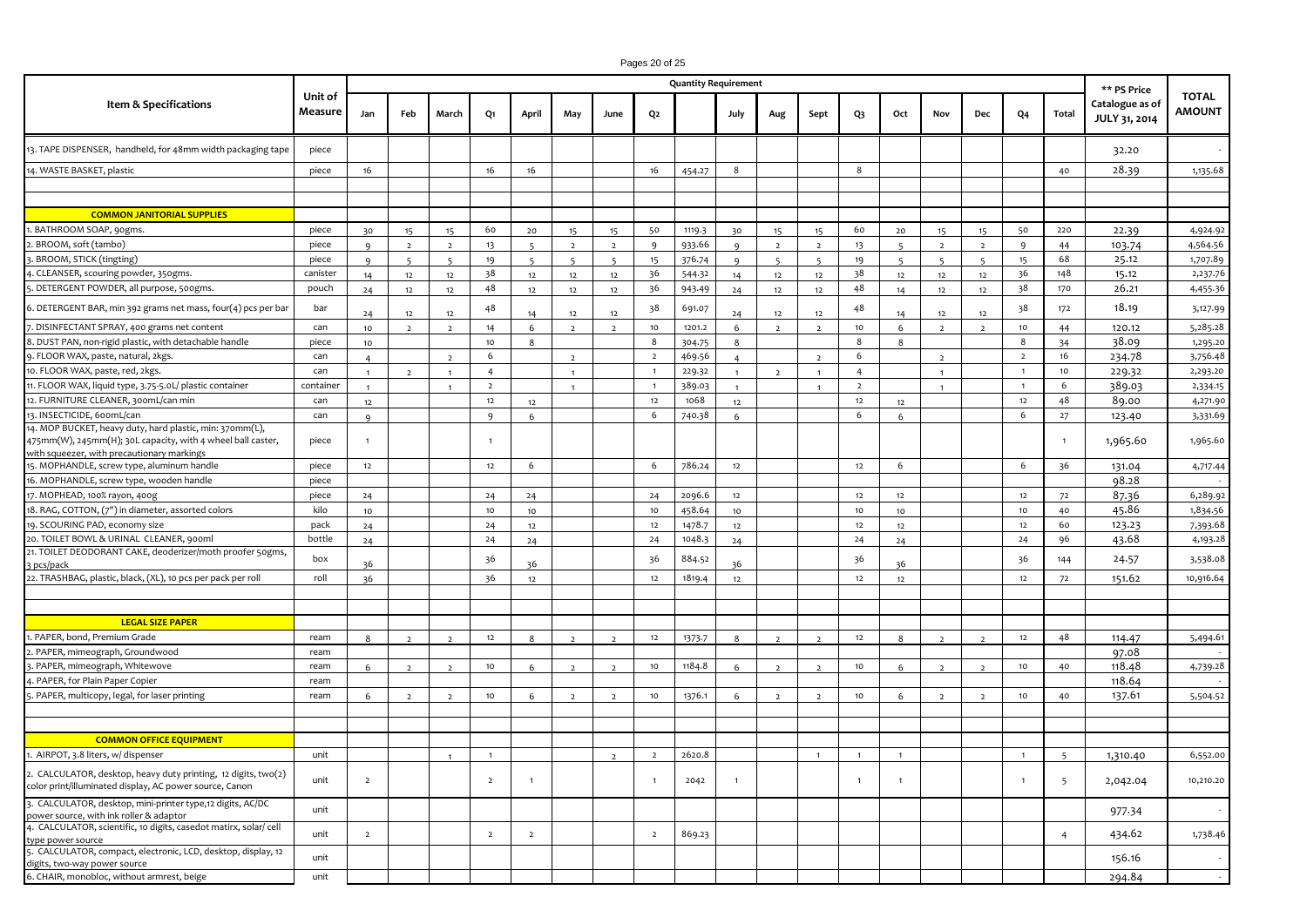# Pages 21 of 25

|                                                                                                                                                                                                                                                       |                    |                |                |                |                         |                |     |                |                | <b>Quantity Requirement</b> |      |     |      |    |     |     |     |    |                | ** PS Price                      |                               |
|-------------------------------------------------------------------------------------------------------------------------------------------------------------------------------------------------------------------------------------------------------|--------------------|----------------|----------------|----------------|-------------------------|----------------|-----|----------------|----------------|-----------------------------|------|-----|------|----|-----|-----|-----|----|----------------|----------------------------------|-------------------------------|
| Item & Specifications                                                                                                                                                                                                                                 | Unit of<br>Measure | Jan            | Feb            | March          | Q1                      | April          | May | June           | Q <sub>2</sub> |                             | July | Aug | Sept | Q3 | Oct | Nov | Dec | Q4 | Total          | Catalogue as of<br>JULY 31, 2014 | <b>TOTAL</b><br><b>AMOUNT</b> |
| 7. CHAIR, monobloc, without armrest, white                                                                                                                                                                                                            | unit               |                |                |                |                         |                |     | 24             | 24             | 7076.2                      |      |     |      |    |     |     |     |    | 24             | 294.84                           | 7,076.16                      |
| 8. DIGITAL VOICE RECORDER, 4GB, memory, stereo channel,<br>MP3, WMA, recording and playback format, with earphone jack,<br>built-in microphone, with USB cable, rechargeable batteries,<br>instructional manual, carrying pouch, hand strap, earphone | unit               |                |                |                |                         |                |     |                |                |                             |      |     |      |    |     |     |     |    |                | 6,497.40                         |                               |
| 9. DOCUMENT CAMERA, w/ DVI port, four (4), reference points<br>demarcate viewing area, 16 times, (1600%) consecutive zoom, PC<br>and Doc Cam VS                                                                                                       | unit               |                |                |                |                         |                |     |                |                |                             |      |     |      |    |     |     |     |    |                | 26,426.40                        |                               |
| 10. ELECTRIC FAN, orbit type                                                                                                                                                                                                                          | unit               | $\Delta$       |                |                | $\overline{4}$          |                |     | $\overline{A}$ | $\overline{4}$ | 5232.9                      |      |     |      |    |     |     |     |    | 8              | 1,308.22                         | 10,465.73                     |
| 11. ELECTRIC FAN, with stand                                                                                                                                                                                                                          | unit               | $\overline{1}$ |                | $\overline{1}$ | $\overline{2}$          |                |     |                |                |                             |      |     |      |    |     |     |     |    | $\overline{2}$ | 860.50                           | 1,720.99                      |
| 12. ELECTRIC FAN, wall type                                                                                                                                                                                                                           | unit               |                |                | $\overline{1}$ | $\overline{2}$          |                |     | $\overline{a}$ | $\overline{4}$ | 3922.5                      |      |     |      |    |     |     |     |    | 6              | 980.62                           | 5,883.70                      |
| 13. ELECTRIC FAN, industrial, 18" metal blade                                                                                                                                                                                                         | unit               |                |                |                |                         |                |     |                |                |                             |      |     |      |    |     |     |     |    |                | 1,089.82                         |                               |
| 14. FACSIMILE TRANSCEIVER, uses thermal paper, 50m/roll, for<br>documents 216mm x 600mm, 15 sec, transmission speed,<br>running width 2018mm, document feeder holds 10 pages, with<br>automatic paper cutter, redial, and fax/tel switchover          | unit               | $\overline{1}$ |                |                | $\mathbf{1}$            |                |     |                |                |                             |      |     |      |    |     |     |     |    | $\overline{1}$ | 3,677.86                         | 3,677.86                      |
| 15. FIRE EXTINGUISHER, dry chemical, for ABC class, of fire,<br>stored pressure type,non-electrical conductor,non-toxic, non-<br>corrosive, 4.5kg (10lbs.), brand new                                                                                 | unit               |                |                |                |                         |                |     |                |                |                             |      |     |      |    |     |     |     |    |                | 1,360.63                         |                               |
| 16. FIRE EXTINGUISHER, pure HCFC 123, with fire rating of 1A, 1BC<br>for ABC class of fire, stored pressure type, non-electrical<br>conductor, 4.5kg (10 lbs), brand new                                                                              | unit               | $\overline{2}$ |                |                | $\overline{2}$          |                |     | 10             | 10             | 41365                       |      |     |      |    |     |     |     |    | 12             | 4,136.50                         | 49,637.95                     |
| 17. MEGAPHONE, portable sound system, all ABS resin body,<br>330mm length, 200mm Horn Diameter, 16 watts(min), 300<br>meters(min), rechargeable, with buyilt-in siren, red or blue color                                                              | unit               |                |                |                |                         |                |     |                |                |                             |      |     |      |    |     |     |     |    |                | 2,839.20                         |                               |
| 18. MULTIMEDIA PROJECTOR, 3000 ansi Lumens, 3600 hours<br>lamp life, supports SVGA to SXGA, (compressed) resolution                                                                                                                                   | unit               |                |                |                |                         |                |     |                |                |                             |      |     |      |    |     |     |     |    |                | 19,546.80                        |                               |
| 19. PAPER TRIMMER/CUTTING MACHINE, 350MM cutting size, 30<br>sheets cutting cap., automatic clamping, stationery blade guard,<br>A4-A6 format indications                                                                                             | unit               |                |                |                |                         |                |     |                |                |                             |      |     |      |    |     |     |     |    |                | 8,817.90                         |                               |
| 20. PAPER SHREDDER, 220mm feed opening, 4mm shred width,<br>0.06m/sec shred speed, 6-8 sheets performance, approx 5kg in<br>weight                                                                                                                    | unit               |                |                |                |                         | $\overline{2}$ |     |                | $\overline{2}$ | 6552                        |      |     |      |    |     |     |     |    | $\overline{2}$ | 3,276.00                         | 6,552.00                      |
| 21. PRINTER, automatic data processing, impact, dot matrix, 9-<br>pins, 136 columns, complete w/ ribbons, cables and manual                                                                                                                           | unit               |                |                |                |                         |                |     |                |                |                             |      |     |      |    |     |     |     |    |                | 17,472.00                        |                               |
| 22. PRINTER, impact dot matrix, 9-pin, 80 columns, with ribbon,<br>cables and manual, ribbons, cables and manual, LX-310+ II                                                                                                                          | unit               |                |                |                |                         |                |     |                |                |                             |      |     |      |    |     |     |     |    |                | 6,123.10                         |                               |
| 23. PRINTER, laser, 24ppm printing speed, 1200 x 1200 dpi, with<br>power cord, interface cable, software drivers and complete<br>documentation                                                                                                        | unit               | $\overline{2}$ | $\overline{1}$ |                | $\overline{\mathbf{3}}$ |                |     | $\overline{1}$ | $\overline{1}$ | 1736.3                      |      |     |      |    |     |     |     |    | $\overline{4}$ | 1,736.28                         | 6,945.12                      |
| 24. PRINTER, impact dot matrix, 24-pins, 136 columns, 480 cps<br>print speed, parallel or USB interface, manual/tractor feeder<br>paper handling, 220VAC/60Hz, with power cable, data cable,<br>software driver (if any), manual and ribbon cartridge | unit               |                |                |                |                         |                |     |                |                |                             |      |     |      |    |     |     |     |    |                | 19,338.03                        |                               |
| 25. PRINTER, inkjet, wireless capable, 55 ppm speed, with 2.0"<br>MGD display, 512 MB memory, 500 sheets input tray, duplex<br>printing capable                                                                                                       | unit               |                |                |                |                         |                |     |                |                |                             |      |     |      |    |     |     |     |    |                | 24,780.00                        |                               |
| 26. PUNCHING/BINDING MACHINE, two(2) hand lever system,<br>34cm or 13" (24 holes) punching, width adjustable to any format,<br>binds 425 sheets, or up to 2" thick, all metal construction                                                            | unit               |                |                |                |                         |                |     |                |                |                             |      |     |      |    |     |     |     |    |                | 10,918.91                        |                               |
| 27. TABLE, monobloc, square, 36" X 36", white, four(4) seater,<br>for indoor and outdoor use                                                                                                                                                          | unit               |                |                |                |                         |                |     |                |                |                             |      |     |      |    |     |     |     |    |                | 1,294.02                         |                               |
| 28. TABLE, monobloc, square, 36" X 36", beige, four(4) seater,<br>for indoor and outdoor use                                                                                                                                                          | unit               |                |                |                |                         |                |     |                |                |                             |      |     |      |    |     |     |     |    |                | 1,295.07                         |                               |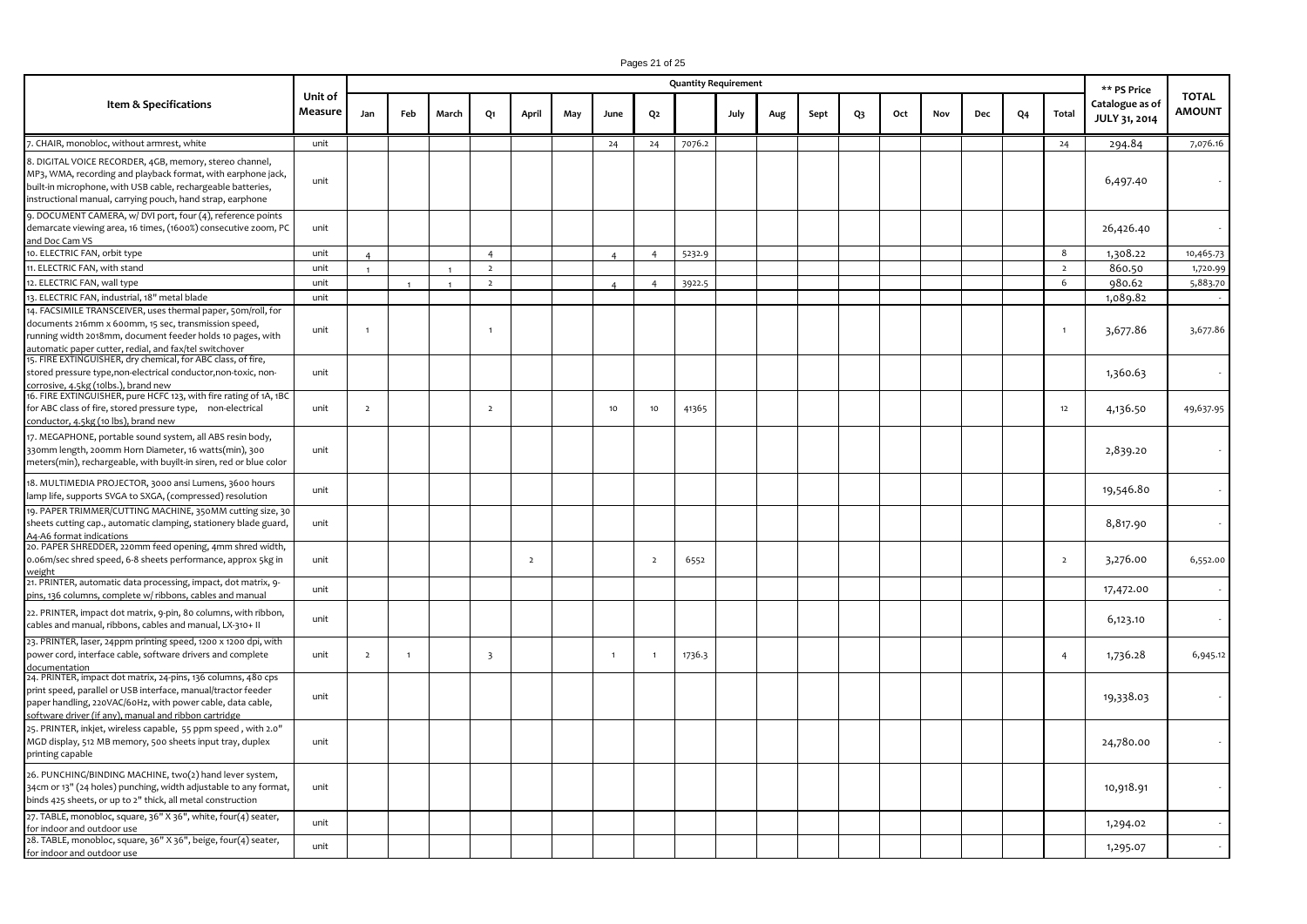# Pages 22 of 25

|                                                                                                                                                                                                                                                                                                             |                    |                  |              |                  |                |                          |                |             |                 | <b>Quantity Requirement</b> |                |                |                |                |                |                |                |                |                | ** PS Price                      |                               |
|-------------------------------------------------------------------------------------------------------------------------------------------------------------------------------------------------------------------------------------------------------------------------------------------------------------|--------------------|------------------|--------------|------------------|----------------|--------------------------|----------------|-------------|-----------------|-----------------------------|----------------|----------------|----------------|----------------|----------------|----------------|----------------|----------------|----------------|----------------------------------|-------------------------------|
| Item & Specifications                                                                                                                                                                                                                                                                                       | Unit of<br>Measure | Jan              | Feb          | March            | Q1             | April                    | May            | June        | Q2              |                             | July           | Aug            | Sept           | Q3             | Oct            | Nov            | Dec            | Q4             | Total          | Catalogue as of<br>JULY 31, 2014 | <b>TOTAL</b><br><b>AMOUNT</b> |
| 29. ELECTRONIC TIME RECORDER, (bundy clock), electronic,<br>compact design with large clock face, 2-color ribbon, with dot<br>matrix printer, wall or desk mount, 220 volts                                                                                                                                 | unit               |                  |              |                  |                |                          |                |             |                 |                             |                |                |                |                |                |                |                |                |                | 3,209.26                         | $\sim$                        |
| 30. WIRELESS-N ROUTER, 300 MBPS, 2.4GHz Frequency Band,<br>Standard IEEE 802.11G, IEEE 802.11n, IEEE 802.3u, IEEE 802.3,<br>Microsoft Windows 2000/XP/Vista/XP SP3/7 System<br>Requirements, FCC Class B, Wifi Certification, 4 x 10/100 ports, 1 x<br>10/100 WAN port, WPA, WPA2, NAT, SPI, VPN pass thru, | unit               |                  |              |                  |                |                          |                |             |                 |                             |                |                |                |                |                |                |                |                |                | 1,089.82                         |                               |
|                                                                                                                                                                                                                                                                                                             |                    |                  |              |                  |                |                          |                |             |                 |                             |                |                |                |                |                |                |                |                |                |                                  |                               |
| <b>HANDBOOKS ON PROCUREMENT</b><br>HANDBOOK ON PHILIPPINE GOVERNMENT PROCUREMENT-RA<br>9184(6th Edition), 6" x 9", 300 pages,                                                                                                                                                                               | piece              | $\overline{1}$   |              |                  | $\overline{1}$ |                          |                |             |                 |                             |                |                |                |                |                |                |                |                | $\overline{1}$ | 30.35                            | 30.35                         |
|                                                                                                                                                                                                                                                                                                             |                    |                  |              |                  |                |                          |                |             |                 |                             |                |                |                |                |                |                |                |                |                |                                  |                               |
| B. OTHER ITEMS NOT AVAILABLE AT PS BUT REGULARLY PURCHASED FROM OTHER SOURCES (Note: Please indicate price of items)                                                                                                                                                                                        |                    |                  |              |                  |                |                          |                |             |                 |                             |                |                |                |                |                |                |                |                |                |                                  |                               |
| <b>Office Equipment and Accessories</b>                                                                                                                                                                                                                                                                     |                    |                  |              |                  |                |                          |                |             |                 |                             |                |                |                |                |                |                |                |                |                |                                  |                               |
|                                                                                                                                                                                                                                                                                                             |                    |                  |              |                  |                |                          |                |             |                 |                             |                |                |                |                |                |                |                |                |                |                                  |                               |
|                                                                                                                                                                                                                                                                                                             |                    |                  |              |                  |                |                          |                |             |                 |                             |                |                |                |                |                |                |                |                |                |                                  | $\sim$                        |
|                                                                                                                                                                                                                                                                                                             |                    |                  |              |                  |                |                          |                |             |                 |                             |                |                |                |                |                |                |                |                |                |                                  | $\sim$                        |
|                                                                                                                                                                                                                                                                                                             |                    |                  |              |                  |                |                          |                |             |                 |                             |                |                |                |                |                |                |                |                |                |                                  |                               |
|                                                                                                                                                                                                                                                                                                             |                    |                  |              |                  |                |                          |                |             |                 |                             |                |                |                |                |                |                |                |                |                |                                  | $\sim$                        |
|                                                                                                                                                                                                                                                                                                             |                    |                  |              |                  |                |                          |                |             |                 |                             |                |                |                |                |                |                |                |                |                |                                  | $\sim$                        |
|                                                                                                                                                                                                                                                                                                             |                    |                  |              |                  |                |                          |                |             |                 |                             |                |                |                |                |                |                |                |                |                |                                  | $\sim$                        |
|                                                                                                                                                                                                                                                                                                             |                    |                  |              |                  |                |                          |                |             |                 |                             |                |                |                |                |                |                |                |                |                |                                  | $\sim$                        |
|                                                                                                                                                                                                                                                                                                             |                    |                  |              |                  |                |                          |                |             |                 |                             |                |                |                |                |                |                |                |                |                |                                  | $\sim$                        |
| 10                                                                                                                                                                                                                                                                                                          |                    |                  |              |                  |                |                          |                |             |                 |                             |                |                |                |                |                |                |                |                |                |                                  | $\sim$                        |
| 11                                                                                                                                                                                                                                                                                                          |                    |                  |              |                  |                |                          |                |             |                 |                             |                |                |                |                |                |                |                |                |                |                                  | $\sim$                        |
| 12                                                                                                                                                                                                                                                                                                          |                    |                  |              |                  |                |                          |                |             |                 |                             |                |                |                |                |                |                |                |                |                |                                  | $\sim$                        |
| 13                                                                                                                                                                                                                                                                                                          |                    |                  |              |                  |                |                          |                |             |                 |                             |                |                |                |                |                |                |                |                |                |                                  | $\sim$                        |
| 14                                                                                                                                                                                                                                                                                                          |                    |                  |              |                  |                |                          |                |             |                 |                             |                |                |                |                |                |                |                |                |                |                                  | $\sim$                        |
| 15                                                                                                                                                                                                                                                                                                          |                    |                  |              |                  |                |                          |                |             |                 |                             |                |                |                |                |                |                |                |                |                |                                  | $\sim$                        |
| 16                                                                                                                                                                                                                                                                                                          |                    |                  |              |                  |                |                          |                |             |                 |                             |                |                |                |                |                |                |                |                |                |                                  | $\sim$                        |
| 17                                                                                                                                                                                                                                                                                                          |                    |                  |              |                  |                |                          |                |             |                 |                             |                |                |                |                |                |                |                |                |                |                                  | $\sim$                        |
| 18                                                                                                                                                                                                                                                                                                          |                    |                  |              |                  |                |                          |                |             |                 |                             |                |                |                |                |                |                |                |                |                |                                  | $\sim$                        |
| 19                                                                                                                                                                                                                                                                                                          |                    |                  |              |                  |                |                          |                |             |                 |                             |                |                |                |                |                |                |                |                |                |                                  | $\sim$                        |
| $\frac{1}{20}$                                                                                                                                                                                                                                                                                              |                    |                  |              |                  |                |                          |                |             |                 |                             |                |                |                |                |                |                |                |                |                |                                  |                               |
| <b>Office Supplies</b>                                                                                                                                                                                                                                                                                      |                    |                  |              |                  |                |                          |                |             |                 |                             |                |                |                |                |                |                |                |                |                |                                  |                               |
| <b>BALLPEN, Blue</b>                                                                                                                                                                                                                                                                                        | piece              | 50               | 15           | $\overline{7}$   | 72             | 100                      | $\overline{7}$ | $7^{\circ}$ | 114             | 684                         | 50             | $\overline{7}$ | 247            | 304            | 50             | $\overline{7}$ | $\overline{7}$ | 64             | 554            | 6.00                             | 3,324.00                      |
| . BALLPEN, black                                                                                                                                                                                                                                                                                            | piece              | 12               |              |                  | 12             | 24                       |                |             | 24              | 144                         | 120            |                | 174            | 294            | 24             |                |                | 24             | 354            | 6.00                             | 2,124.00                      |
| BALLPEN, Red                                                                                                                                                                                                                                                                                                |                    | 12               |              |                  | 12             | 12                       |                |             | 12              | 96                          | 12             |                |                | 12             | 12             |                |                | 12             | 48             | 8.00                             | 384.00                        |
| . Certificate Frame, A4                                                                                                                                                                                                                                                                                     | piece              |                  |              |                  |                |                          |                | 6           | 6               | 900                         |                |                | 12             | 12             |                |                |                |                | 18             | 150.00                           | 2,700.00                      |
| FILM (for fax machine), Panasonic KX FA57E                                                                                                                                                                                                                                                                  | roll               | 11               |              | $\overline{1}$   | 12             | $\mathbf{1}$             | $\overline{7}$ |             | 8               | 9040                        | 6              |                | $\overline{2}$ | 8              | $\overline{1}$ |                | $\overline{3}$ | $\overline{4}$ | 32             | 1,130.00                         | 36,160.00                     |
| . FILM, laminating                                                                                                                                                                                                                                                                                          |                    | 8                |              |                  | 8              |                          |                |             |                 |                             | $\overline{2}$ |                |                | $\overline{2}$ |                |                |                |                | 10             | 18.70                            | 187.00                        |
| ID Tag                                                                                                                                                                                                                                                                                                      | pcs                |                  |              |                  |                | 80                       | 50             |             | 130             | 1950                        | 310            | 60             |                | 370            |                |                |                |                | 500            | 15.00                            | 7,500.00                      |
| . ID Sling                                                                                                                                                                                                                                                                                                  |                    |                  |              |                  |                |                          |                |             |                 |                             |                |                |                |                |                | 100            |                | 100            | 100            | 40.00                            | 4,000.00                      |
| 9. ID Jacket                                                                                                                                                                                                                                                                                                |                    |                  |              |                  |                |                          |                |             |                 |                             |                |                |                |                |                | 100            |                | 100            | 100            | 10.00                            | 1,000.00                      |
| 10. PAPER, with letter head, Premium Grade                                                                                                                                                                                                                                                                  | reams              | 20               |              |                  | 20             |                          |                |             |                 |                             | 10             |                |                | 10             |                |                |                |                | 30             | 600.00                           | 18,000.00                     |
| 11. PAPER, bond, Premium Grade, short                                                                                                                                                                                                                                                                       |                    |                  |              | $\blacksquare$   | $\overline{1}$ |                          |                |             |                 |                             | 1              |                |                | $\overline{1}$ | $\overline{1}$ |                |                | $\mathbf{1}$   | $\overline{3}$ | 300.00                           | 900.00                        |
| 12. PAPER SLEEVE, Plastic, Clear, A4                                                                                                                                                                                                                                                                        | piece              | 100              |              |                  | 100            | 100                      |                |             | 100             | 1500                        |                |                |                |                |                |                |                |                | 200            | 15.00                            | 3,000.00                      |
| 13. PAPER, Bond - Blue Color; Long<br>14. BOARD PAPER (Light Blue/Light Green/White/Ivory) Calling                                                                                                                                                                                                          | ream               | $\overline{2}$   | $\mathbf{1}$ | $\overline{1}$   | $\overline{4}$ | $\overline{1}$           | 1              |             | $\overline{2}$  | 500                         |                |                |                |                |                |                |                |                | 6              | 250.00                           | 1,500.00                      |
| Card<br>15. SPECIAL BOARD PAPER for Certificates                                                                                                                                                                                                                                                            | packs              | 10 <sub>10</sub> |              | 10 <sub>10</sub> | 20             |                          | $10$           |             | 10 <sub>1</sub> | 285                         | $10$           |                | 10             | 20             |                |                | $10$           | 10             | 60             | 28.50                            | 1,710.00                      |
|                                                                                                                                                                                                                                                                                                             | packs              |                  |              |                  |                | $10$                     | $10$           |             | 20              | 840                         | 43             | 20             | 40             | 103            |                |                |                |                | 123            | 42.00                            | 5,166.00                      |
| 16. SPECIALTY PAPER, 10s/pack                                                                                                                                                                                                                                                                               | pack               | 10               |              | 10               | 20             | $\overline{\phantom{a}}$ | $10\,$         |             | 15              | 375                         | $10$           | $\overline{4}$ | $12\,$         | 26             | 5              |                | 20             | 25             | 86             | 25.00                            | 2,150.00                      |
| 17. PAPER CLAMPS; 2 inches                                                                                                                                                                                                                                                                                  | pc                 | 30               | 30           | 30               | 90             |                          |                |             |                 |                             |                |                |                |                |                |                |                |                | 90             | 5.00                             | 450.00                        |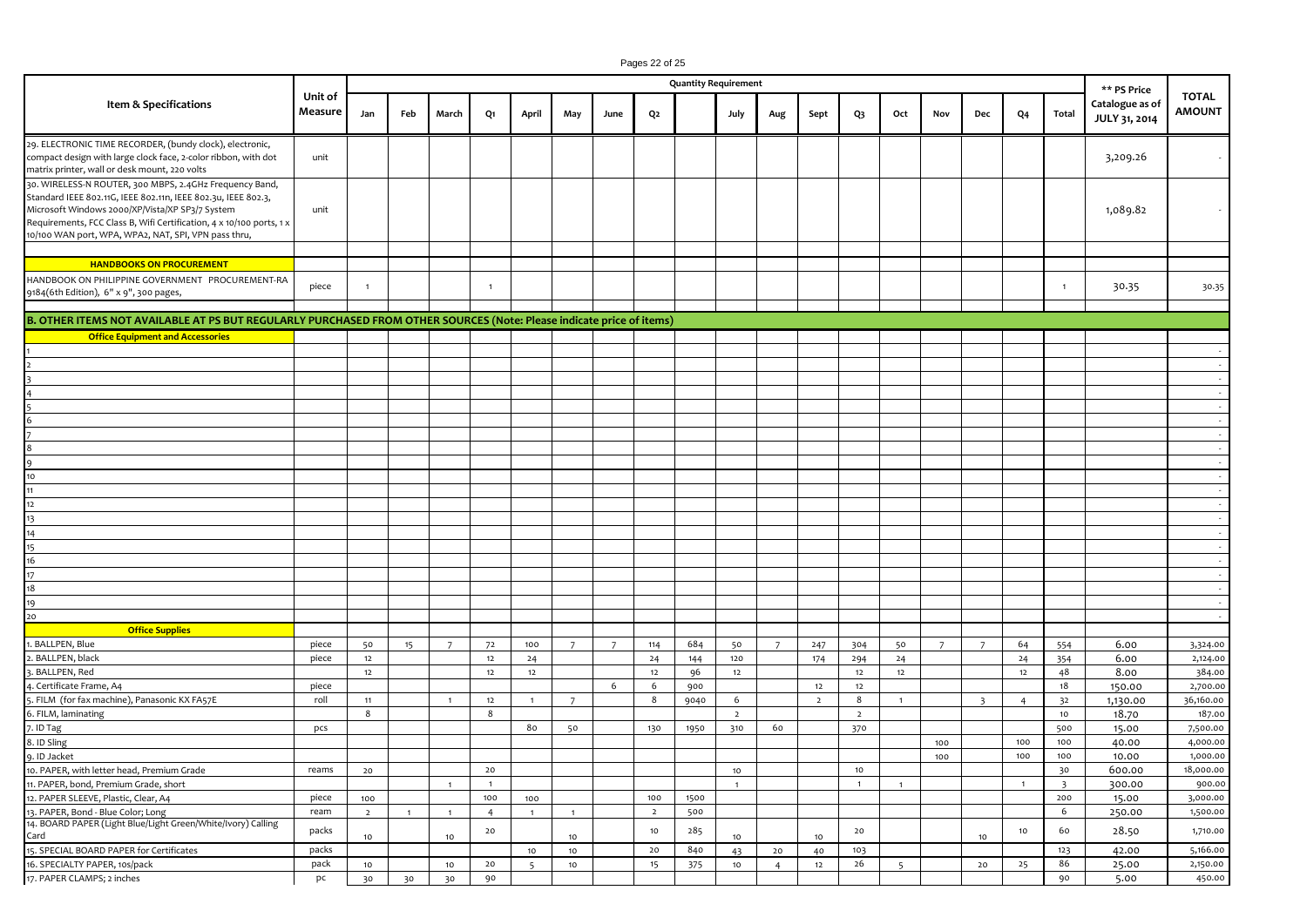# Pages 23 of 25

|                                                   |                    | <b>Quantity Requirement</b> |                 |                 |                |                         |                 |                  |                |      |                         |                 |                  |                         |                | ** PS Price    |                |                |                         |                                  |                               |
|---------------------------------------------------|--------------------|-----------------------------|-----------------|-----------------|----------------|-------------------------|-----------------|------------------|----------------|------|-------------------------|-----------------|------------------|-------------------------|----------------|----------------|----------------|----------------|-------------------------|----------------------------------|-------------------------------|
| Item & Specifications                             | Unit of<br>Measure | Jan                         | Feb             | March           | Q1             | April                   | May             | June             | Q <sub>2</sub> |      | July                    | Aug             | Sept             | $Q_3$                   | Oct            | Nov            | Dec            | Q <sub>4</sub> | Total                   | Catalogue as of<br>JULY 31, 2014 | <b>TOTAL</b><br><b>AMOUNT</b> |
| 18. PAPER CLAMPS; 1 inch                          | pc                 | 30                          | 30              | 30              | 90             |                         |                 |                  |                |      | 120                     |                 |                  | 120                     |                |                |                |                | 210                     | 5.00                             | 1,050.00                      |
| 19. PHOTOPAPER, A4, 10 pcs/pack                   | pack               | $\overline{4}$              |                 |                 | $\overline{4}$ | $\overline{2}$          |                 | $\overline{4}$   | 6              | 600  |                         |                 | 6                | 6                       | $\overline{2}$ |                |                | $\overline{2}$ | 18                      | 100.00                           | 1,800.00                      |
| 20. PORTA FILE, black/ brown/ green               | piece              | 12                          |                 |                 | 12             | 12                      |                 | 12               | 24             | 2400 | $\overline{5}$          |                 | 12               | 17                      |                |                |                |                | 53                      | 100.00                           | 5,300.00                      |
| 22. POST IT                                       | piece              | $\overline{2}$              | $\overline{2}$  | $\overline{2}$  | 6              | $\overline{2}$          | $\overline{2}$  | $\overline{2}$   | 6              | 192  | $\overline{2}$          | $\overline{2}$  | $\overline{2}$   | 6                       | $\overline{2}$ | $\overline{2}$ | $\overline{2}$ | 6              | 24                      | 32.00                            | 768.00                        |
| 23. RECORD BOOK, small, 300-pages                 | piece              | $\overline{4}$              |                 |                 | $\overline{4}$ |                         | $\mathbf{1}$    |                  | $\overline{1}$ | 50   | $\overline{2}$          |                 |                  | $\overline{2}$          |                | $\overline{1}$ |                | $\mathbf{1}$   | 8                       | 50.00                            | 400.00                        |
| 24. RECORD BOOK, big, 200 pp                      | piece              | $\overline{4}$              |                 |                 | $\overline{4}$ |                         |                 |                  |                |      |                         |                 |                  |                         |                |                |                |                | $\overline{4}$          | 36.00                            | 144.00                        |
| 25. RECORD BOOK, big, 150 pp                      | piece              |                             |                 |                 |                | $\overline{2}$          |                 |                  | $\overline{2}$ | 64   | $\mathbf{1}$            |                 |                  | $\overline{1}$          |                |                |                |                | $\overline{3}$          | 32.00                            | 96.00                         |
| 26. RECORD BOOK, small, 150 pp                    | piece              | $\mathbf{1}$                |                 |                 | $\overline{1}$ |                         |                 |                  |                |      |                         |                 |                  |                         |                |                |                |                | $\mathbf{1}$            | 32.00                            | 32.00                         |
| 27. RECORD BOOK, small, 500 pp                    | piece              |                             |                 |                 |                |                         |                 |                  |                |      | $\overline{\mathbf{3}}$ |                 |                  | $\overline{\mathbf{3}}$ |                |                |                |                | $\overline{\mathbf{3}}$ | 59.90                            | 179.70                        |
| 28. NOTEBOOK                                      | piece              |                             |                 |                 |                | 80                      | 50              |                  | 130            | 1560 | 310                     | 60              |                  | 370                     |                |                |                |                | 500                     | 12.00                            | 6,000.00                      |
| 29. TAPE, Double-sided tape (thick)               |                    | $\overline{2}$              |                 |                 | $\overline{2}$ |                         |                 | $\overline{2}$   | $\overline{2}$ | 60   |                         |                 |                  |                         |                |                |                |                | $\overline{4}$          | 30.00                            | 120.00                        |
| 30. TAPE, Double-sided tape (thin)                |                    | $\overline{2}$              |                 |                 | $\overline{2}$ |                         |                 | $\overline{2}$   | $\overline{2}$ | 60   |                         |                 |                  |                         |                |                |                |                | $\overline{4}$          | 30.00                            | 120.00                        |
| 31. TAPE, TEFLON                                  | roll               |                             |                 |                 |                | $\overline{4}$          |                 |                  | $\overline{4}$ | 80   |                         |                 |                  |                         |                |                |                |                | $\overline{4}$          | 20.00                            | 80.00                         |
| 32. TAPE, mounting                                | pc                 |                             |                 |                 |                | $\overline{2}$          |                 |                  | $\overline{2}$ | 184  |                         |                 |                  |                         |                |                |                |                | $\overline{2}$          | 92.00                            | 184.00                        |
| 33. CORRECTION TAPE                               | pc                 | $\overline{2}$              |                 |                 | $\overline{2}$ | $\overline{\mathbf{3}}$ |                 |                  | $\overline{3}$ | 45   | $\overline{2}$          |                 |                  | $\overline{2}$          |                |                |                |                | $\overline{7}$          | 15.00                            | 105.00                        |
| 34. STAMP PAD INK, red, 50mL                      | piece              | $\overline{1}$              |                 |                 | $\overline{1}$ |                         |                 |                  |                |      |                         |                 |                  |                         |                |                |                |                | $\overline{1}$          | 28.00                            | 28.00                         |
| 35. STAMP PAD INK, black, 50ml.                   | piece              | $\mathbf{1}$                |                 |                 | $\overline{1}$ |                         |                 |                  |                |      |                         |                 |                  |                         |                |                |                |                | $\mathbf{1}$            | 28.00                            | 28.00                         |
| 36. STICKER PAPER, blue, A4, matte                | piece              | 30                          | 20              | $20$            | 70             | $20\,$                  | 20              | 20               | 60             | 480  | $20$                    | 20              | 20               | 60                      | $20$           | 20             | $20$           | 60             | 250                     | 8.00                             | 2,000.00                      |
| 37. STICKER PAPER, white, A4, matte               | piece              | 100                         | 50              | 80              | 230            | 100                     | 20              | 50               | 170            | 1360 | 100                     | 20              | 50               | 170                     | 100            | 20             | $20\,$         | 140            | 710                     | 8.00                             | 5,680.00                      |
| 38. STICKER PAPER, yellow, A4, matte              | piece              | 20                          | 10              | 10              | 40             | 10                      | 10              | 10               | 30             | 240  | 10                      | 10              | 10               | 30                      | 10             | 10             | 10             | 30             | 130                     | 8.00                             | 1,040.00                      |
| 39. STICKER PAPER, neon or yellow green, A4 matte | piece              | 10 <sub>10</sub>            | 10 <sub>1</sub> | 10 <sub>1</sub> | 30             | 10                      | 10 <sub>1</sub> | 10               | 30             | 240  | $10$                    | $10$            | 10 <sub>10</sub> | 30                      | $10$           | $10$           | $1010$         | 30             | 120                     | 8.00                             | 960.00                        |
| 40. STICK NOTEPAD, multicolored, 60 x 30 mm       | pad                | 24                          |                 |                 | 24             | 24                      |                 |                  | 24             | 720  | 24                      |                 |                  | 24                      |                | 24             |                | 24             | 96                      | 30.00                            | 2,880.00                      |
| 41. STICK NOTEPAD, multicolored, 75 x 20 mm       | pad                | 24                          |                 |                 | 24             | 24                      |                 |                  | 24             | 720  | 24                      |                 |                  | 24                      |                | 24             |                | 24             | 96                      | 30.00                            | 2,880.00                      |
| 42. STICK NOTEPAD, multicolored, 30 x 30 mm       | pad                | 12                          | 12              | 12              | 36             | 12                      | $12\,$          | 12               | 36             | 900  | 12                      | 12              | 12               | 36                      | 12             | 12             | 12             | 36             | 144                     | 25.00                            | 3,600.00                      |
| 43. STICK NOTEPAD, multicolored, 20 x 10 mm       | pad                | 12                          | $12\,$          | $12$            | 36             | 12                      | $12\,$          | 12               | 36             | 720  | 12                      | 12              | 12               | 36                      | 12             | 12             | 12             | 36             | 144                     | 20.00                            | 2,880.00                      |
| 44. STICKER, Clear Vinyl, A4                      | piece              | 10                          | 10              | 10              | 30             | 10                      | 10              | 10 <sub>10</sub> | 30             | 300  | 10                      | 10 <sub>o</sub> | 10 <sub>10</sub> | 30                      | 10             | 10             | 10             | 30             | 120                     | 10.00                            | 1,200.00                      |
|                                                   |                    |                             |                 |                 |                |                         |                 |                  |                |      |                         |                 |                  |                         |                |                |                |                |                         |                                  |                               |
|                                                   |                    |                             |                 |                 |                |                         |                 |                  |                |      |                         |                 |                  |                         |                |                |                |                |                         |                                  |                               |
|                                                   |                    |                             |                 |                 |                |                         |                 |                  |                |      |                         |                 |                  |                         |                |                |                |                |                         |                                  |                               |
|                                                   |                    |                             |                 |                 |                |                         |                 |                  |                |      |                         |                 |                  |                         |                |                |                |                |                         |                                  |                               |
|                                                   |                    |                             |                 |                 |                |                         |                 |                  |                |      |                         |                 |                  |                         |                |                |                |                |                         |                                  |                               |
|                                                   |                    |                             |                 |                 |                |                         |                 |                  |                |      |                         |                 |                  |                         |                |                |                |                |                         |                                  |                               |
|                                                   |                    |                             |                 |                 |                |                         |                 |                  |                |      |                         |                 |                  |                         |                |                |                |                |                         |                                  |                               |
|                                                   |                    |                             |                 |                 |                |                         |                 |                  |                |      |                         |                 |                  |                         |                |                |                |                |                         |                                  |                               |
|                                                   |                    |                             |                 |                 |                |                         |                 |                  |                |      |                         |                 |                  |                         |                |                |                |                |                         |                                  |                               |
| 10                                                |                    |                             |                 |                 |                |                         |                 |                  |                |      |                         |                 |                  |                         |                |                |                |                |                         |                                  |                               |
| Photographic or filming or video equipment        |                    |                             |                 |                 |                |                         |                 |                  |                |      |                         |                 |                  |                         |                |                |                |                |                         |                                  |                               |
|                                                   |                    |                             |                 |                 |                |                         |                 |                  |                |      |                         |                 |                  |                         |                |                |                |                |                         |                                  |                               |
|                                                   |                    |                             |                 |                 |                |                         |                 |                  |                |      |                         |                 |                  |                         |                |                |                |                |                         |                                  |                               |
|                                                   |                    |                             |                 |                 |                |                         |                 |                  |                |      |                         |                 |                  |                         |                |                |                |                |                         |                                  |                               |
|                                                   |                    |                             |                 |                 |                |                         |                 |                  |                |      |                         |                 |                  |                         |                |                |                |                |                         |                                  |                               |
|                                                   |                    |                             |                 |                 |                |                         |                 |                  |                |      |                         |                 |                  |                         |                |                |                |                |                         |                                  |                               |
|                                                   |                    |                             |                 |                 |                |                         |                 |                  |                |      |                         |                 |                  |                         |                |                |                |                |                         |                                  |                               |
|                                                   |                    |                             |                 |                 |                |                         |                 |                  |                |      |                         |                 |                  |                         |                |                |                |                |                         |                                  |                               |
|                                                   |                    |                             |                 |                 |                |                         |                 |                  |                |      |                         |                 |                  |                         |                |                |                |                |                         |                                  |                               |
| $\alpha$                                          |                    |                             |                 |                 |                |                         |                 |                  |                |      |                         |                 |                  |                         |                |                |                |                |                         |                                  |                               |
| 10 <sub>10</sub>                                  |                    |                             |                 |                 |                |                         |                 |                  |                |      |                         |                 |                  |                         |                |                |                |                |                         |                                  |                               |
| <b>Cleaning Equipment and Supplies</b>            |                    |                             |                 |                 |                |                         |                 |                  |                |      |                         |                 |                  |                         |                |                |                |                |                         |                                  |                               |
|                                                   |                    |                             |                 |                 |                |                         |                 |                  |                |      |                         |                 |                  |                         |                |                |                |                |                         |                                  |                               |
|                                                   |                    |                             |                 |                 |                |                         |                 |                  |                |      |                         |                 |                  |                         |                |                |                |                |                         |                                  |                               |
|                                                   |                    |                             |                 |                 |                |                         |                 |                  |                |      |                         |                 |                  |                         |                |                |                |                |                         |                                  |                               |
|                                                   |                    |                             |                 |                 |                |                         |                 |                  |                |      |                         |                 |                  |                         |                |                |                |                |                         |                                  |                               |
|                                                   |                    |                             |                 |                 |                |                         |                 |                  |                |      |                         |                 |                  |                         |                |                |                |                |                         |                                  |                               |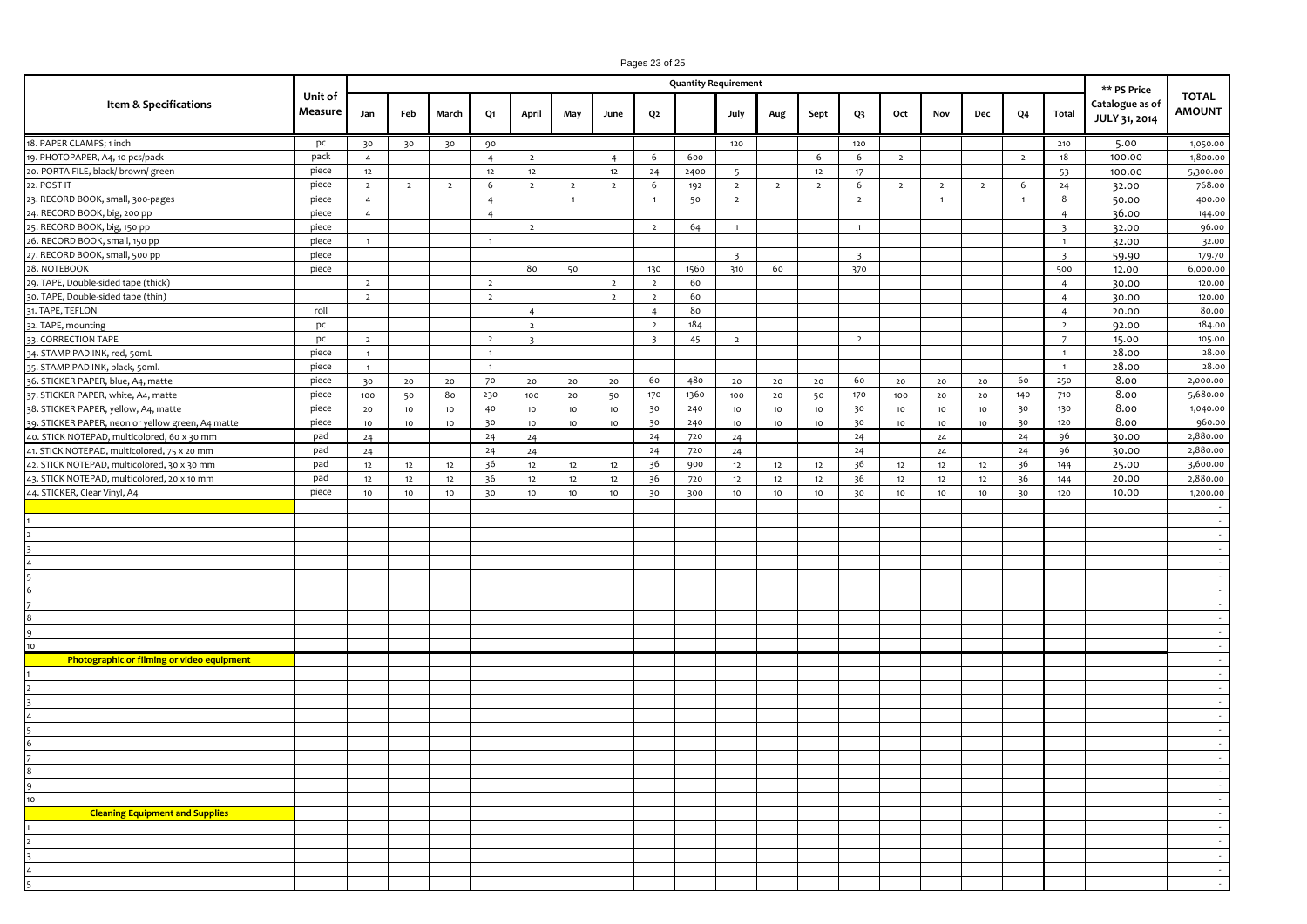|                                                         | Pages 24 of 25<br><b>Quantity Requirement</b> |                     |                |                |                     |                |                |                |                |       |      |     |                |                 |                |     |     |                |                     |                                  |                               |
|---------------------------------------------------------|-----------------------------------------------|---------------------|----------------|----------------|---------------------|----------------|----------------|----------------|----------------|-------|------|-----|----------------|-----------------|----------------|-----|-----|----------------|---------------------|----------------------------------|-------------------------------|
|                                                         |                                               |                     |                |                |                     |                |                |                |                |       |      |     |                |                 |                |     |     |                |                     | ** PS Price                      |                               |
| Item & Specifications                                   | Unit of<br>Measure                            | Jan                 | Feb            | March          | Q1                  | April          | May            | June           | Q <sub>2</sub> |       | July | Aug | Sept           | $Q_3$           | Oct            | Nov | Dec | Q <sub>4</sub> | Total               | Catalogue as of<br>JULY 31, 2014 | <b>TOTAL</b><br><b>AMOUNT</b> |
|                                                         |                                               |                     |                |                |                     |                |                |                |                |       |      |     |                |                 |                |     |     |                |                     |                                  | $\sim$                        |
|                                                         |                                               |                     |                |                |                     |                |                |                |                |       |      |     |                |                 |                |     |     |                |                     |                                  | $\sim$                        |
|                                                         |                                               |                     |                |                |                     |                |                |                |                |       |      |     |                |                 |                |     |     |                |                     |                                  | $\sim$                        |
|                                                         |                                               |                     |                |                |                     |                |                |                |                |       |      |     |                |                 |                |     |     |                |                     |                                  | $\sim$                        |
| 10 <sub>10</sub>                                        |                                               |                     |                |                |                     |                |                |                |                |       |      |     |                |                 |                |     |     |                |                     |                                  | $\sim$                        |
| <b>Paper Materials and Products</b>                     |                                               |                     |                |                |                     |                |                |                |                |       |      |     |                |                 |                |     |     |                |                     |                                  | $\sim$                        |
|                                                         |                                               |                     |                |                |                     |                |                |                |                |       |      |     |                |                 |                |     |     |                |                     |                                  | $\sim$                        |
|                                                         |                                               |                     |                |                |                     |                |                |                |                |       |      |     |                |                 |                |     |     |                |                     |                                  | $\sim$<br>$\sim$              |
|                                                         |                                               |                     |                |                |                     |                |                |                |                |       |      |     |                |                 |                |     |     |                |                     |                                  | $\sim$                        |
|                                                         |                                               |                     |                |                |                     |                |                |                |                |       |      |     |                |                 |                |     |     |                |                     |                                  | $\sim$                        |
|                                                         |                                               |                     |                |                |                     |                |                |                |                |       |      |     |                |                 |                |     |     |                |                     |                                  | $\sim$                        |
|                                                         |                                               |                     |                |                |                     |                |                |                |                |       |      |     |                |                 |                |     |     |                |                     |                                  | $\sim$                        |
|                                                         |                                               |                     |                |                |                     |                |                |                |                |       |      |     |                |                 |                |     |     |                |                     |                                  | $\sim$                        |
|                                                         |                                               |                     |                |                |                     |                |                |                |                |       |      |     |                |                 |                |     |     |                |                     |                                  | $\sim$                        |
| 10 <sub>10</sub>                                        |                                               |                     |                |                |                     |                |                |                |                |       |      |     |                |                 |                |     |     |                |                     |                                  | $\sim$                        |
| Lighting and fixtures and accessories                   |                                               |                     |                |                |                     |                |                |                |                |       |      |     |                |                 |                |     |     |                |                     |                                  | $\sim$                        |
|                                                         |                                               |                     |                |                |                     |                |                |                |                |       |      |     |                |                 |                |     |     |                |                     |                                  | $\sim$                        |
|                                                         |                                               |                     |                |                |                     |                |                |                |                |       |      |     |                |                 |                |     |     |                |                     |                                  | $\sim$<br>$\sim$              |
|                                                         |                                               |                     |                |                |                     |                |                |                |                |       |      |     |                |                 |                |     |     |                |                     |                                  | $\sim$                        |
|                                                         |                                               |                     |                |                |                     |                |                |                |                |       |      |     |                |                 |                |     |     |                |                     |                                  | $\sim$                        |
|                                                         |                                               |                     |                |                |                     |                |                |                |                |       |      |     |                |                 |                |     |     |                |                     |                                  | $\sim$                        |
|                                                         |                                               |                     |                |                |                     |                |                |                |                |       |      |     |                |                 |                |     |     |                |                     |                                  | $\sim$                        |
|                                                         |                                               |                     |                |                |                     |                |                |                |                |       |      |     |                |                 |                |     |     |                |                     |                                  | $\sim$                        |
| 9                                                       |                                               |                     |                |                |                     |                |                |                |                |       |      |     |                |                 |                |     |     |                |                     |                                  | $\sim$                        |
| $\frac{10}{10}$                                         |                                               |                     |                |                |                     |                |                |                |                |       |      |     |                |                 |                |     |     |                |                     |                                  | $\sim$                        |
| <b>Electrical equipment and components and supplies</b> |                                               |                     |                |                |                     |                |                |                |                |       |      |     |                |                 |                |     |     |                |                     |                                  | $\sim$                        |
| BATTERY, 3v Alkaline                                    | piece                                         |                     |                |                |                     |                |                |                |                |       |      |     |                |                 | 12             |     |     | 12             | 12                  | 30.00                            | 360.00                        |
| . BATTERY, 9v Alkaline                                  | pcs                                           | 6                   |                |                | 6                   | 6              |                |                | 6              | 510   | 6    |     |                | 6               | 6              |     |     | 6              | 24                  | 85.00                            | 2,040.00                      |
| . BATTERY, 12 V Alkaline                                | piece                                         |                     |                |                |                     | $\overline{2}$ |                |                | $\overline{2}$ | 90    |      |     |                |                 |                |     |     |                | $\overline{2}$      | 45.00                            | 90.00                         |
| . EXTENTION WIRE, 3 gang                                | length                                        | $\overline{2}$<br>6 |                |                | $\overline{2}$<br>6 |                |                |                |                |       |      |     |                |                 |                |     |     |                | $\overline{2}$<br>6 | 300.00                           | 600.00<br>180.00              |
| 5. ADOPTOR, any brand<br>6                              | piece                                         |                     |                |                |                     |                |                |                |                |       |      |     |                |                 |                |     |     |                |                     | 30.00                            | $\sim$                        |
|                                                         |                                               |                     |                |                |                     |                |                |                |                |       |      |     |                |                 |                |     |     |                |                     |                                  | $\sim$                        |
| $\bf8$                                                  |                                               |                     |                |                |                     |                |                |                |                |       |      |     |                |                 |                |     |     |                |                     |                                  | $\sim$                        |
| 9                                                       |                                               |                     |                |                |                     |                |                |                |                |       |      |     |                |                 |                |     |     |                |                     |                                  | $\sim$                        |
| $\frac{10}{10}$                                         |                                               |                     |                |                |                     |                |                |                |                |       |      |     |                |                 |                |     |     |                |                     |                                  | $\sim$                        |
| <b>Computer Supplies</b>                                |                                               |                     |                |                |                     |                |                |                |                |       |      |     |                |                 |                |     |     |                |                     |                                  |                               |
| 1. TONER CARTRIDGE Toshiba T1810D                       | cart                                          | 6                   |                | $\overline{1}$ | $7^{\circ}$         | 6              |                |                | 6              | 12000 | 6    |     | $\overline{4}$ | 10 <sub>1</sub> | $\overline{4}$ |     |     | $\overline{4}$ | 27                  | 2,000.00                         | 54,000.00                     |
| 2. TONER CARTRIDGE Toshiba T-1640D Photocopier          | cart                                          | 10                  | $\overline{1}$ | $\overline{1}$ | 12                  | 8              | $\overline{2}$ | $\overline{1}$ | 11             | 22000 | 8    |     |                | 8               | 8              |     |     | 8              | 39                  | 2,000.00                         | 78,000.00                     |
|                                                         |                                               |                     |                |                |                     |                |                |                |                |       |      |     |                |                 |                |     |     |                |                     |                                  | $\overline{\phantom{a}}$      |
| $\overline{a}$<br>$\overline{5}$                        |                                               |                     |                |                |                     |                |                |                |                |       |      |     |                |                 |                |     |     |                |                     |                                  | $\sim$<br>$\sim$              |
|                                                         |                                               |                     |                |                |                     |                |                |                |                |       |      |     |                |                 |                |     |     |                |                     |                                  | $\sim$                        |
| $\frac{6}{7}$                                           |                                               |                     |                |                |                     |                |                |                |                |       |      |     |                |                 |                |     |     |                |                     |                                  | $\sim$                        |
| 8                                                       |                                               |                     |                |                |                     |                |                |                |                |       |      |     |                |                 |                |     |     |                |                     |                                  | $\sim$                        |
| 9                                                       |                                               |                     |                |                |                     |                |                |                |                |       |      |     |                |                 |                |     |     |                |                     |                                  | - 19                          |
| $\frac{10}{10}$                                         |                                               |                     |                |                |                     |                |                |                |                |       |      |     |                |                 |                |     |     |                |                     |                                  | $\sim$                        |
| <b>Computer Equipment and Accessories</b>               |                                               |                     |                |                |                     |                |                |                |                |       |      |     |                |                 |                |     |     |                |                     |                                  | $\sim$                        |
|                                                         |                                               |                     |                |                |                     |                |                |                |                |       |      |     |                |                 |                |     |     |                |                     |                                  | $\sim$                        |
|                                                         |                                               |                     |                |                |                     |                |                |                |                |       |      |     |                |                 |                |     |     |                |                     |                                  | $\sim$                        |
|                                                         |                                               |                     |                |                |                     |                |                |                |                |       |      |     |                |                 |                |     |     |                |                     |                                  | $\sim$                        |
| $\overline{4}$                                          |                                               |                     |                |                |                     |                |                |                |                |       |      |     |                |                 |                |     |     |                |                     |                                  | $\sim$                        |